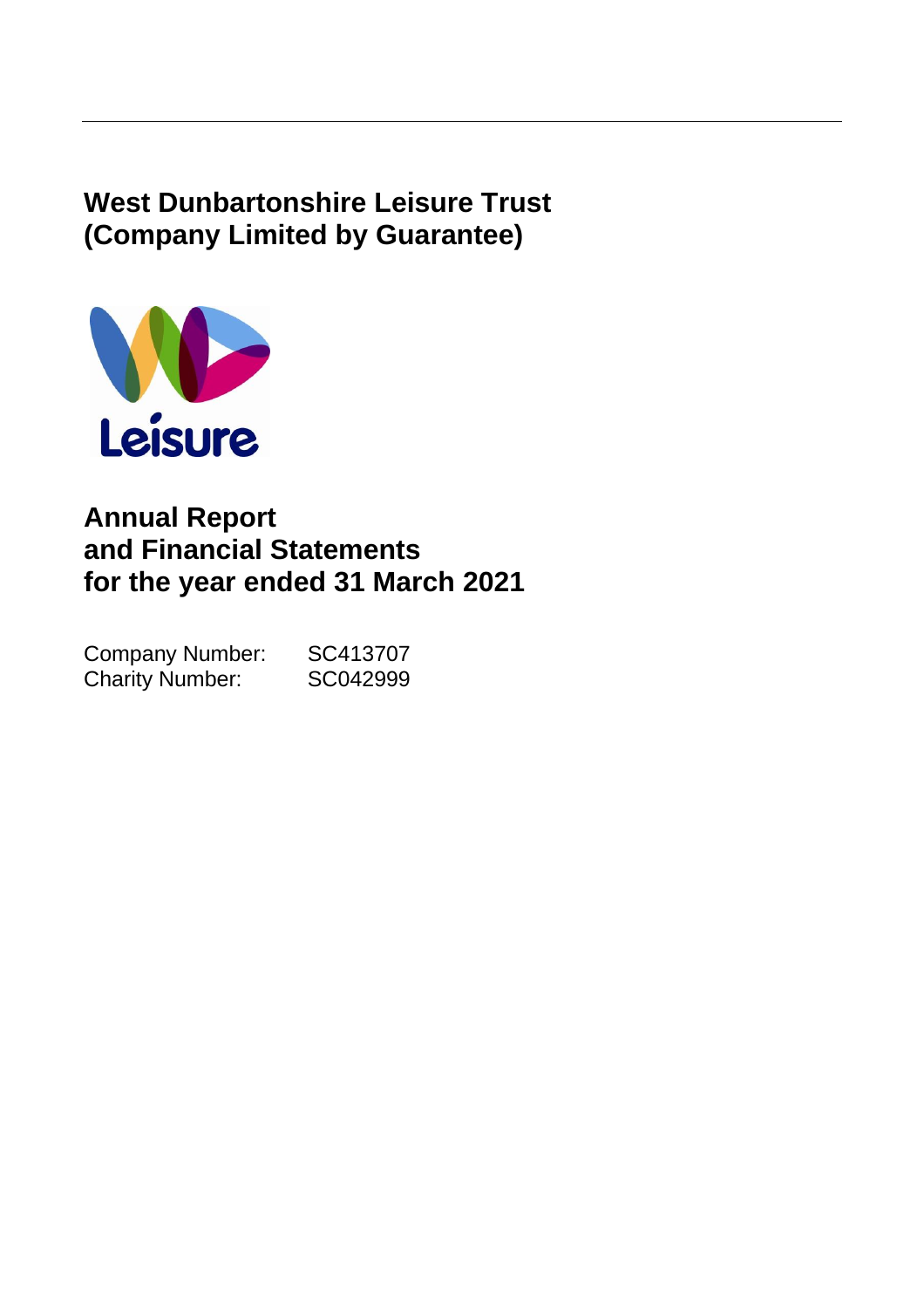# **CONTENTS**

| <b>Introduction from the Chair</b>                                                   |                              |  |  |  |  |
|--------------------------------------------------------------------------------------|------------------------------|--|--|--|--|
| <b>Reference &amp; Administrative Details</b>                                        | 4                            |  |  |  |  |
| <b>Trustee's Report</b>                                                              | $5 - 26$                     |  |  |  |  |
| <b>Objects, Mission and Values</b>                                                   | $5 - 6$                      |  |  |  |  |
| <b>Our Services</b>                                                                  | $\overline{7}$               |  |  |  |  |
| Our Key Achievements                                                                 | $11 - 14$                    |  |  |  |  |
| <b>Financial Review</b><br><b>Risk Management</b><br><b>Plans for Future Periods</b> | $15 - 17$<br>$18 - 19$<br>20 |  |  |  |  |
| Structure, Governance & Management                                                   | $21 - 24$                    |  |  |  |  |
| <b>Statement of Trustees' Responsibilities</b><br><b>Statement to Auditors</b>       | 25<br>26                     |  |  |  |  |
| <b>Independent Auditor's Report</b>                                                  | $27 - 31$                    |  |  |  |  |
| <b>Statement of Financial Activities</b>                                             | $32 - 33$                    |  |  |  |  |
| <b>Balance Sheet</b>                                                                 | 34                           |  |  |  |  |
| <b>Cash Flow Statement</b>                                                           | 35                           |  |  |  |  |
| <b>Notes to the Financial Statements</b>                                             | $36 - 55$                    |  |  |  |  |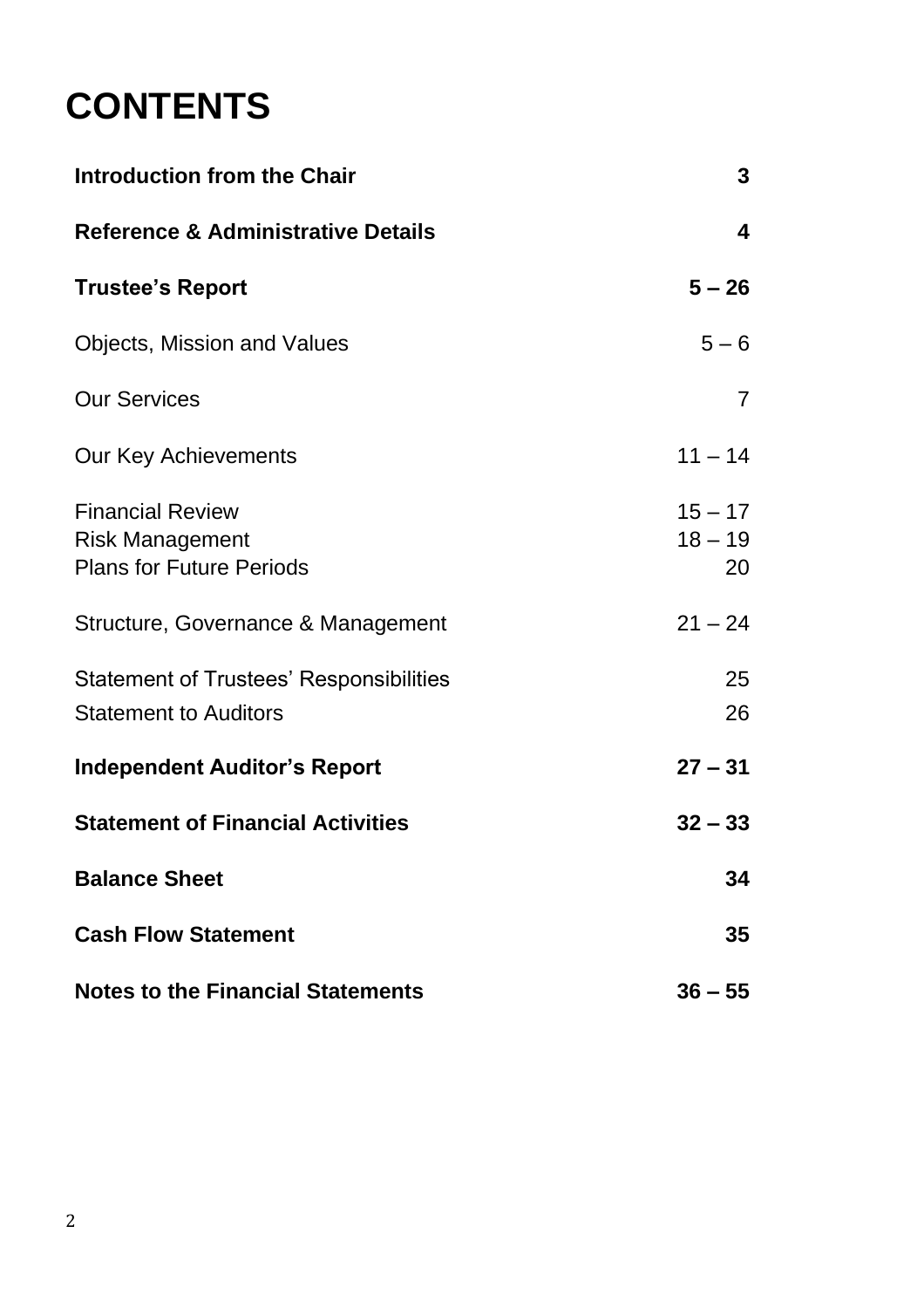# **Introduction from the Chair**

It is a great pleasure as the new Chair to introduce our ninth Report of the Trustees as part of the organisation's Annual Report for the year 2020/21. I would like to thank our previous Chair, Charlie Gibson for his contribution in leading the organisation during the initial outbreak of the COVID pandemic and the months leading up to our first reopening of our services in September 2020.

The emergence of the COVID-19 virus has been the biggest global challenge that humanity has faced for generations. Internationally, we have seen people and governments across the globe face similar challenges and choices. This has been a period of time that none of us could have imagined but with the support and assistance of the Council; our partners within the industry; and our workforce we have successfully and safely reopened our services not just once but on two occasions following sustained periods of lockdown.

Although our facilities were closed for large periods throughout 2020/21 we have and continue to support the Council in the largest vaccination programme in the country's history. We have established three COVID-19 Vaccination Centres in Alexandria, Dumbarton and Clydebank to enable NHS employees to deliver vaccines to our residents. We have also initially provided support staff to assist at these centres. In addition to these three vaccination centres we have also provided facilities for the purpose of carrying out COVID-19 Tests for our residents.

Even with approximately 9/10 months of closures during 2020/21, resulting in huge losses of income, the Trust can still report that despite the COVID-19 pandemic we have still realised a surplus of funds for the year. This surplus is made up from two Loss of Income Grants received from West Dunbartonshire Council totalling £434k; the opportunity to obtain funds from the Government's Coronavirus Job Retention Scheme; and a number of savings made due to the imposed extended closure of our services. However these surplus funds are required to be utilised to balance the budget in 2021/22 and offset the anticipated downturn in customer income during our recovery period of the business.

Moving forward, in these challenging times, we will be tested in our ability to evolve, to continually mould and reshape our approach in order to meet the many challenges we will face including customer expectations. We have already seen a move towards a more digital and on-line approach with regards to bookings and payments which has been successful. We have a strong "Inspiring Active & Healthier Communities" Mission Statement, one which we will continue to embrace and commit to over the coming years.

I would like to take this opportunity to thank everyone who has contributed and assisted WDLT during the past year: our Trustees, management, staff, volunteers, funders and partners and in particular West Dunbartonshire Council.

We aim to put the customer at the heart of everything we do. Therefore the final thanks must go to our valued customers, not only have you supported us throughout the past challenging year, but you have also been patient and supportive of the measures we have had to implement to ensure the safety of our staff and others using our services.

Although we continue to work under restrictions I am sure we are now in a better position with the roll out of the vaccine that we can now concentrate on remaining open and providing much needed facilities and services to the residents of West Dunbartonshire.

William Hendrie Chair of West Dunbartonshire Leisure Trust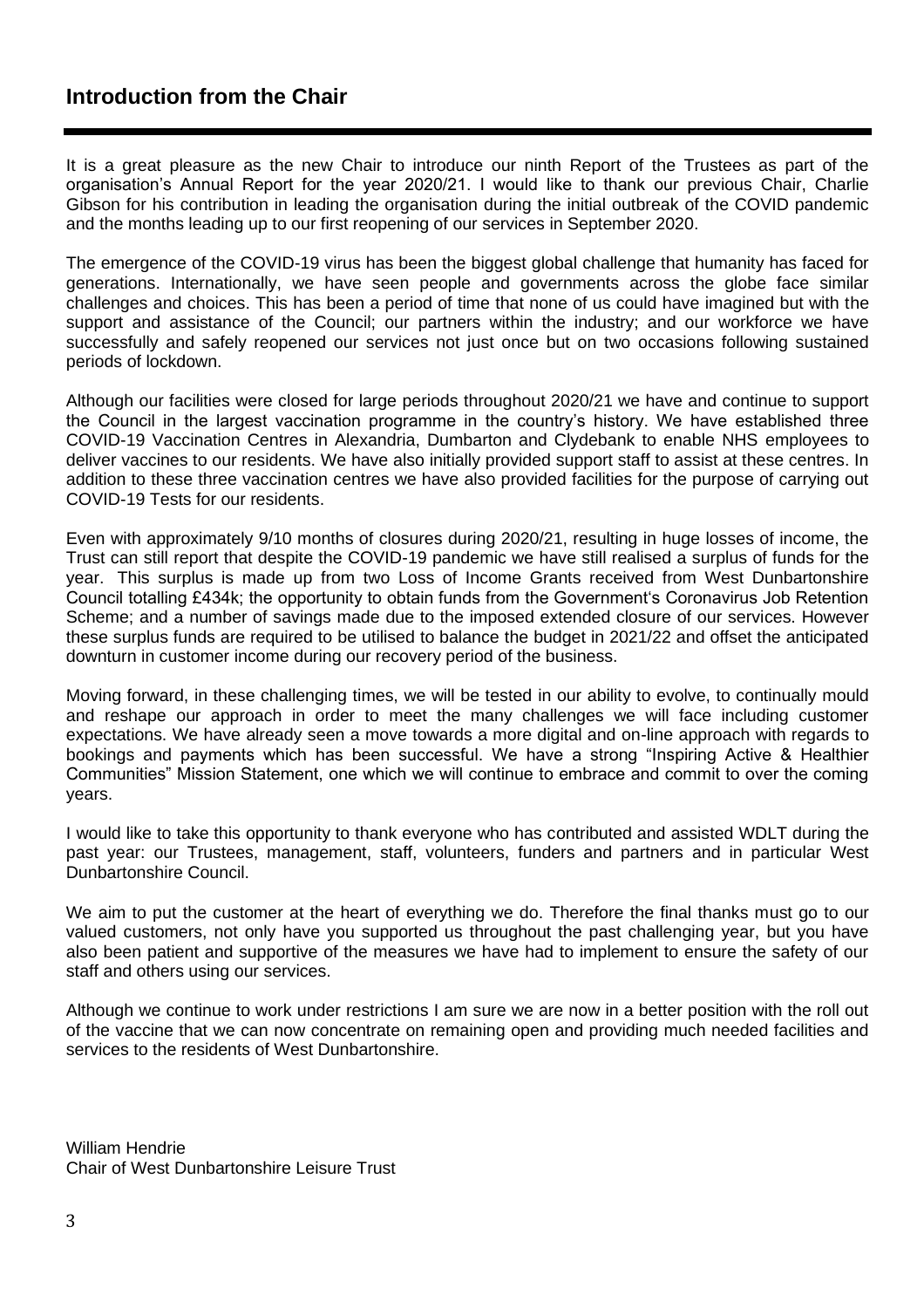# **Report and Financial Statements for the Year Ended 31 March 2021**

# **Reference and Administrative Details**

| Trustees (Directors):     | Provost William Hendrie (Chair)<br>David Marshall (Vice Chair)<br>David McBride<br>Anthony Waclawski<br>David Smith<br><b>Charles Gibson</b><br><b>CIIr James Finn</b><br>Tony Dempster (Employee Representative) |
|---------------------------|-------------------------------------------------------------------------------------------------------------------------------------------------------------------------------------------------------------------|
| General Manager:          | John Anderson                                                                                                                                                                                                     |
| <b>Company Secretary:</b> | Fiona McGuigan                                                                                                                                                                                                    |
| <b>Registered Office:</b> | <b>Alexandria Community Centre</b><br><b>Main Street</b><br>Alexandria<br><b>G83 0NU</b>                                                                                                                          |
| <b>Charity Number:</b>    | SC042999                                                                                                                                                                                                          |
| Company Number:           | SC413707                                                                                                                                                                                                          |
| Independent Auditors:     | Wylie & Bisset (Audit) Limited<br>168 Bath Street<br>Glasgow<br><b>G2 4TP</b>                                                                                                                                     |
| Bankers:                  | Clydesdale Bank<br>Clydebank Shopping Centre<br>32 Kilbowie Rd,<br>Clydebank<br>G81 1RP                                                                                                                           |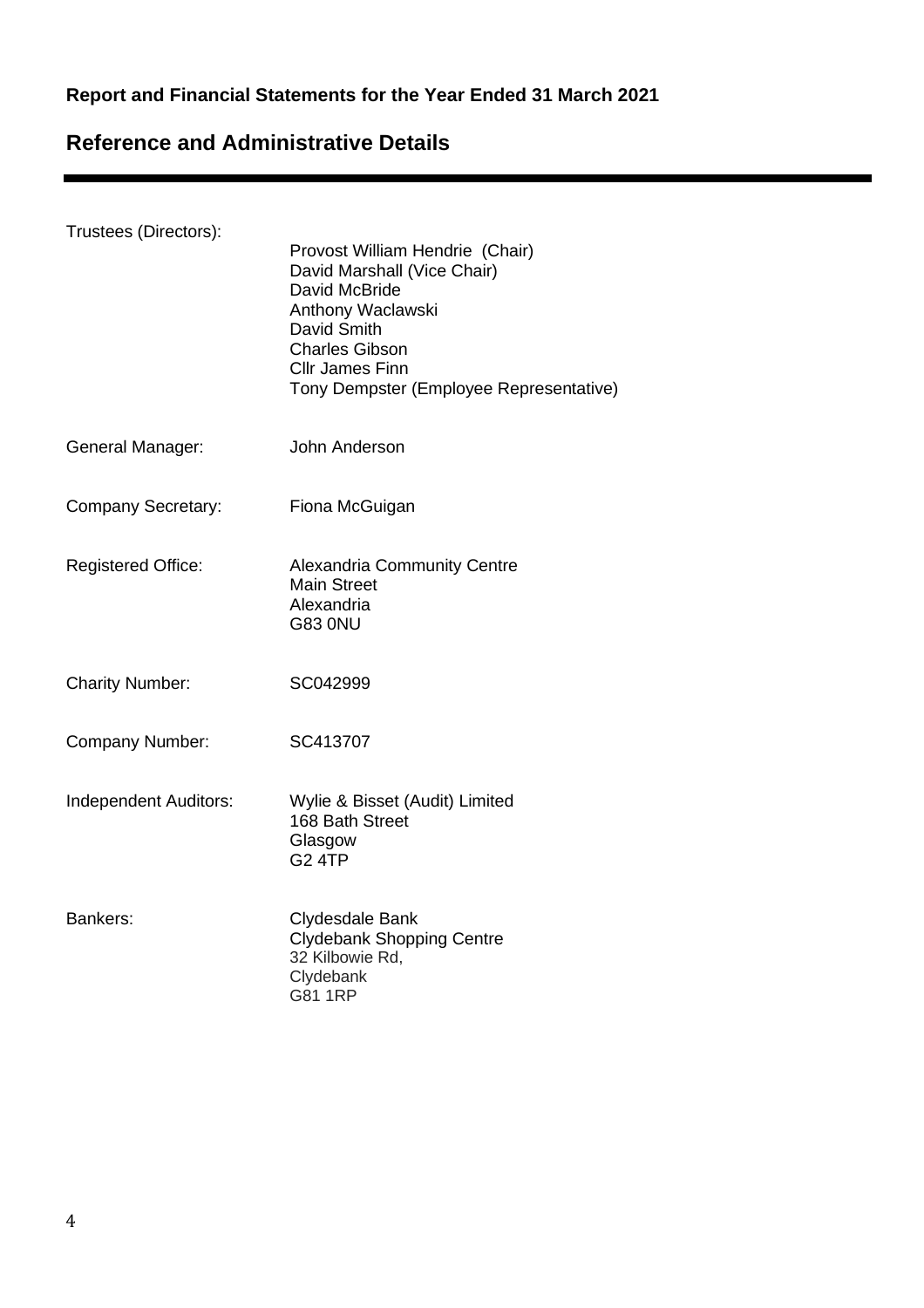The Trustees present their annual report and financial statements of the charity for the year ended 31 March 2021.

The financial statements have been prepared in accordance with the accounting policies set out in note 1 to the accounts and comply with the charity's trust deed, the Charities and Trustee Investment (Scotland) Act 2005, the Charities Accounts (Scotland) Regulations 2006(as amended), the Companies Act 2006 and Accounting and Reporting by Charities: Statement of Recommended Practice applicable to charities preparing their accounts in accordance with the Financial Reporting Standard applicable in the UK and Republic of Ireland.

The legal and administrative information on page four (4) forms part of this report.

# **Our Objects, Mission & Values**

### **Our Charity Objects**

The purposes (Charity Objects) of the Trust are as follows:

- to advance public participation in sport;
- to provide recreational facilities, and organise recreational activities with such facilities and activities being made available to members of the public at large with the object of improving their conditions of life;
- to advance education;
- to advance health;
- to advance citizenship and/or community development (which may include the promotion of civic responsibility, volunteering, the voluntary sector and/or the effectiveness or efficiency of charities);
- to relieve those in need by reason of age, ill health, disability, financial hardship or other disadvantage;
- to promote, establish, operate and/or support other similar schemes and projects which further charitable purposes;

The above Company Objects are outlined in the company's Articles of Association.

### **Mission Statement**

# " Inspiring Active<br>Healthier<br>Communities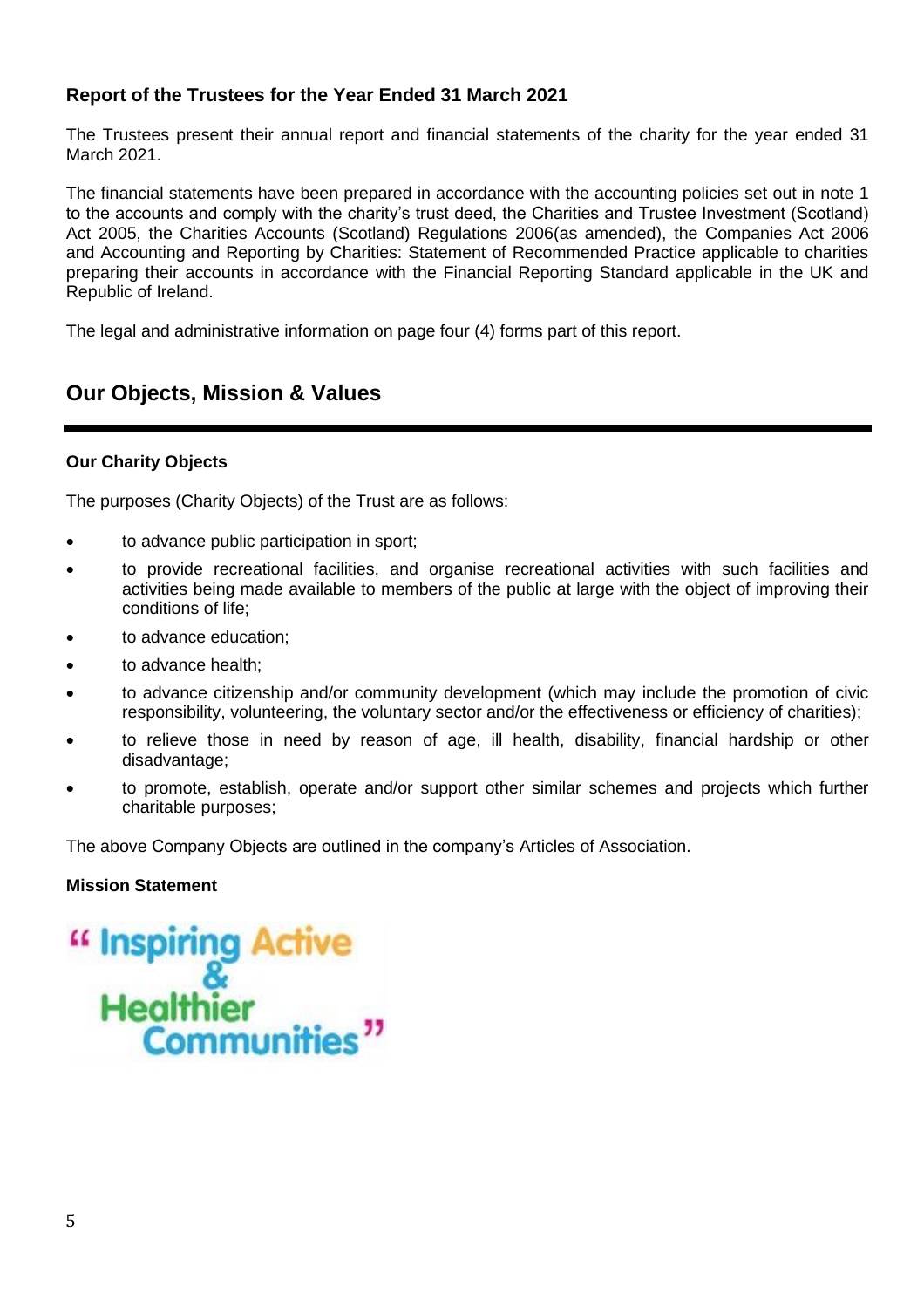# **Values**

West Dunbartonshire Leisure Trust is an organisation that aspires to the highest standards in everything we do, and we adopt the following six core values to assist us achieve our mission:

| <b>Empowerment</b>  | by encouraging and helping you achieve your potential;                                      |
|---------------------|---------------------------------------------------------------------------------------------|
| <b>Excellence</b>   | by striving to be better at everything we do;                                               |
| Inclusiveness       | by removing barriers to participation;                                                      |
| <b>Innovation</b>   | by developing new ways to offer a fun and inspirational customer experience;                |
| <b>Partnerships</b> | by working with others towards shared goals and objectives; and                             |
| <b>Reliability</b>  | by ensuring we deliver on, and exceed our promises to our customers, staff<br>and partners. |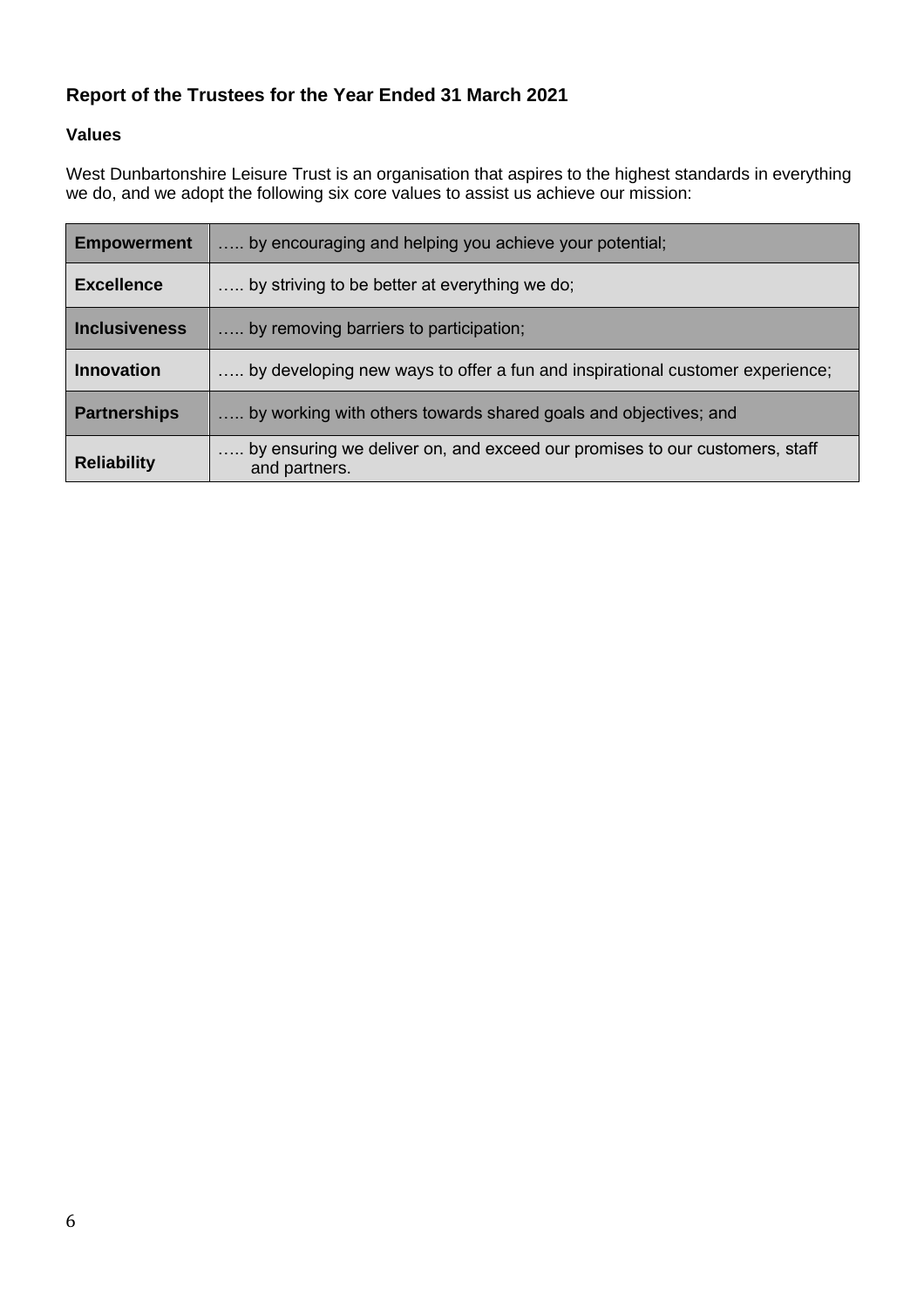# **Our Services**

| 3 Leisure Centres                                                                                                                                                                                                                                                                                                                | 12 Community Facilities                                                                                                                                                                                                                                                                                                           |
|----------------------------------------------------------------------------------------------------------------------------------------------------------------------------------------------------------------------------------------------------------------------------------------------------------------------------------|-----------------------------------------------------------------------------------------------------------------------------------------------------------------------------------------------------------------------------------------------------------------------------------------------------------------------------------|
| Multi-purpose wet/dry leisure centres, one<br>based in each main population area of West<br>Dunbartonshire:<br><b>Clydebank Leisure Centre</b><br>Meadow Centre, Dumbarton<br>Vale of Leven Swimming Pool                                                                                                                        | A range of Community Facilities<br>based within three Cluster Areas:<br>Clydebank<br>Dumbarton; and<br>Alexandria                                                                                                                                                                                                                 |
| <b>Entertainment Theatre</b>                                                                                                                                                                                                                                                                                                     | ${\bf 46}$ Outdoor Pitches & Pavilions                                                                                                                                                                                                                                                                                            |
| The Denny Civic Theatre located in<br>Dumbarton has a seated auditorium for 340<br>people and hosts many local productions                                                                                                                                                                                                       | 3 Synthetic Pitches<br>28 Grass Pitches<br>11 Changing Pavilions<br>2 Outdoor Bowling Greens & Pavilions                                                                                                                                                                                                                          |
| <b>Sports Development</b>                                                                                                                                                                                                                                                                                                        | <b>Active Schools</b>                                                                                                                                                                                                                                                                                                             |
| Our Sports Development team is focused on<br>widening opportunities for all residents to<br>participate in sport. This is achieved via the<br>provision of community and school sports<br>programmes, club and coach development<br>initiatives and the delivery of various mass<br>participation sports events across the area. | Our Active Schools team aim to provide more<br>and higher quality opportunities for children<br>and young people to take part in sport and<br>physical activity before, during lunchtime and<br>after school. In addition, they work to develop<br>effective pathways between schools and<br>sports clubs in the local community. |
| 6<br><b>Training Courses</b>                                                                                                                                                                                                                                                                                                     | 8 Outdoor Events                                                                                                                                                                                                                                                                                                                  |
| First Aid at Work                                                                                                                                                                                                                                                                                                                | ProAm Golf                                                                                                                                                                                                                                                                                                                        |

First Aid at Work Renewal Emergency First Aid at Work Paediatric First Aid Emergency Paediatric First Aid National Pool Lifeguard Qualification

# Loch Lomond 10K Road Race Loch Lomond Highland Games

Scottish Pipe Band Championships Fire Work Displays (2) Christmas Lights Switch On Events (2)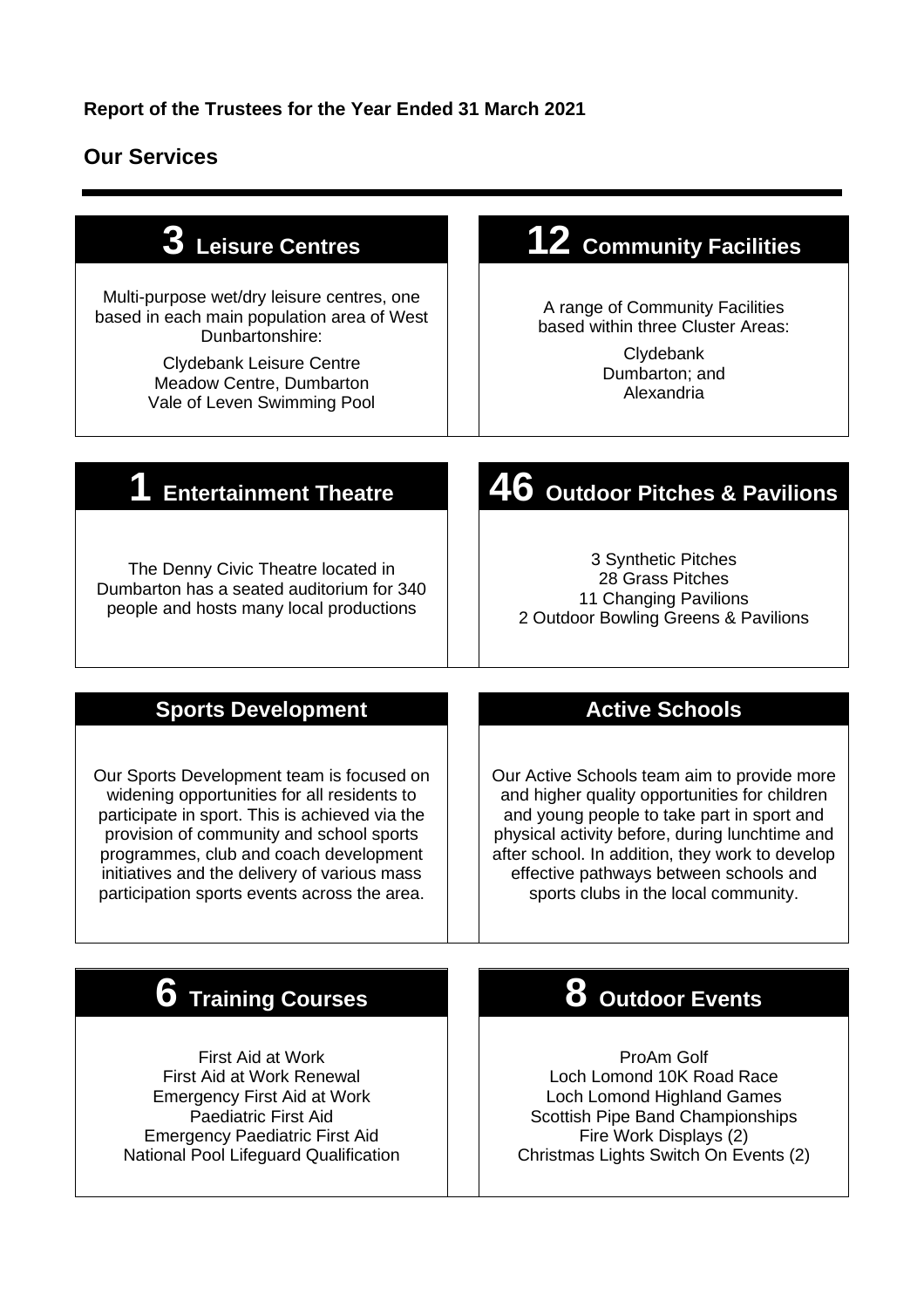# **Our Key Achievements**

Following the outbreak of COVID-19 and the forced closure of our facilities and services from 20 March until 14 September 2020 and a subsequent three week closure at the end of November before closing once again from 26 December and not reopening again during 2020/21 saw huge reductions in attendances; the failure to achieve a number of our Performance Indicators; and being unable to successfully deliver a number of our Business Strategy priorities.

### Overall Attendances

| <b>Services</b>             | 2016/17   | 2017/18   | 2018/19   | 2019/20   | 2020/21 | Variation<br>from 2019/20 |
|-----------------------------|-----------|-----------|-----------|-----------|---------|---------------------------|
| <b>Leisure Centres</b>      | 614,348   | 770,835   | 809,274   | 807,777   | 68,399  | $-91.5%$                  |
| <b>Community Facilities</b> | 234,079   | 247,204   | 298,851   | 305,273   | 74,624  | $-75.5%$                  |
| <b>Sports Development</b>   | 224,457   | 248,321   | 245,336   | 243,469   | 17,383  | $-92.8%$                  |
| <b>Active Schools</b>       | 114,730   | 128,703   | 139,311   | 123,511   | 0       | $-100%$                   |
| <b>Outdoor Recreation</b>   |           | 62,390    | 73,118    | 74,472    | 40,823  | $-45.2%$                  |
| <b>Totals</b>               | 1,187,614 | 1,457,453 | 1,565,890 | 1,554,502 | 201,229 | $-87%$                    |

Overall attendances dropped by 87% from the previous year to only 201,229.

# Performance Indicators

Strategic Outcome – Grow the Business

| <b>Indicator</b>                                                                                                   | 2018/19<br><b>Actual</b> | 2019/20<br><b>Actual</b> | 2020/21<br><b>Target</b> | 2020/21<br><b>Actual</b> | On<br><b>Target</b> | <b>Comments</b>                                              |
|--------------------------------------------------------------------------------------------------------------------|--------------------------|--------------------------|--------------------------|--------------------------|---------------------|--------------------------------------------------------------|
| CC <sub>1</sub><br>Wet Activities, No.<br>of attendances per<br>1,000 population for<br>pools                      | 4,368                    | 4,387                    | 4,566                    | 399                      |                     | 91% short of target and<br>decrease from last year.          |
| CC <sub>2</sub><br>Dry Activities. No. of<br>attendances per<br>1,000 population for<br>indoor sports &<br>leisure | 7,014                    | 6,999                    | 7,340                    | 601                      |                     | 92% short of target and a<br>91% decrease from last<br>year. |
| <b>Overall Usage</b>                                                                                               | 1,565,890                | 1,554,502                | 1,673,350                | 201,229                  |                     | 88% short of target and a<br>87% decrease from last<br>year. |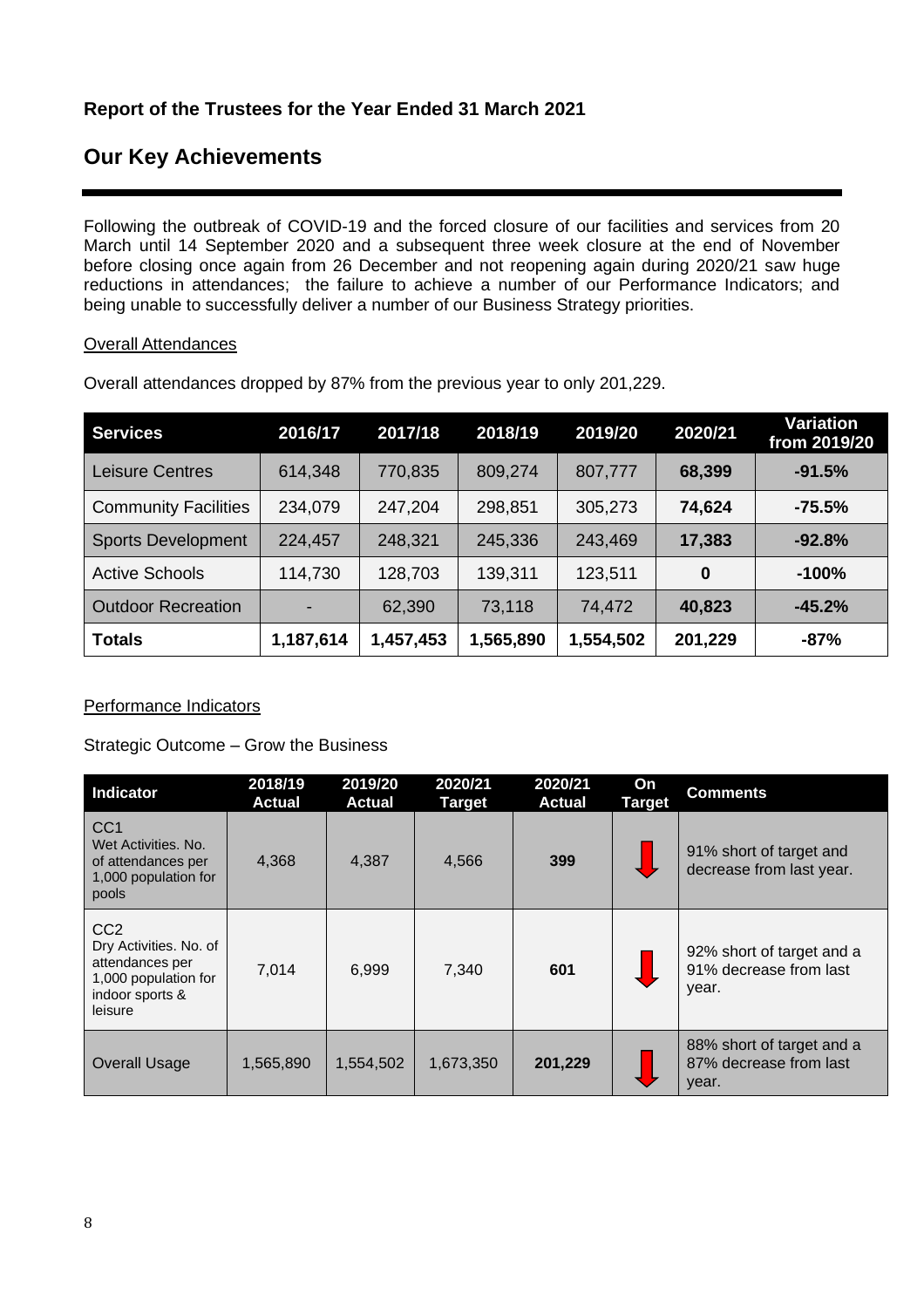| <b>Indicator</b>                                                   | 2018/19<br><b>Actual</b> | 2019/20<br><b>Actual</b> | 2020/21<br><b>Target</b> | 2020/21<br><b>Actual</b> | On<br><b>Target</b> | <b>Comments</b>                                             |
|--------------------------------------------------------------------|--------------------------|--------------------------|--------------------------|--------------------------|---------------------|-------------------------------------------------------------|
| Individual<br>Participants (All<br>Memberships /<br>Subscriptions) | 21,437                   | 21,750                   | 25,000                   | 7,598                    |                     | 70% short of target and a<br>65% decrease from last<br>year |
| Individual<br>Participants<br>(Active Schools)                     | 6,032                    | 6,221                    | 6,800                    | 625                      |                     | 91% short of target and a<br>90% decrease from last<br>year |
| <b>DD Memberships</b><br>Gold                                      | New Indicator            |                          | 4,000                    | 1,542                    |                     | 61% below target                                            |
| <b>DD Memberships</b><br>Silver                                    | New Indicator            |                          | 115                      | 61                       |                     | 47% below target                                            |
| <b>DD</b> Memberships<br><b>Bronze</b>                             | New Indicator            |                          | 385                      | 206                      |                     | 46% below target                                            |
| <b>DD Memberships</b><br><b>Total</b>                              | New Indicator            |                          | 4,500                    | 1,809                    |                     | 60% below target                                            |
| % of DD Gym<br>Memberships<br>sustained over a<br>12 Month period  | New Indicator            |                          | 48%                      | 72%                      |                     | 24% above target                                            |
| Occupancy<br>Levels - Sports<br><b>Halls</b>                       | New Indicator            |                          | 40%                      | 6%                       |                     | 34% below target                                            |
| Occupancy<br>Levels-<br>Community<br>Centres                       | New Indicator            |                          | 34%                      | 17%                      |                     | 17% below target                                            |
| Occupancy<br>Levels - Fitness<br><b>Classes</b>                    | New Indicator            |                          | 56%                      | 79%                      |                     | 23% above target                                            |

# Strategic Outcome – Improve Customer Experience

| Indicator                          | 2018/19<br><b>Actual</b> | 2019/20<br><b>Actual</b> | 2020/21<br><b>Target</b> | 2020/21<br><b>Actual</b> | On<br><b>Target</b> | <b>Comments</b>                                             |
|------------------------------------|--------------------------|--------------------------|--------------------------|--------------------------|---------------------|-------------------------------------------------------------|
| <b>Facebook Post</b><br>Engagement | 330,478                  | 349.491                  | 360,000                  | 195.063                  |                     | 46% below target and a<br>44% decrease from last<br>year    |
| Mobile Pro Users                   | 6.480                    | 9.800                    | 12,000                   | 15,987                   |                     | 33% ahead of target and a<br>63% increase from last<br>year |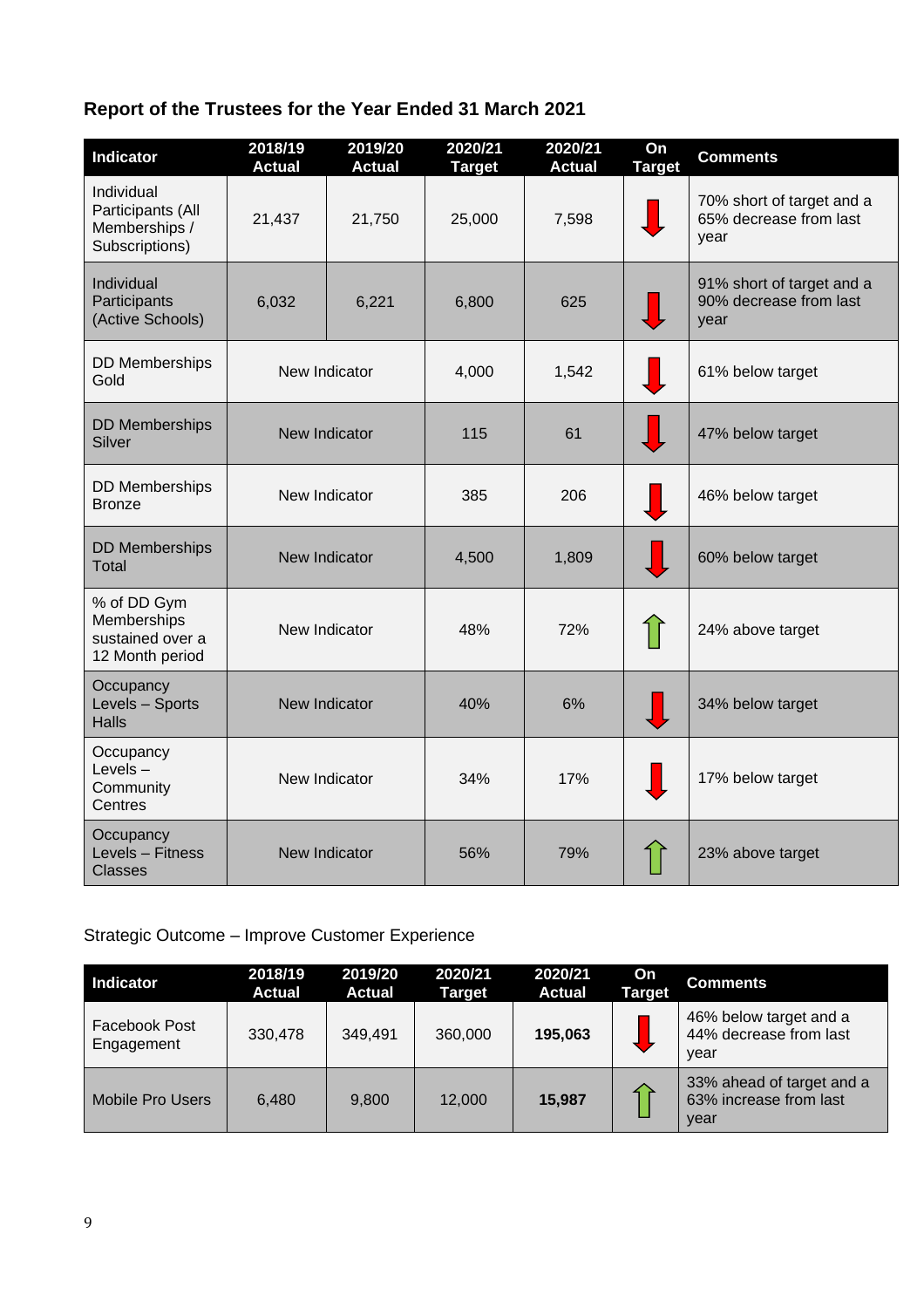Strategic Outcome – Financial Sustainability

| <b>Indicator</b>                                                               | 2018/19<br><b>Actual</b> | 2019/20<br><b>Actual</b> | 2020/21<br><b>Target</b> | 2020/21<br><b>Actual</b> | On<br><b>Target</b> | <b>Comments</b>                                               |
|--------------------------------------------------------------------------------|--------------------------|--------------------------|--------------------------|--------------------------|---------------------|---------------------------------------------------------------|
| Income                                                                         | £3,733,906               | £3,808,730               | £3,893,140               | £3,749,907               |                     | 3.7% below target and a<br>1.5% decrease from last<br>year    |
| Income<br>Generated from<br>Gym<br>Memberships                                 | New Indicator            |                          | £1,558,00                | £202,424                 |                     | 87% below target                                              |
| Average Income<br><b>Generated Per</b><br>Hour (Community<br>Centres)          | New Indicator            |                          | £14.04                   | £7.03                    |                     | 50% below target                                              |
| % Income (Mgt<br>Fee)                                                          | 50.0%                    | 50.2%                    | 49%                      | 56.2%                    |                     | 7.2% below target and a<br>6% decrease from last year         |
| % Income<br>(Customer<br>Receipts)                                             | 50.0%                    | 49.8%                    | 51%                      | 43.8%                    |                     | 7.2% below target and a<br>6% decrease from last year         |
| <b>Cost Per Visit</b><br>(Mgt Fee)                                             | £2.42                    | £2.49                    | £2.27                    | £18.89                   |                     | 732% above target and a<br>65% increase from last<br>year     |
| Expenditure                                                                    | £7,499,141               | £7,715,001               | £7,713,352               | £6,516,841               |                     | 15.1% above target and a<br>15.5% reduction from last<br>year |
| Cost of<br>Community<br>Centres per<br><b>Resident (89,590)</b><br>population) | New Indicator            |                          | £8.72                    | £7.24                    |                     | 17% below target                                              |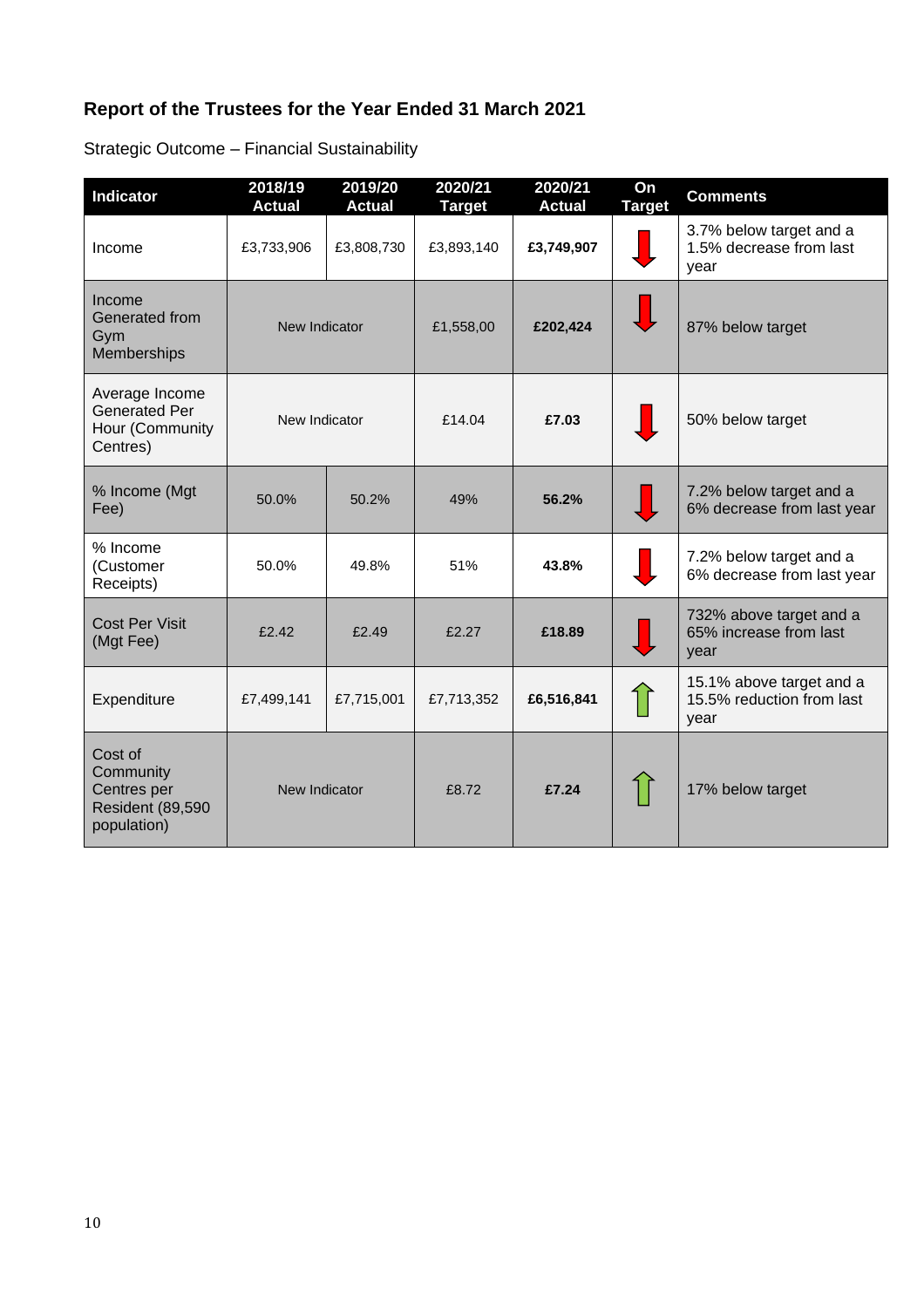1 st Year: Business Strategy 2020 - 2023

| <b>SO1: Grow the Business</b><br>We will build on our previous successes and maximise new opportunities to increase our business. Over the next<br>three years we will set out to achieve the following: |                                                                                                                                                                                           |                                                                                                                                                                                                                                                                                                                                                                                                                                                                                                                                                                                         |  |  |  |  |
|----------------------------------------------------------------------------------------------------------------------------------------------------------------------------------------------------------|-------------------------------------------------------------------------------------------------------------------------------------------------------------------------------------------|-----------------------------------------------------------------------------------------------------------------------------------------------------------------------------------------------------------------------------------------------------------------------------------------------------------------------------------------------------------------------------------------------------------------------------------------------------------------------------------------------------------------------------------------------------------------------------------------|--|--|--|--|
| <b>What We Want to</b><br><b>Achieve</b>                                                                                                                                                                 | <b>Our success will be</b><br>measured if by 2023, we<br>have:                                                                                                                            | 1 <sup>st</sup> Year Performance                                                                                                                                                                                                                                                                                                                                                                                                                                                                                                                                                        |  |  |  |  |
| <b>Financial Re-investment</b>                                                                                                                                                                           | £200k surplus funds<br>invested back into our<br>services and projects                                                                                                                    | Only one project (£11,763) was delivered in<br>$\bullet$<br>2020/21 due to COVID Lockdown.                                                                                                                                                                                                                                                                                                                                                                                                                                                                                              |  |  |  |  |
| <b>Increase Participation</b>                                                                                                                                                                            | increased overall<br>attendances by a<br>minimum of 15%; and<br>increased the number of<br>$\bullet$<br>individual participants<br>by a minimum of 10%                                    | • Overall due to COVID Lockdown there has been a<br>87% reduction in attendances from last year. This<br>reduction has been made up from a 92% in within<br>Leisure Centres; a 76% reduction in Community<br>Facilities; a 45% reduction in Outdoor Recreation;<br>a 93% reduction in Sports Development; and a<br>100% reduction in Active Schools<br>Again due to COVID Lockdown we have seen a<br>$\bullet$<br>65% reduction throughput 2020/21.                                                                                                                                     |  |  |  |  |
| <b>Growth in Clydebank</b><br><b>Leisure Centre</b>                                                                                                                                                      | Attracted an additional<br>1,000 Direct Debit<br>members; and<br>Increased overall<br>attendances by a<br>minimum of 20%                                                                  | Due to COVID Lockdown Clydebank Leisure<br>$\bullet$<br>Centre has seen a loss of 828 DD members<br>throughout 2020/21, even though for the majority of<br>the year DD memberships were frozen<br>• Due to COVID Lockdown Clydebank Leisure<br>Centre has seen a 93% reduction in attendances<br>from last year                                                                                                                                                                                                                                                                         |  |  |  |  |
| <b>Growth in Community</b><br><b>Facilities &amp; Outdoor</b><br><b>Recreation</b>                                                                                                                       | <b>Increased Community</b><br>$\bullet$<br><b>Facilities attendances</b><br>by a minimum of $7.5\%$ ;<br>and<br><b>Increased Outdoor</b><br>Recreation attendances<br>by a minimum of 35% | Due to COVID Lockdown Community Facilities<br>$\bullet$<br>have seen a 74% reduction in attendance from last<br>year<br>Due to COVID Lockdown Community Facilities<br>have seen a 45% reduction in attendance from last<br>year                                                                                                                                                                                                                                                                                                                                                         |  |  |  |  |
| <b>Improved Marketing</b>                                                                                                                                                                                | Increased our organic<br>reach on facebook post<br>by 15%; and<br>Attracted an additional<br>2,000new customers<br>accessing our Mobile<br>App                                            | Facebook engagement in the main has been very<br>successful throughout 2020/21 due to ongoing<br>engagement with customers with regards to<br>updates on reopening etc. However the last quarter<br>of the year saw a drop in reach due to a reduction<br>in communication based on earlier announcements<br>from the Scottish Government<br>This measure of success was successfully<br>$\bullet$<br>achieved by the 2 <sup>nd</sup> Quarter of this year due to the<br>need caused by COVID for a more digital approach<br>from customers with regards to information and<br>bookings |  |  |  |  |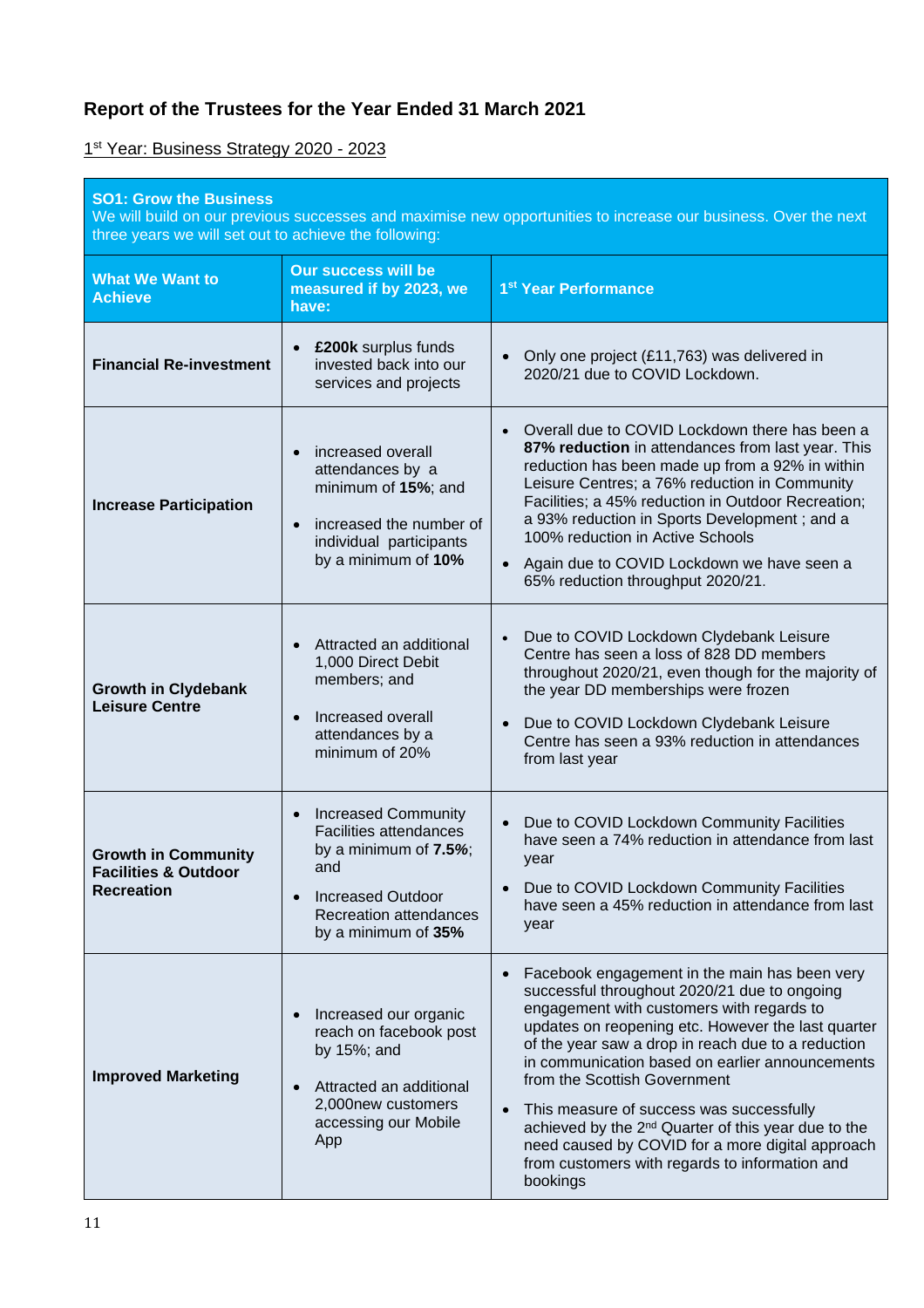| <b>SO1: Grow the Business</b><br>We will build on our previous successes and maximise new opportunities to increase our business. Over<br>the next three years we will set out to achieve the following: |                                                                                                                                                                                                                                            |                                                                                                                                                                                                                                                                                                                                                                                                                        |  |  |  |  |
|----------------------------------------------------------------------------------------------------------------------------------------------------------------------------------------------------------|--------------------------------------------------------------------------------------------------------------------------------------------------------------------------------------------------------------------------------------------|------------------------------------------------------------------------------------------------------------------------------------------------------------------------------------------------------------------------------------------------------------------------------------------------------------------------------------------------------------------------------------------------------------------------|--|--|--|--|
| <b>What We Want to</b><br><b>Achieve</b>                                                                                                                                                                 | <b>Our success will be</b><br>measured if by 2023, we<br>have:                                                                                                                                                                             | 1 <sup>st</sup> Year Performance                                                                                                                                                                                                                                                                                                                                                                                       |  |  |  |  |
| <b>Healthy Lifestyles</b>                                                                                                                                                                                | Delivered a minimum of<br>$\bullet$<br>6 health campaigns;<br>Achieve 4,500 new<br>$\bullet$<br>referrals onto the Live<br>Active Programme; and<br>45% of Live Active<br>members remain on the<br>programme for a<br>minimum of 12 months | Due to COVID no development in this area has<br>$\bullet$<br>been carried out in 2020/21<br>Due to COVID Lockdown it has not been possible<br>to take on the this level of new referrals in 2020/21<br>Although it has not been possible to take on new<br>referrals due to Lockdown existing members have<br>remained on the programme with on average 53%<br>remained on the programme, 8% higher than the<br>target |  |  |  |  |
| <b>Effective Partnership</b><br>Working                                                                                                                                                                  | Ensure that all new<br>$\bullet$<br>partnerships have<br>agreements inplace                                                                                                                                                                | All current partnerships have agreements in place                                                                                                                                                                                                                                                                                                                                                                      |  |  |  |  |

| <b>SO2: Improve Customer Experience</b><br>We will make continuous improvements to our customer journey by focusing on customer satisfaction, quality of<br>service and genuinely caring about our customers. Over the next three years we will set out to achieve the<br>following: |                                                         |                                            |  |
|--------------------------------------------------------------------------------------------------------------------------------------------------------------------------------------------------------------------------------------------------------------------------------------|---------------------------------------------------------|--------------------------------------------|--|
| <b>What We Want to</b><br><b>Achieve</b>                                                                                                                                                                                                                                             | Our success will be<br>measured if by 2023, we<br>have: | <u>  1<sup>st</sup> Year Performance  </u> |  |

| <b>Achieve</b>                                     | <u> III CASUI CU II DY ZUZJ. WE</u><br>have:                                                                              | <u> Teal Feliofiilance</u>                                                                                                                                                                                                                                                                                                                                                                                                               |
|----------------------------------------------------|---------------------------------------------------------------------------------------------------------------------------|------------------------------------------------------------------------------------------------------------------------------------------------------------------------------------------------------------------------------------------------------------------------------------------------------------------------------------------------------------------------------------------------------------------------------------------|
| <b>Excellent Customer</b><br><b>Care Standards</b> | • Achieved a 5% increase<br>in our Net Promoter<br>Scores; and<br>Increased overall<br>attendances by a<br>minimum of 15% | • Due to COVID it has not been possible to carryout<br>any NPS throughout 2020/21<br>• Overall due to COVID Lockdown there has been a<br>87% reduction in attendances from last year. This<br>reduction has been made up from a 92% in within<br>Leisure Centres; a 76% reduction in Community<br>Facilities; a 45% reduction in Outdoor Recreation;<br>a 93% reduction in Sports Development; and a<br>100% reduction in Active Schools |
| <b>Effective Customer</b><br><b>Consultation</b>   | • Delivered our Customer<br><b>Consultation Strategy</b>                                                                  | This project was agreed to be moved to the<br>2021/22 Delivery Plan due to reprioritising<br>workload due to the COVID pandemic                                                                                                                                                                                                                                                                                                          |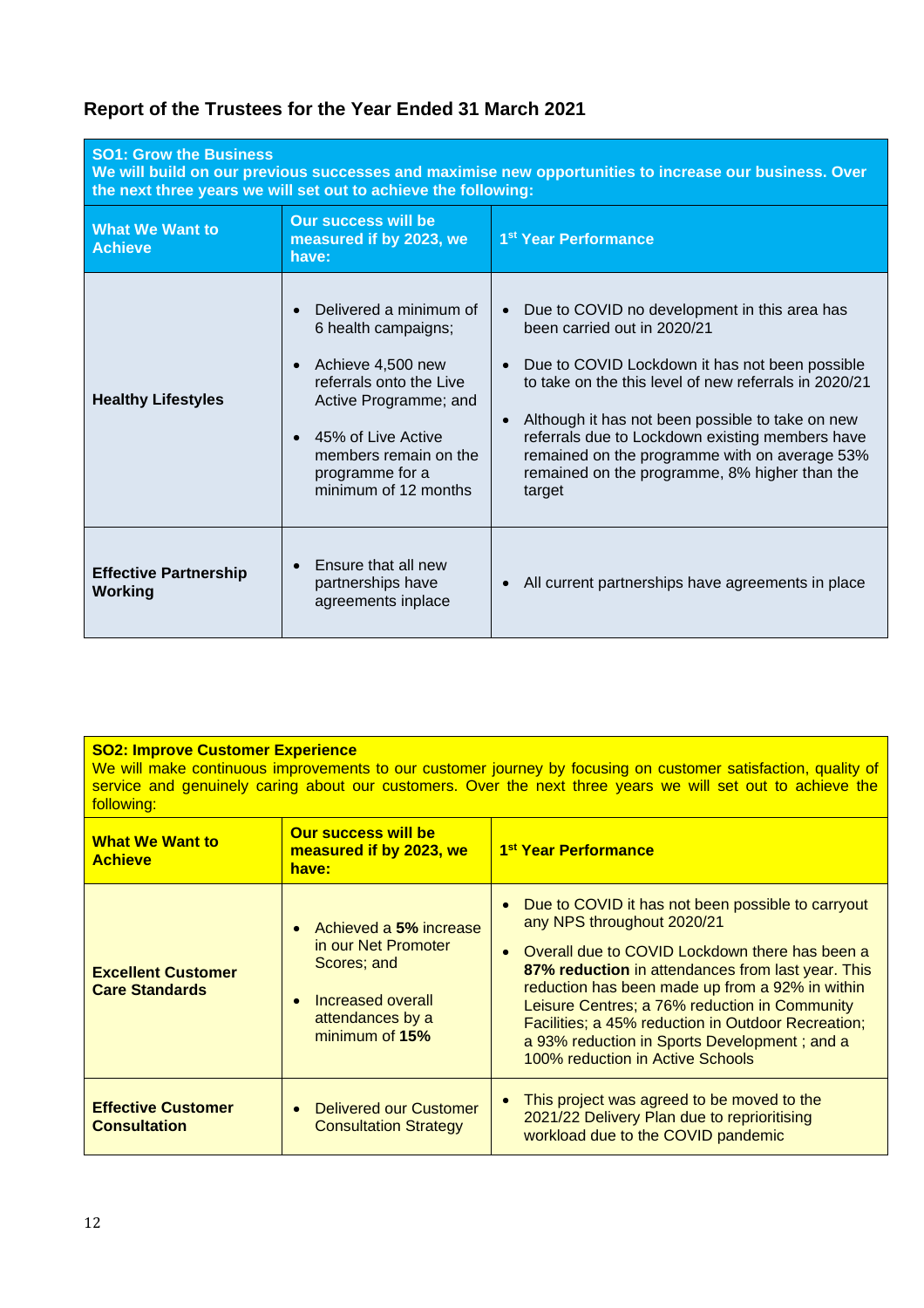| <b>SO2: Improve Customer Experience</b><br>We will make continuous improvements to our customer journey by focusing on customer satisfaction, quality of<br>service and genuinely caring about our customers. Over the next three years we will set out to achieve the<br>following: |                                                                                                                                                                                                                                                 |                                                                                                                                                                                                                                                                                                                                                                                                                                                                                                                                                                                                                                                                     |  |  |
|--------------------------------------------------------------------------------------------------------------------------------------------------------------------------------------------------------------------------------------------------------------------------------------|-------------------------------------------------------------------------------------------------------------------------------------------------------------------------------------------------------------------------------------------------|---------------------------------------------------------------------------------------------------------------------------------------------------------------------------------------------------------------------------------------------------------------------------------------------------------------------------------------------------------------------------------------------------------------------------------------------------------------------------------------------------------------------------------------------------------------------------------------------------------------------------------------------------------------------|--|--|
| <b>Our success will be</b><br><b>What We Want to</b><br>measured if by 2023, we<br><b>Achieve</b><br>have:                                                                                                                                                                           |                                                                                                                                                                                                                                                 | 1 <sup>st</sup> Year Performance                                                                                                                                                                                                                                                                                                                                                                                                                                                                                                                                                                                                                                    |  |  |
| <b>Equality of Access</b>                                                                                                                                                                                                                                                            | <b>Ensuring all leisure</b><br>$\bullet$<br>centres have an<br>appropriate Vieo<br>Access Guide in place;<br>and<br><b>Ensuring all facilities</b><br>have an Access Review<br>undertaken and an<br>appropriate Action Plan<br>in place         | Due to the COVID pandemic and facilities closed<br>for the majority of the year no Video Access Guides<br>were produced<br>WDL Facility Access reviews delayed due to<br>$\bullet$<br>COVID-19 lockdown - revised due date now<br>December 2021                                                                                                                                                                                                                                                                                                                                                                                                                     |  |  |
| <b>Provision of Equipment</b><br>& Technology                                                                                                                                                                                                                                        | Technology advances in<br>a minimum of 3 areas of<br>the business; and<br>Achieving a 5%<br>$\bullet$<br>increase in participation<br>as a result of provision<br>of new equipment &<br>technology                                              | No development due to facility closures<br>$\bullet$<br>No development due to facility closures<br>$\bullet$                                                                                                                                                                                                                                                                                                                                                                                                                                                                                                                                                        |  |  |
| To be an Employer of<br><b>Choice</b>                                                                                                                                                                                                                                                | Increasing staff<br>satisfaction (Employee<br>Survey);<br><b>Reducing Staff</b><br>Absenteeism;<br>Delivering the<br><b>Workforce Development</b><br>Plan; and<br>Delivery of a minimum<br>of three employee<br>workshops on an<br>annual basis | Due to COVID and the majority of staff on furlough<br>$\bullet$<br>the schedulled Staff Survey was not undertaken in<br>2020/21. The survey will therefore be carried out in<br>2021/22.<br>Staff absenteeism has reduced significantly (-9.91)<br>$\bullet$<br>FTE days) however figures relate to periods where<br>most staff were furloughed due to COVID<br>Due to the COVID pandemic the Workforce<br>$\bullet$<br>Development Plan will be implemented within the<br>first quarter of the 2021/22 financial year<br>No Employee Workshops undertaken this financial<br>year due to COVID Lockdown and the vast majority<br>of the workforce on furlough leave |  |  |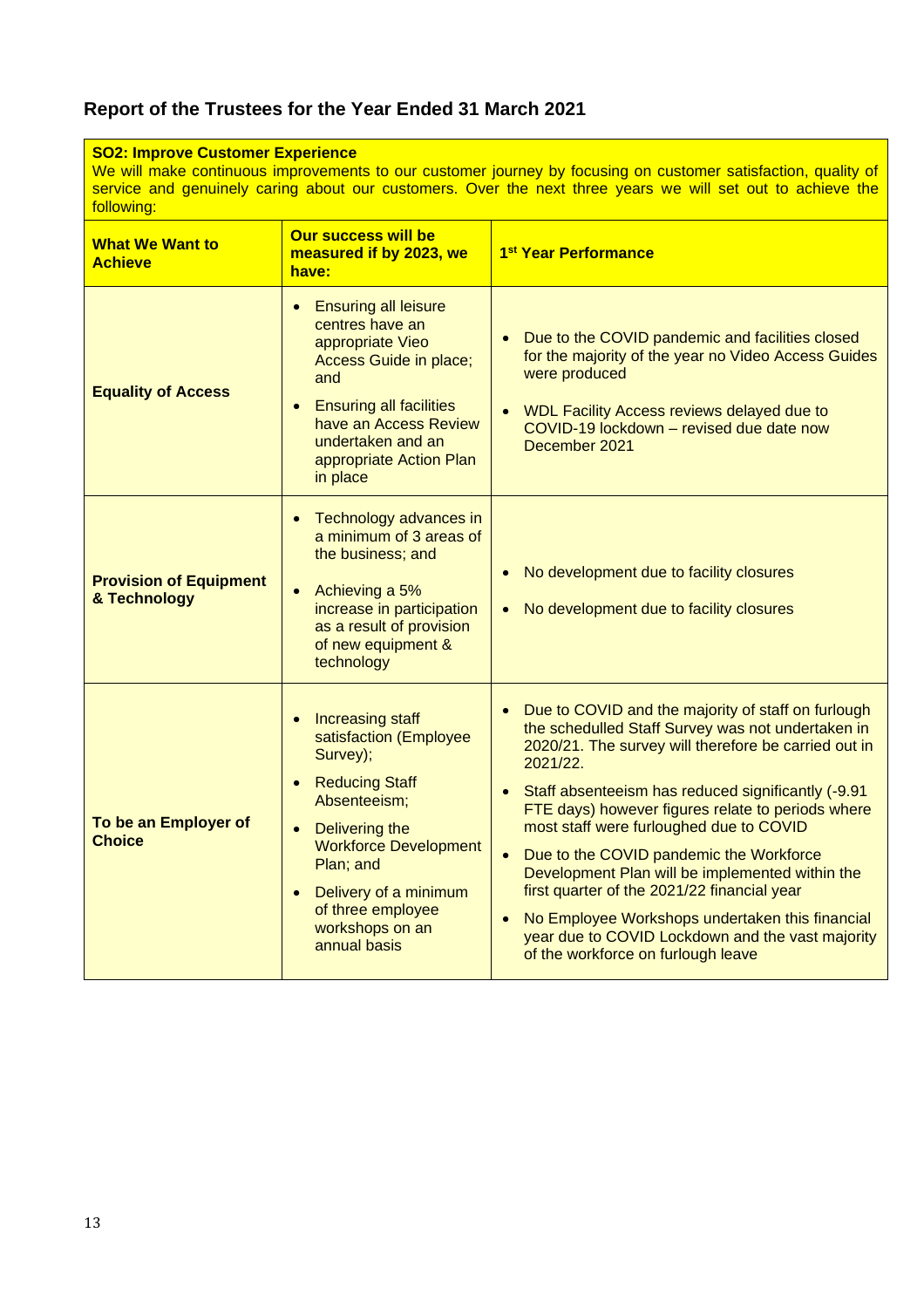| <b>SO3: Financial Sustainability</b><br>We will achieve continuous improvement in the operation of the Trust and will focus on developing existing and<br>new business opportunities in order to fulfil our strategic and charitable objectives. Over the next three years we<br>will set out to achieve the following: |                                                                                                                                                                                                |                                                                                                                                                                                                                                                                                                                                                                                                                                                                                                                                       |  |  |
|-------------------------------------------------------------------------------------------------------------------------------------------------------------------------------------------------------------------------------------------------------------------------------------------------------------------------|------------------------------------------------------------------------------------------------------------------------------------------------------------------------------------------------|---------------------------------------------------------------------------------------------------------------------------------------------------------------------------------------------------------------------------------------------------------------------------------------------------------------------------------------------------------------------------------------------------------------------------------------------------------------------------------------------------------------------------------------|--|--|
| <b>What We Want to</b><br><b>Achieve</b>                                                                                                                                                                                                                                                                                | Our success will be<br>1 <sup>st</sup> Year Performance<br>measured if by 2023, we<br>have:                                                                                                    |                                                                                                                                                                                                                                                                                                                                                                                                                                                                                                                                       |  |  |
| <b>Maximise Income</b><br><b>Opportunities</b>                                                                                                                                                                                                                                                                          | increased total<br>$\bullet$<br>operating income (net of<br>the management fee<br>from WDC) by 15%;<br>and<br>increased the total<br>$\bullet$<br>number of direct debit<br>memberships by 15% | Although COVID Lockdown has had a major impact<br>$\bullet$<br>on the Trust's ability to raise income from<br>customers and members it is shown only a 8%<br>decrease in income from the previous year. This is<br>the case due to the availability of Job Retention<br>and Loss of Income Schemes which have been<br>included in the 2020/21 figures<br>Due to COVID Lockdown we have seen a loss of<br>$\bullet$<br>33% of DD members throughout 2020/21, even<br>though for the majority of the year DD<br>memberships were frozen |  |  |
| <b>Maximise External</b><br><b>Funding Opportunities</b>                                                                                                                                                                                                                                                                | generated £500k of<br>operating income from<br>external funding                                                                                                                                | £399,067. Although our main external funders<br>$\bullet$<br>confirmed and honoured their external funding,<br>COVID has had an impact on our ability to<br>generate additional external funding in 2020/21                                                                                                                                                                                                                                                                                                                           |  |  |
| <b>Successful Control of</b><br><b>Expenditure</b>                                                                                                                                                                                                                                                                      | Delivered a year on<br>$\bullet$<br>year surplus or<br>balanced budget                                                                                                                         | A surplus of £1,033,278 for 2020/21 was<br>$\bullet$<br>generated.                                                                                                                                                                                                                                                                                                                                                                                                                                                                    |  |  |

### **SO4: Sound Governance**

We will focus on developing existing and new governance arrangements in order to make informed decisions and meet our legal obligations:

| <b>What We Want to</b><br><b>Achieve</b>           | <b>Our success will be</b><br>measured if by 2023, we<br>have:                                                                                                                                                                                                        | 1 <sup>st</sup> Year Performance                                                                                                                                                                                                                                                                                                                                                                                                                            |  |  |
|----------------------------------------------------|-----------------------------------------------------------------------------------------------------------------------------------------------------------------------------------------------------------------------------------------------------------------------|-------------------------------------------------------------------------------------------------------------------------------------------------------------------------------------------------------------------------------------------------------------------------------------------------------------------------------------------------------------------------------------------------------------------------------------------------------------|--|--|
| <b>Effective Policies and</b><br><b>Procedures</b> | Reviewed all<br>$\bullet$<br>appropriate Policies<br>and Procedures                                                                                                                                                                                                   | Policies and procedures reviewed and now being<br>rolled out (delayed due to COVID Lockdown,<br>revised due date June 2021)                                                                                                                                                                                                                                                                                                                                 |  |  |
| <b>Measured Risk</b><br><b>Management</b>          | <b>Produced and Annual</b><br>$\bullet$<br><b>Risk Register; and</b><br>Reduced overall<br>$\bullet$<br>average risk rating by<br>5%                                                                                                                                  | Annual Risk Register agreed and implemented for<br>2020/21<br>Reduced average Risk Rating Score by 24% in<br>2020/21                                                                                                                                                                                                                                                                                                                                        |  |  |
| <b>Proper Accountability</b><br>and Scrutiny       | Held a minimum of <b>four</b><br>$\bullet$<br><b>Audit &amp; Risk Committee</b><br>meetings a year;<br>Carried out annual<br>$\bullet$<br><b>Governance Checks;</b><br>and<br>Recommendations from<br>$\bullet$<br>annual schedule of<br>internal audits<br>completed | Due to the COVID pandemic only three Audit &<br>Risk Committees were held (virtually) during<br>2020/21. The first scheduled meeting on 14 May<br>2020 was cancelled<br>Completed as part of the Audit of the Financial<br>Accounts 2020/21 by our external auditor, Wylie &<br><b>Bisset</b><br>Not all recommendations were completed due to<br>the COVID pandemic but these as well as those<br>completed were reported to the Audit & Risk<br>Committee |  |  |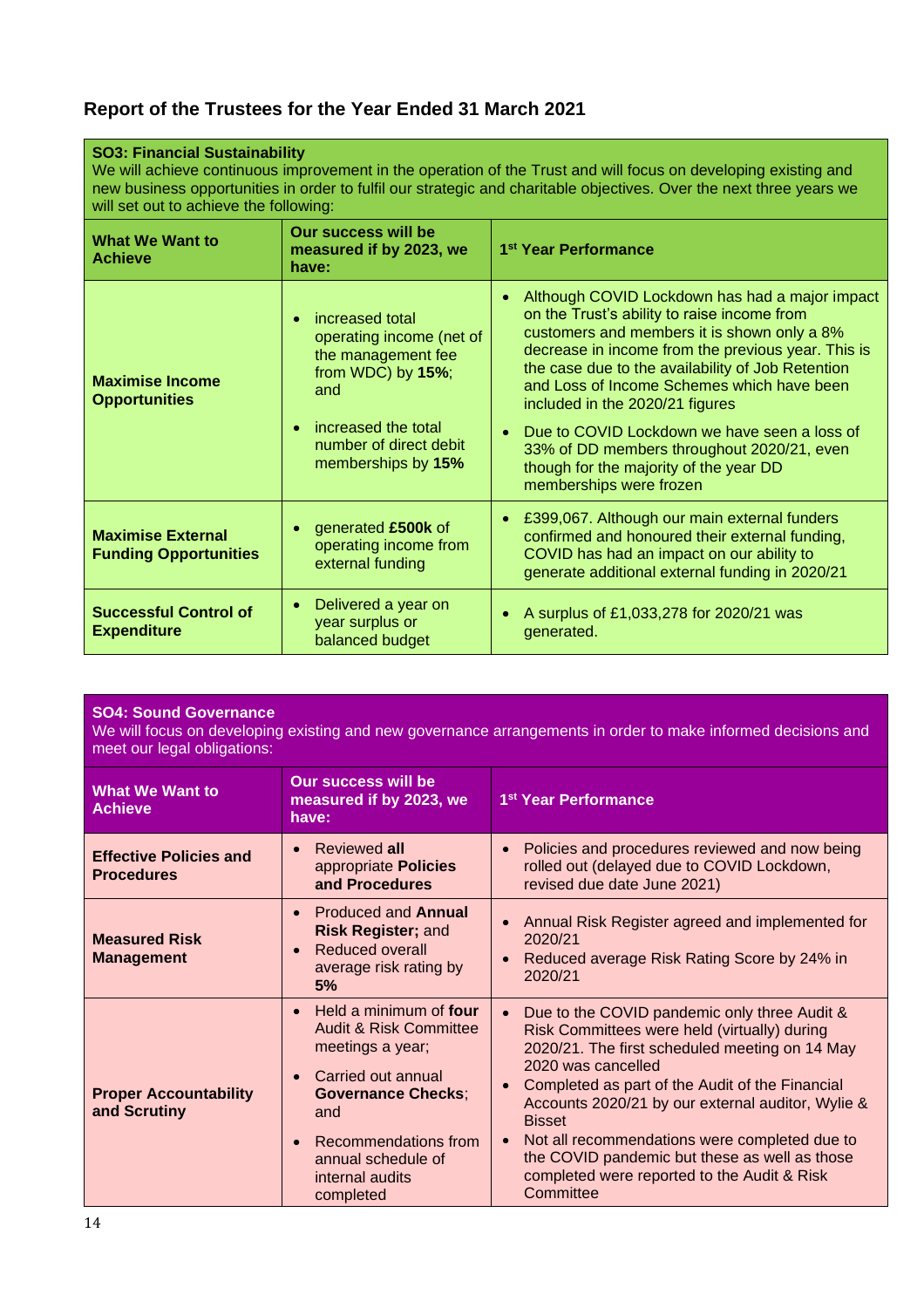# **Financial Review**

# **Financial Summary 2020/21**

The Trust can report that despite the economic disruption caused by the Covid-19 Global Pandemic in which we have operated a severely impacted service in our ninth year (2020/21); the financial position for the Trust has realised a surplus of funds for this year.

In summary, the financial position during 2020/21 is noted below:

|                                                                 | Unrestricted /<br><b>Restricted Fund</b> | <b>Pension Fund</b> | <b>Total Funds</b> |
|-----------------------------------------------------------------|------------------------------------------|---------------------|--------------------|
| Total income                                                    | 7,550,119                                | (14,000)            | 7,536,119          |
| Total spend on charitable activities                            | (6, 516, 841)                            | (547,000)           | (7,063,841)        |
| Net Movement in Funds                                           | 1,033,278                                | (561,000)           | 472,278            |
| Actuarial (loss)/ gain                                          | 0                                        | (2,341,000)         | (2,341,000)        |
| Net Movement in Funds<br>(after retirement benefit scheme gain) | 1,033,278                                | (2,902,000)         | (1,868,722)        |

# Funds held at 31 March 2021:

|             |           | 31 March 2021 31 March 2020 |
|-------------|-----------|-----------------------------|
| Total Funds | (35, 523) | 1,833,199                   |

The Unrestricted surplus was £1,033,327 but at the year end the multi-employer defined benefit pension scheme is in deficit by £2,902,000 and therefore the net deficit for the year is £1,868,722.

Following the ninth year of the Trust, our income has helped us to meet our charitable aims and objectives. Our year-end financial position, summarised above, provides a sound platform from which we can continue to meet our commitments.

The principle funding sources are a combination of income generated through a level of sales, fees and charges for our charitable activities £780,707, investment income of £19,814 and membership fees £221,134, as well as income of £3,800,212 from West Dunbartonshire Council (Management Fee) for our work in managing the leisure facilities and provision within the local area. We have also received a grant of £434,000 to cover our loss of income due to the COVID crisis along with a central government grants of £2,292,252 from the Job Retention Scheme.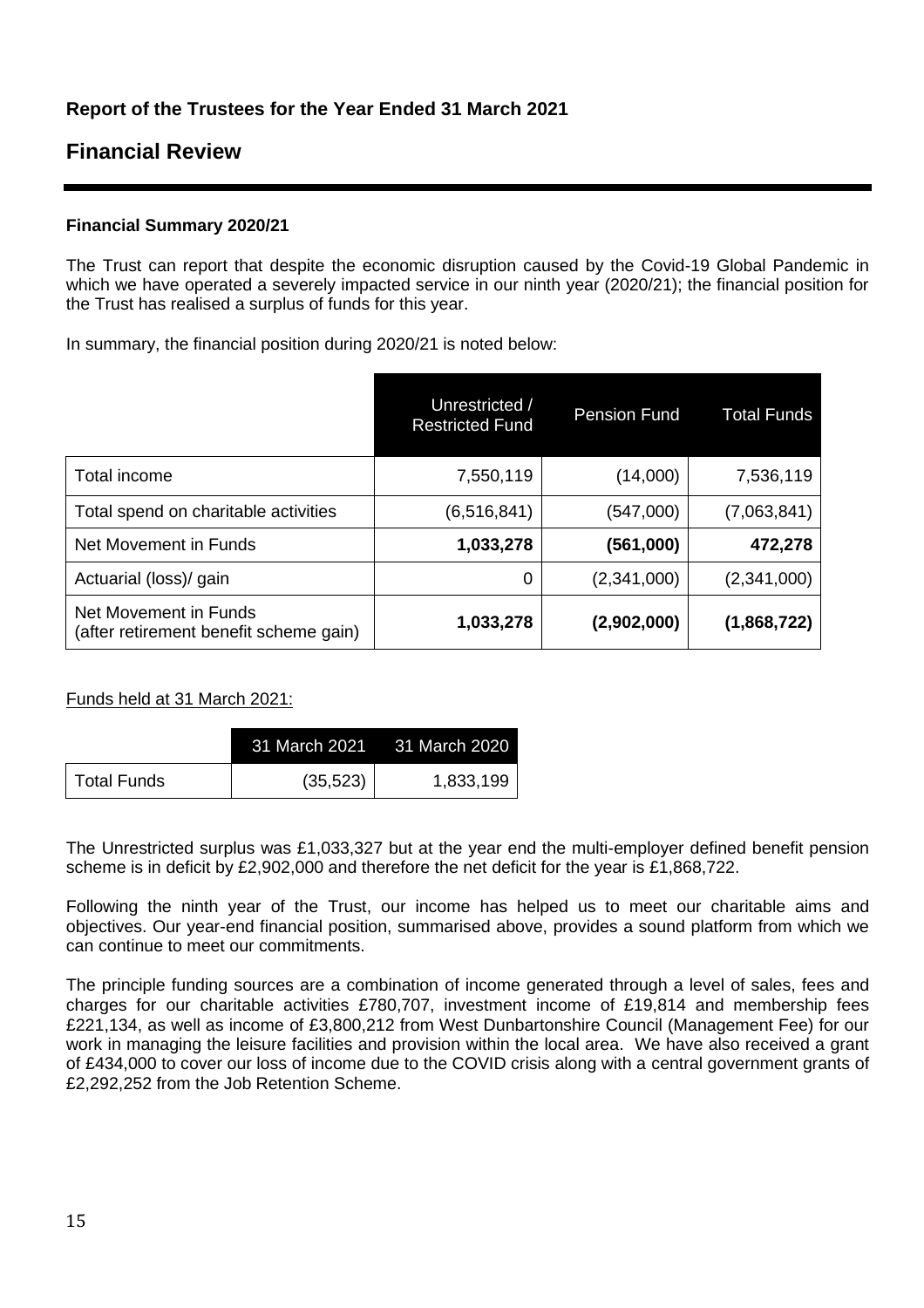The principle sources of expenditure remain within staffing £5,908,773 with elements of spend on property £735,955, transport £13,464, administration £303,606 and payments to other bodies £102,038.

|                             | Income    | <b>Expenditure</b> | Surplus/(Deficit) |
|-----------------------------|-----------|--------------------|-------------------|
| Leisure Facilities          | 2,202,833 | (3,798,078)        | (1,595,245)       |
| <b>Community Facilities</b> | 541,682   | (1, 110, 719)      | (569,037)         |
| <b>Sports Development</b>   | 450,107   | (874, 245)         | (424,138)         |
| <b>Active Schools</b>       | 400,808   | (484,189)          | (83, 381)         |
| <b>Outdoor Recreation</b>   | 132,663   | (249, 610)         | (116,947)         |
| Management Fee              | 3,800,212 | 0                  | 3,800,212         |
| <b>Total</b>                | 7,528,305 | (6, 516, 841)      | 1,011,464         |

The financial activity during the year within each of the charitable areas can be summarised:

### **Fixed Assets**

The Trust has a maintenance lease agreement with West Dunbartonshire Council for the use of the buildings linked with the charitable activities and as such the buildings do not belong to the Trust.

### **Investment Policy**

West Dunbartonshire Council manage investments on behalf of the Trust, following their own organisational investment policy, primarily aimed at mitigating risks associated with safeguarding funds, ensuring liquidity of those funds and finally investment return. As a result, the policy aims to invest in cash and cash-like investments up to a maximum level on acceptable counterparties. Activity is monitored regularly and the policy is reviewed annually.

Due to the limited current level of surplus funds, any funds held by the Trust are invested in an interest bearing account held with our bankers, the Clydesdale Bank. In order to increase investment income for the Trust the board agreed to reinvest a sum of £506,181 with West Dunbartonshire Council on 22 February 2020 at a fixed rate of 2.55% for two years with a break opportunity at one year. An additional £250,000 was re-invested on 22 February 2020 for 6 months at a fixed rate of 0.8% and a further £250,000 was invested on 22 May 2020 on a 1 month rolling investment at a current rate of 0.05%.

During 2020/21, interest received on cash balances held at the bank, and the investment with West Dunbartonshire Council was £19,814 (£26,389 2019/2020).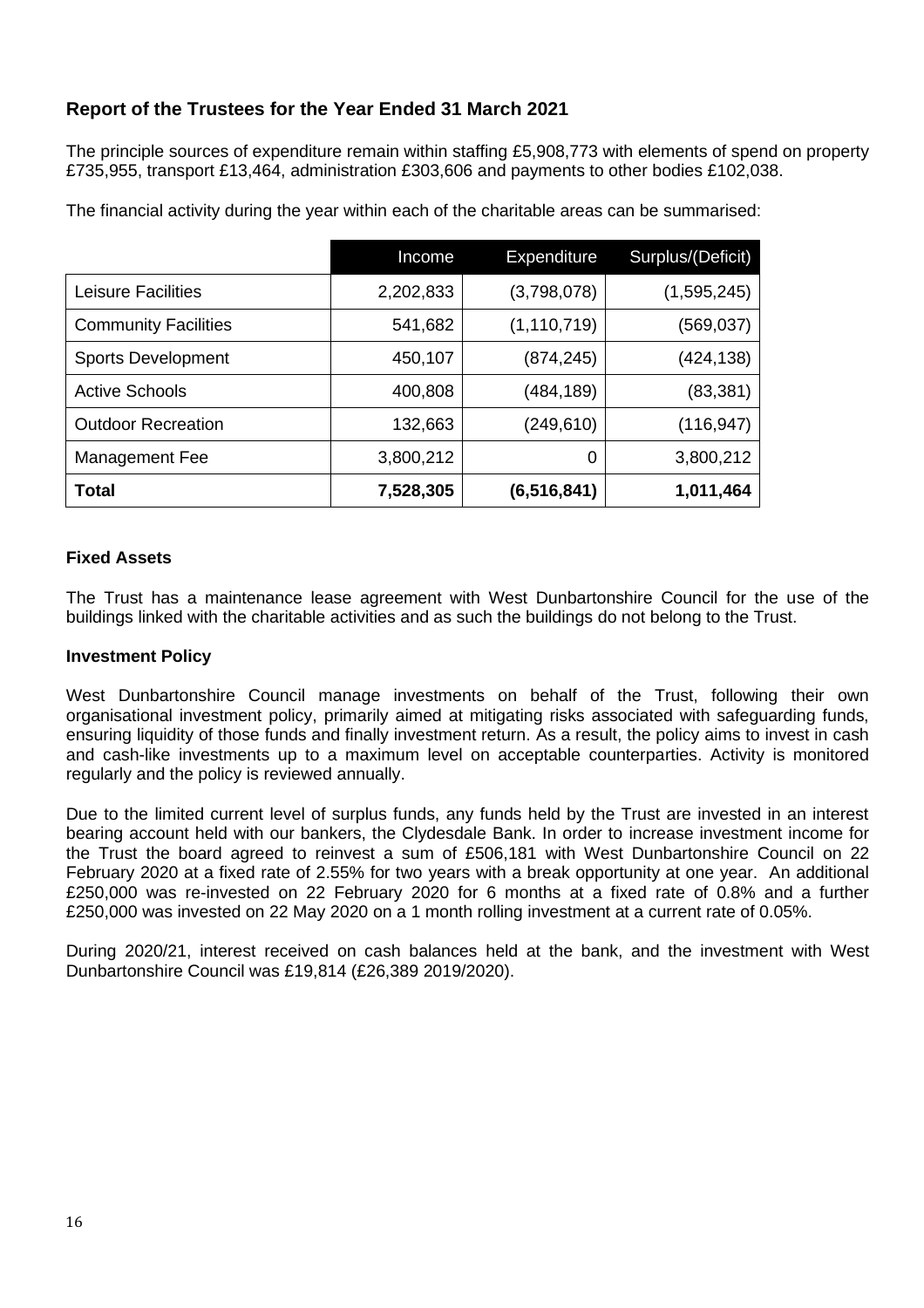# **Reserves Policy**

The reserves policy was reviewed in 2019 by the Audit and Risk Committee and a new percentage based target of 7.5% of total expenditure was agreed by the board in November 2019. The target general reserves would be £584,000 under the new policy however it sitting at £1,371,156 as at 31<sup>st</sup> March 2021. The intention of the planned review in 2019 had been to reduce the reserves target which was considered to be too high and release funds that could be utilised as a one off saving to WDC in 2021/22 with a one off reduction to the management fee planned for that year.

In 2020/21 WDC also allocated two loss of income grants to WDLT, £196k initially followed by an additional £238k, therefore £434k in loss of income grant. The £434k total grant has been carried forward into surplus reserves and the one off saving has been postponed by WDC to give support and recovery time to WDLT in the post pandemic period. The remainder of the previously released surplus reserves funds £228k) and the loss of income grants (£434k) and an amount of the general reserve fund are now planned to be used in 2021/22 to offset the reduced income that is projected in the annual budget due to the COVID-19 closure and subsequent reopening with service restrictions and reduced turnover. Total unrestricted funds at year end were £3,191,477 with a total of £1,820,321 being designated as per Note 20.

### **Pension Reserve**

The balance sheet shown on page 32 features an assessed pension fund liability of £3.227m based on the valuation of the fund at 31 March 2021 and results in the Trust's Balance Sheet showing a net liabilities position. Further information on the pension fund is provided in note 9 of the accounts.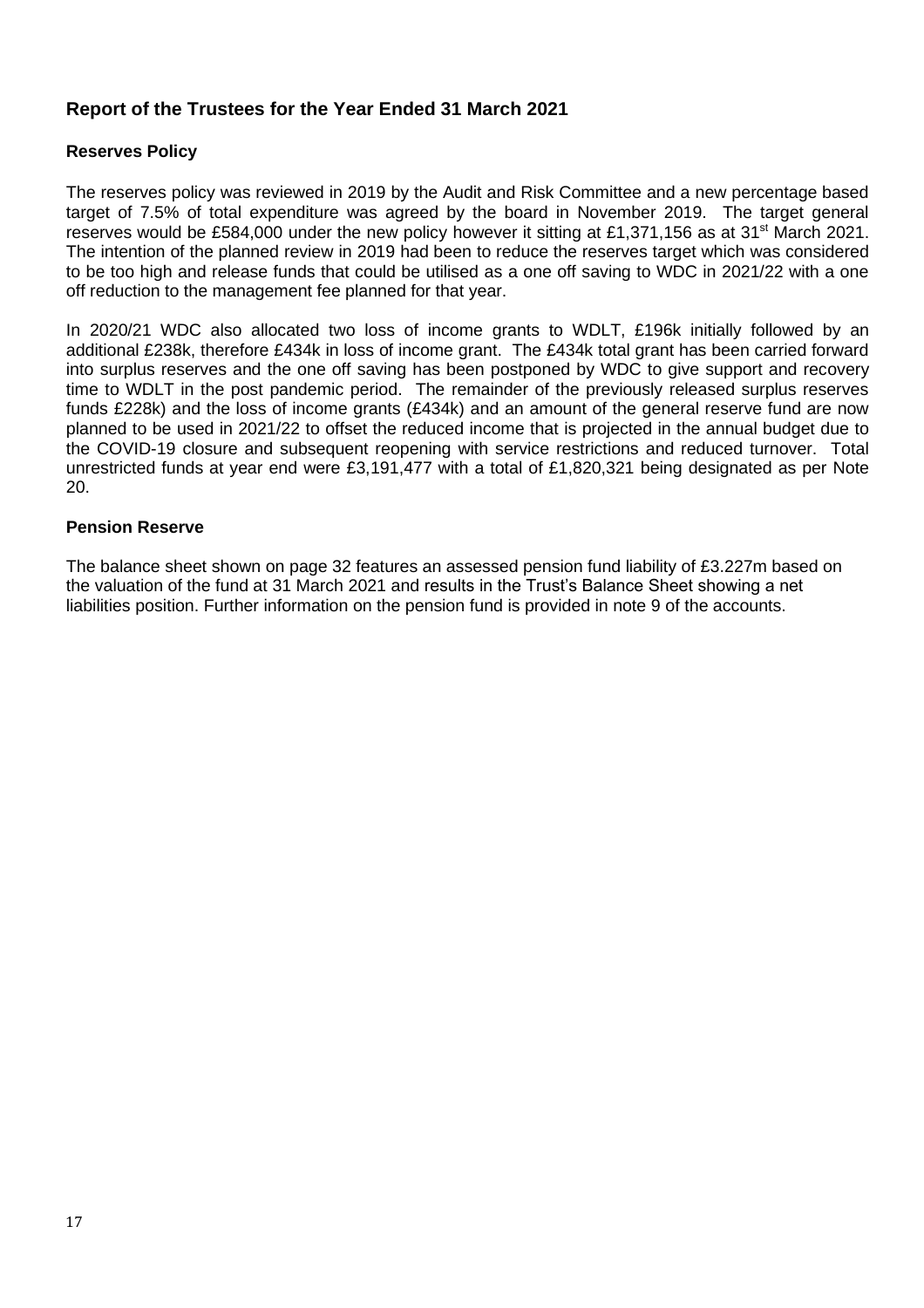# **Risk Management**

There are many risks to the Trust's service delivery and these risks can affect our performance, our customers and members of the public.

Managing our risks effectively is essential in achieving our strategic objectives and targets, creating confidence among service users and the public, and ensuring effective governance. Effective Risk Management also enables us to deliver service improvements taking account of the context and environmental factors.

As the leisure business environment is customer driven and internal and external changes to that environment ultimately influence overall performance risk factors that could have an impact on service delivery require to be identified on an annual basis, with appropriate actions to minimise such risks.

The Trust developed and implemented a Risk Management Strategy which provides the framework as to how the Trust will manage Business Risks which includes the requirement for a Risk Register.

Therefore the management team ensures an annual risk analysis is undertaken and a Risk Register with appropriate actions is identified to minimise the impact on service delivery and overall performance. This register is reviewed on a six monthly basis and reported to the Audit and Risk Committee who scrutinise the progress of the register and where appropriate report to the Board to assist in managing the risks to the Trust.

The top external risks including those that are related to the COVID pandemic are detailed within the Risk Register for 2020/21 and how they have been managed are as follows:

| <b>Key Risk</b>                                                                                                                  | <b>Existing Control Measures</b>                                                                                                                                                                                                                                   | <b>Risk Management Actions</b>                                                                                                                                                    |  |
|----------------------------------------------------------------------------------------------------------------------------------|--------------------------------------------------------------------------------------------------------------------------------------------------------------------------------------------------------------------------------------------------------------------|-----------------------------------------------------------------------------------------------------------------------------------------------------------------------------------|--|
| Significant<br>reduction in West<br>Dunbartonshire<br>Council funding                                                            | Regular Monitoring Meetings with WDC<br>$\bullet$<br>Annual Performance Report to WDC<br>$\bullet$<br><b>Corporate Services Committee</b><br>On an annual basis explore options for<br>$\bullet$<br>efficiency savings and opportunities for<br>increasing income. | Continue to explore options<br>for efficiency savings and<br>opportunities for increasing<br>income.                                                                              |  |
| <b>Reduction of level</b><br>of reserves due to<br>financial<br>constraints to<br>achieve a balanced<br>budget                   | Regular Partnership Meetings with WDC<br>Annual agreement of Management Fee<br>٠<br><b>Reserves Policy</b><br>$\bullet$<br>Regular meetings with WDC Finance Business<br>Partner                                                                                   | <b>Regular Partnership</b><br>Meetings with WDC<br>Ongoing regular meetings<br>with WDC Finance<br><b>Business Partner</b>                                                        |  |
| Potential outbreak<br>of further phases of<br>the COVID-19 virus<br>resulting in further<br>lockdown of<br>services / facilities | Communication database for all employees /<br>$\bullet$<br>workers<br><b>Business Interruption Plan</b><br>$\bullet$<br>Previous COVID-19 Plans<br>$\bullet$<br>Remote Working opportunities<br>٠<br>Library of On-Line Fitness Classes                            | Create additional on-line<br>fitness class videos to<br>increase the library of<br>classes<br>Identify and create a library<br>of alternative physical<br>activity on-line videos |  |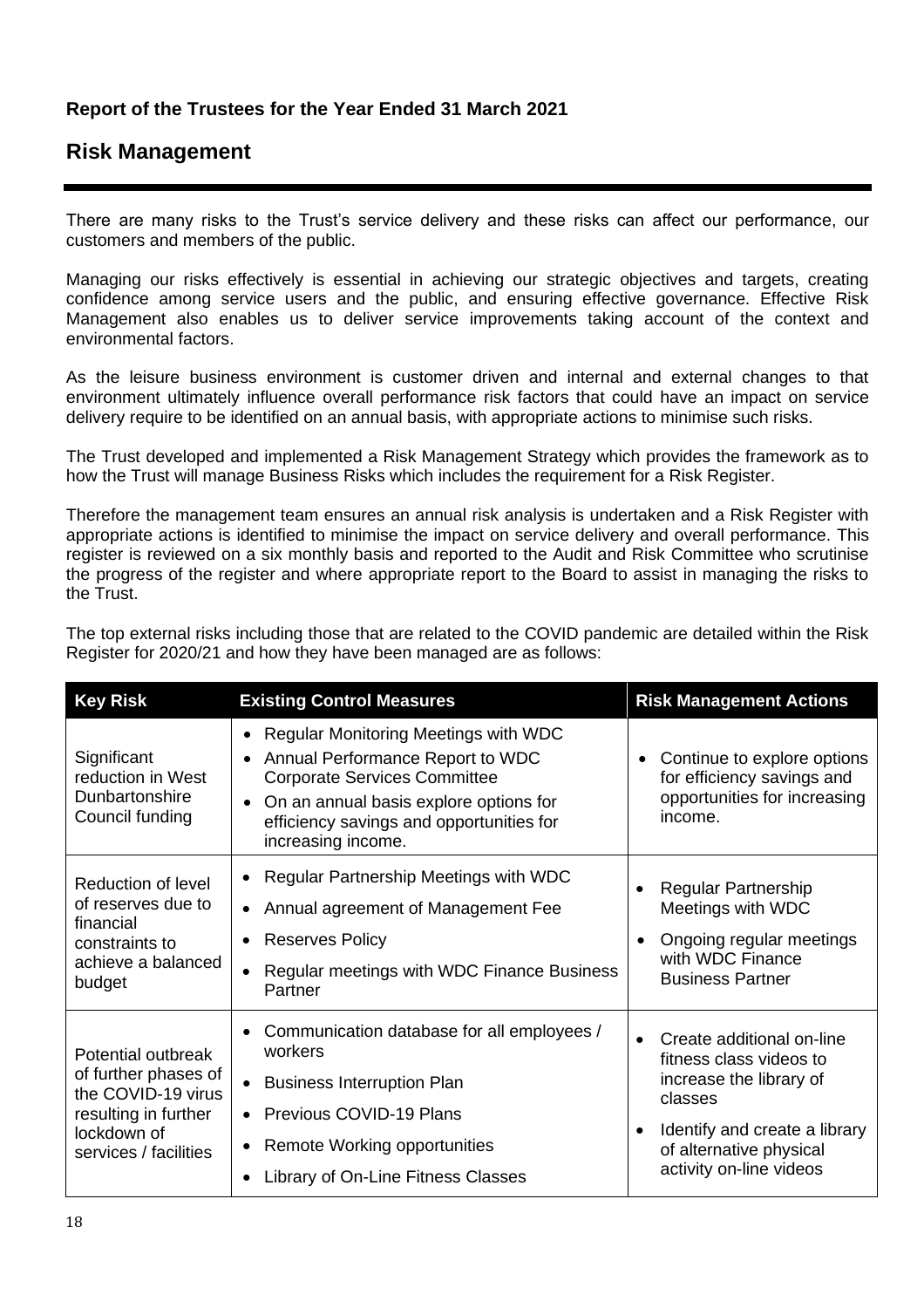| <b>Key Risk</b>                                                                                                  | <b>Existing Control Measures</b>                                                                                                                                                                                 | <b>Risk Management Actions</b>                                                                                                                                                                             |
|------------------------------------------------------------------------------------------------------------------|------------------------------------------------------------------------------------------------------------------------------------------------------------------------------------------------------------------|------------------------------------------------------------------------------------------------------------------------------------------------------------------------------------------------------------|
| <b>Existing delivery</b><br>provision / model<br>not financially<br>viable following the<br>COVID-19<br>pandemic | • Regular meetings with the Council's<br>Partnership Manager<br>• Annual discussion to agree management fee<br>against what services are delivered<br>• Service Level Agreement<br><b>Budget Control Reports</b> | Following Board & Council<br>$\bullet$<br>approval implement<br>restructure of Active<br><b>Schools and Sports</b><br><b>Development Teams</b><br><b>Implement Quarterly</b><br><b>Reviews of Business</b> |

Health and Safety is also a major risk to the organisation, therefore West Dunbartonshire Leisure Trust has a competent Health & Safety and Child Protection Officer to oversee this major area of risk to the organisation.

In addition our insurance company QBE Insurance (Europe) Ltd review our insurance cover on an annual basis to highlight any uninsured risk and exposure elements of cover that require adjusting or deleting. Insurance cover based on this assessment is in place.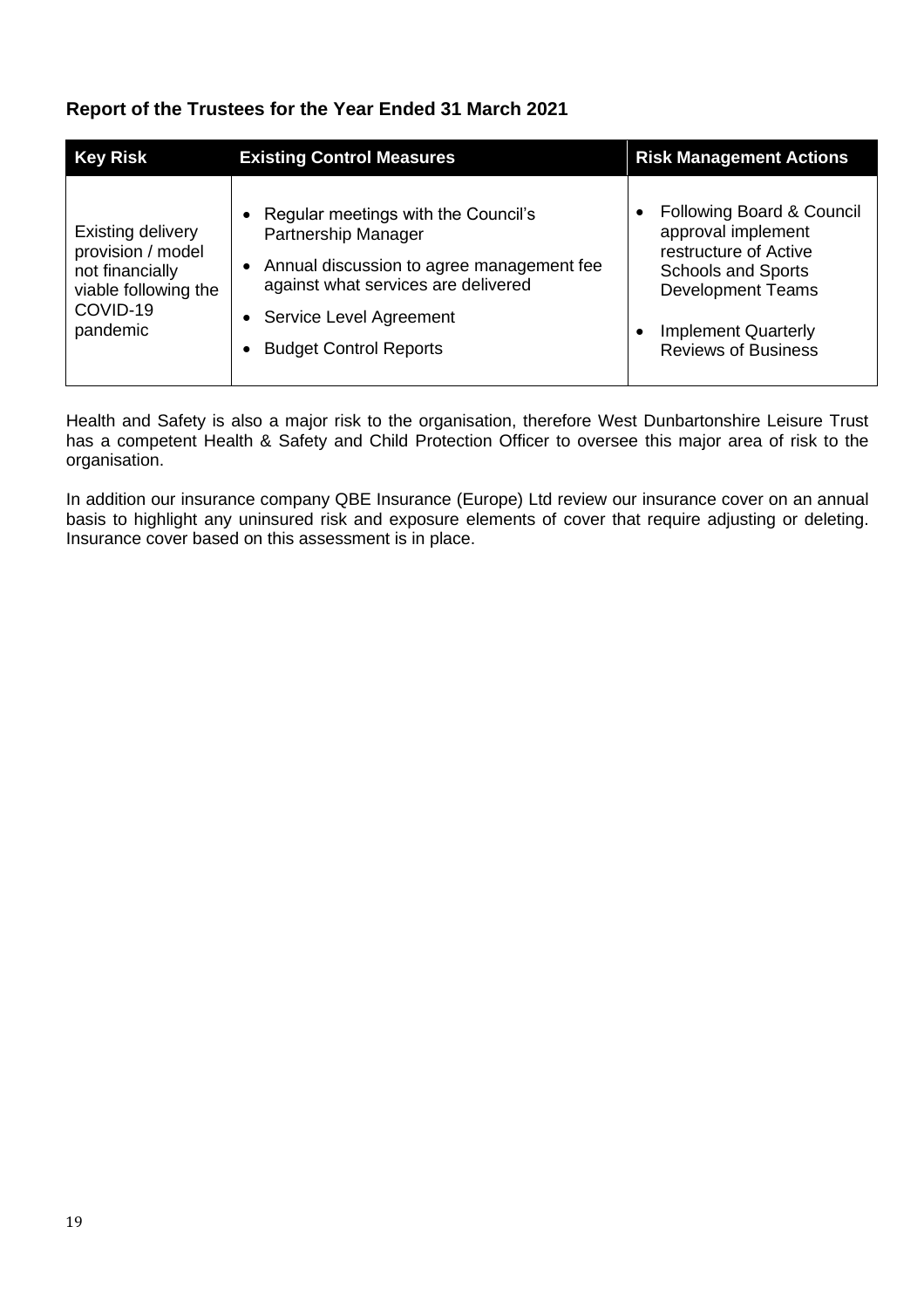# **Plans for the Future**

The following outlines West Dunbartonshire Leisure Trust's (WDLT) plans for the forthcoming year.

### **Development and implementation of the Trust's Recovery Strategy**

Following the COVID-19 outbreak and the closure of facilities and services for approximately 10 months the Trust will develop and implement Key Actions to assist the organisation to be financially secure and work towards recovering to it's original financial position before COVID-19.

### **Implementation of our Three Year Business Strategy (2020– 2023)**

We will implement the Key Actions highlighted in our second year's Delivery Plan associated with our Business Strategy.

### **Implementation of our Aquatics Strategy (2020– 2023)**

We will implement the Key Actions highlighted in our second year's Action Plan associated with our Aquatics Strategy.

### **Development and implementation of our Football Strategy (2021– 2023)**

We will develop and implement the first year's Key Actions within our new Football Strategy to assist us increase participation with Sports Development football programmes and usage of our outdoor football pitches.

### **Development and implementation of a two year Clydebank LC Development Plan**

We will develop and implement the first year's Key Actions within our new Clydebank LC Development Plan to assist us increase participation and income in particular via the redevelopment of the Queens Quay site.

### **Review of Active Schools and Sports Development Teams**

We are taking the opportunity to review our service delivery which will allow us to consider current work practises and priorities, and make recommendations to ensure the most effective use of resources to deliver the right priorities and outcomes for Sport and Physical Activity in West Dunbartonshire's communities.

### **Management and Development of New Facilities**

The following facilities are expected to be commissioned and/or operational in 2021/22 which WDLT will then manage on behalf of the Council:

- **Dalmonach Community Centre**
- Three All-Weather Floodlit Tennis Courts in Argyll Park, Alexandria
- All-Weather Athletics Track at Posties Park, Dumbarton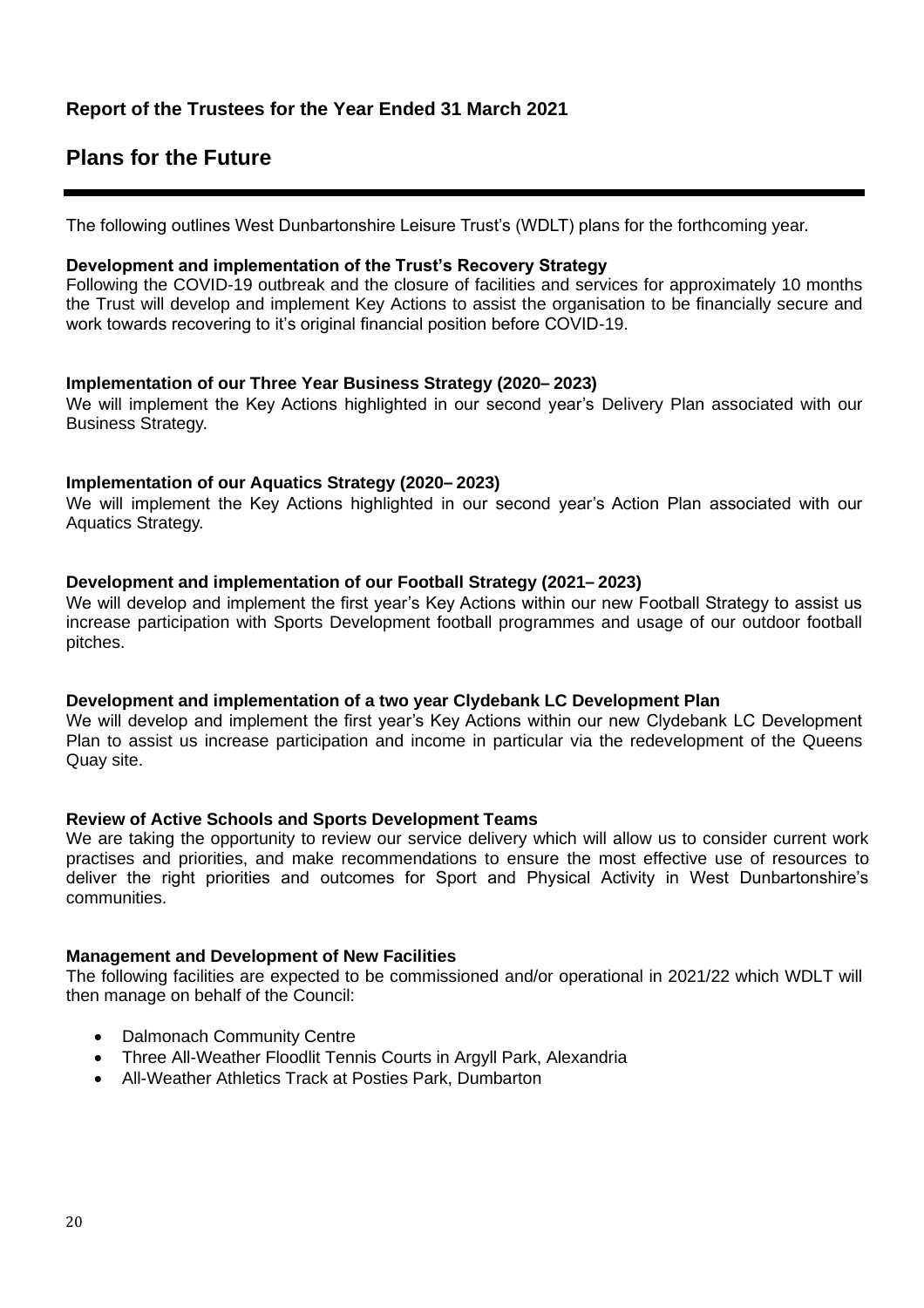# **Structure, Governance and Management**

West Dunbartonshire Leisure Trust is a company limited by guarantee with charitable status and governed by its Articles of Association. In addition to being regulated by the Companies Act (2006), the company is also subject to the charities regulator in Scotland, OSCR (Office of the Scottish Charity Regulator).

The company was incorporated in December 2011 and started trading on 5<sup>th</sup> April 2012 and is responsible for the strategic and operational management of West Dunbartonshire Council's Sport and Leisure Facilities; Community Facilities; Sports Development; Active Schools; and Events.

### **Trustees (Directors)**

There are nine members of the company who serve as Trustees comprising of three (3) Councillors (Partner Trustees), an Employee Representative Trustee and five (5) Independent Trustees. They have the ultimate control of the company subject to providing and operating the services in accordance with the Legal Agreement reached with West Dunbartonshire Council, and provide strategic direction to the General Manager and his Management Team.

The list of current and former Trustees serving in the financial year 2020/21 and since is detailed below:

| <b>Name</b>              | <b>Trustee (Director) Role</b>              | <b>Appointed</b> | <b>Resigned</b> |
|--------------------------|---------------------------------------------|------------------|-----------------|
| <b>Anthony Waclawski</b> | Independent                                 | 11/01/12         | N/A             |
| David McBride            | Partner                                     | 11/01/12         | N/A             |
| David Smith              | Independent                                 | 11/01/12         | N/A             |
| James Finn               | Partner (Vice Chair 13/09/18 - 10/09/20)    | 26/02/15         | N/A             |
| <b>Charles Gibson</b>    | Independent (Chair 13/09/18 - 10/09/20)     | 28/08/14         | N/A             |
| Samantha Baird           | Independent                                 | 24/11/16         | 28/05/20        |
| <b>William Hendrie</b>   | Partner (appointed Chair 10/09/20)          | 25/05/17         | N/A             |
| David Marshall           | Independent (appointed Vice Chair 10/09/20) | 24/11/16         | N/A             |
| <b>Tony Dempster</b>     | <b>Employee Representative</b>              | 24/06/2019       | N/A             |

### **Recruitment and Training of Trustees**

### **Recruitment**

Authority and responsibility for the appointment of Partner Trustees sits with West Dunbartonshire Council, (WDC) who allocate this responsibility to three WDC Councillors. No appointments were made during the period 1 April 2020 to 31 March 2021.

Authority and responsibility for the recruitment of Independent Trustees is delegated by the Board of Directors to the Nominations Committee. No appointments were made during the period 1 April 2020 to 31 March 2021 although a vacancy existed and due to the COVID pandemic no appointment was made..

The selection of the Employee Representative Trustee is completed in consultation with the unions representing employees in the Leisure Trust (Unite, Unison, and GMB). No appointments were made during the period 1 April 2020 to 31 March 2021.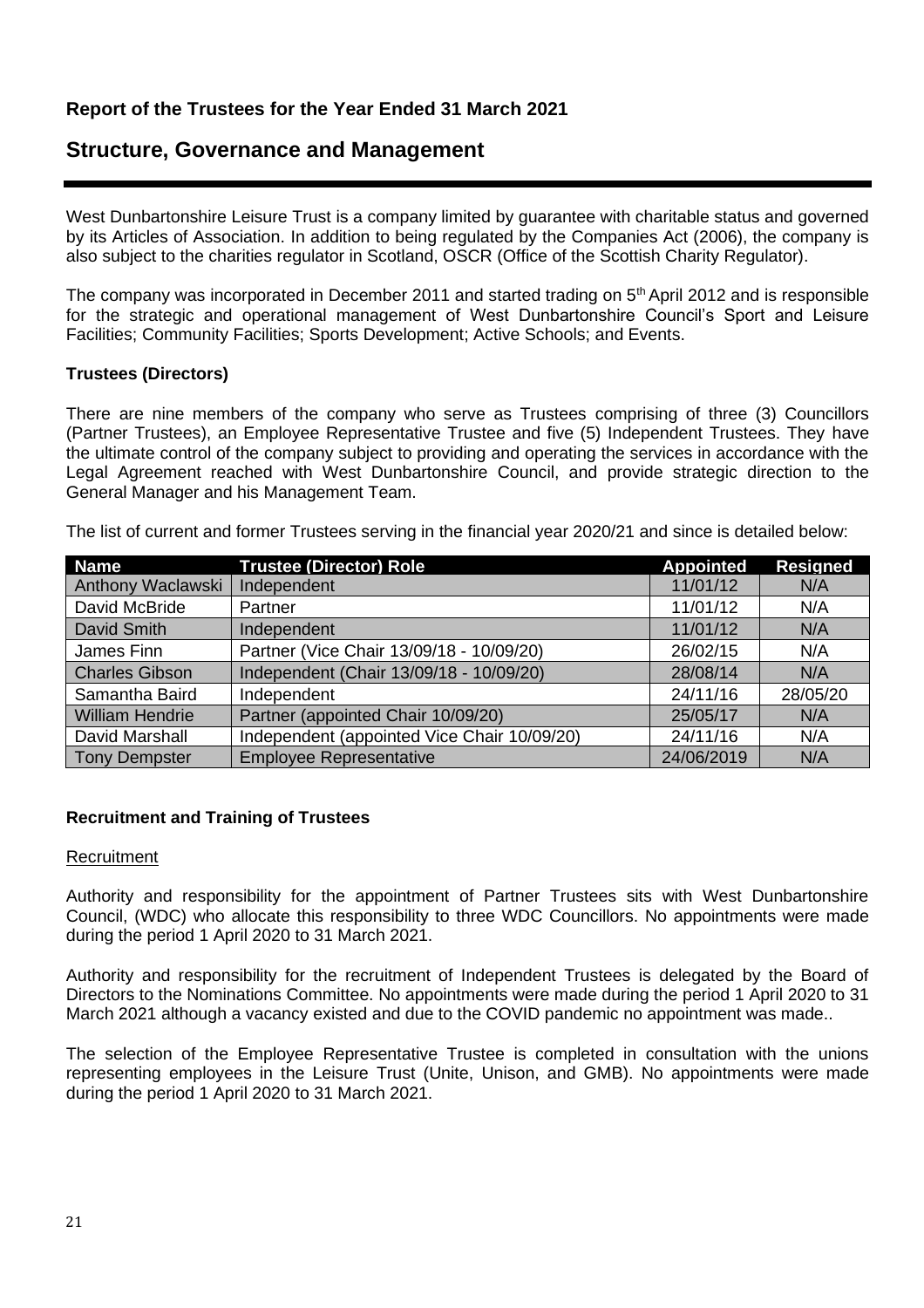# Induction

New Trustees receive a briefing on their role as Board Trustees operating a company limited by guarantee with charitable status as per Companies Act 2006. The briefing includes background information on the Company; Business; Governance Structure; Management Structure; Partnership Working; Mission & Values; Key Strategic Outcomes; Charitable Objects; and Contact Details. In addition it also includes the following documentation:

- Briefing Note: Director's Role and Responsibilities
- Articles of Association
- Terms of Reference Sub Committees
- Latest WDLT Annual Report
- Latest WDLT Business Plan
- WDLT Partnership Book
- Health & Safety Policy
- Anti-Bribery Policy
- Last Annual General Meeting Papers
- Last 4 Board Meeting Papers

### **Training**

Trustees who sit on specific Committees also receive where appropriate training to allow them to effectively carryout their duties. This training includes the following:

- Discipline and Grievance Procedures
- Finance (annual finance reporting regulations and Charity Accounting)
- Health & Safety

### **Management Arrangements**

### Key Management Personnel

The Directors, who are the Trust's Trustees, and the management team, comprise the key management personnel of the charity in charge with directing and controlling, running and operating the Trust on a day to day basis.



A General Manager is appointed by the Board to manage the day to day operations of the Company. To ensure that operations are carried out effectively, the General Manager has delegated authority within an approved scheme for matters including Personnel; Finance; Procurement; and Operations.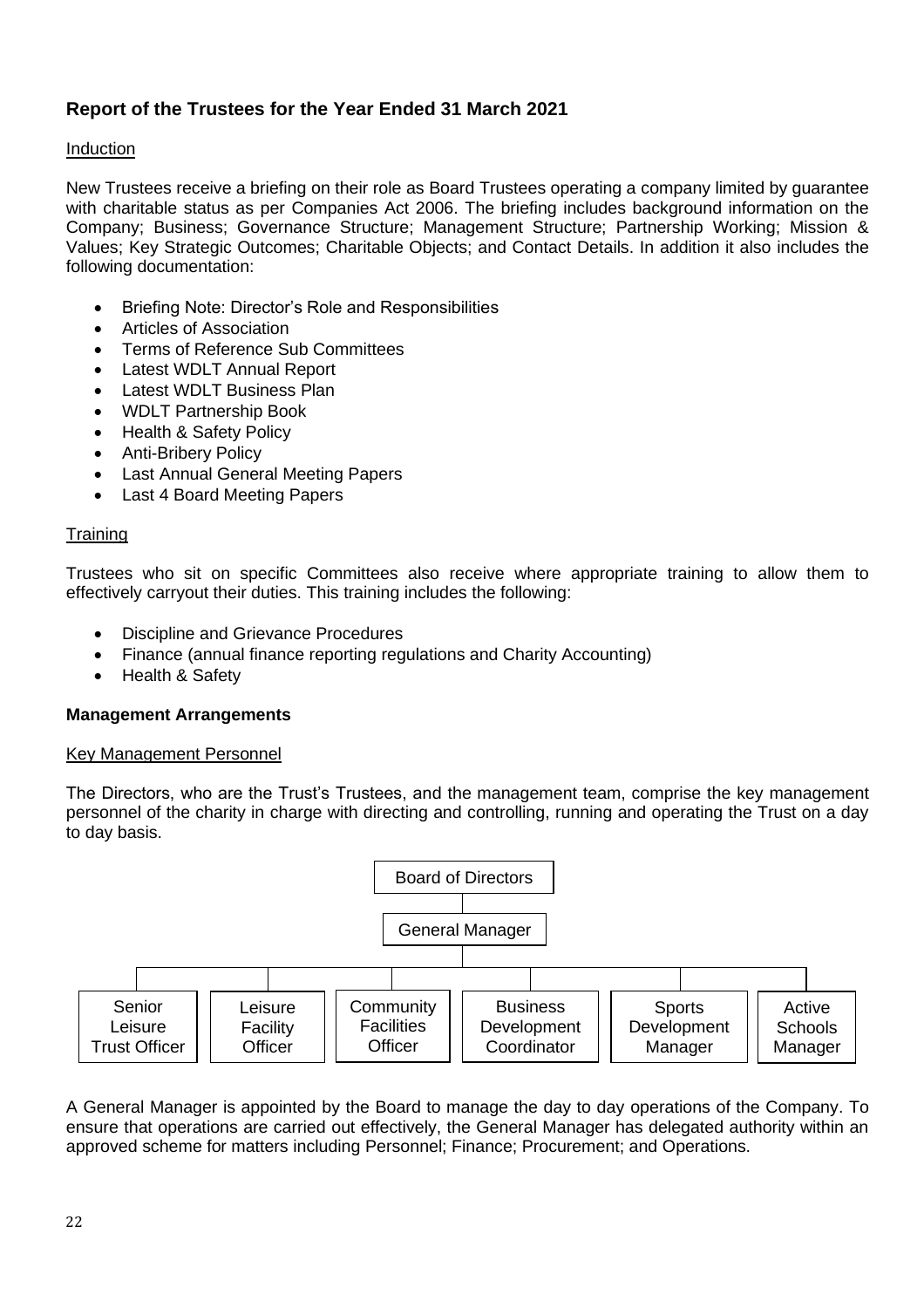### Remuneration of Key Management Personnel

All Trustees give their time freely and do not receive remuneration apart from reimbursement of costs incurred while serving on the board, including travel (within Scotland) and any reasonable subsistence expenses. Details of Trustee's expenses are disclosed in Note 7 to the accounts.

West Dunbartonshire Leisure Trust is committed to ensuring a fair, open, transparent and legally compliant approach to the evaluation of jobs and ensuring equal pay for work of equal value. The Trust's Job Evaluation Policy has been developed to ensure consistency in the evaluation of new jobs and the reevaluation of existing jobs beyond the initial application of the Scottish Councils' Job Evaluation Scheme (SCJE).

The posts of General Manager and the other managers who make up the management team have all been subject to Job Evaluation to identify the appropriate grade for each post.

### Board & Committee Arrangements

The Board meets quarterly to consider Company business with decisions taken to set the overall strategy for the business as well as to monitor its activities. Management are charged with the task of implementing these decisions. The Board can also refer decision-making on Independent Directors, General Manager and Company Secretary recruitment; overseeing company finances; approving financial reports; and disciplinary appeals to sub-committees.

The full board met 6 times throughout the financial year April 2020 to end of March 2021. These meetings were held with management representatives to consider the business of the Company.

It was recognised that the organisations committee structure, roles and responsibilities had evolved over the first few years following inception of the Leisure Trust in 2012. The Board therefore felt it was prudent to undertake a review of the Articles of Association in 2016. Amendments to reflect these changes were agreed by special resolution in September 2016 and the Company Secretary was tasked with updating Companies House and OSCR by submitting the new Articles of Association.

The full Board met on the following dates during 2020/21:

- 28 May 2020;
- 27 August 2020;
- 10 September 2020 (Annual General Meeting);
- 26 November 2020; and
- 25 February 2021

In addition a Special Board Meeting was held on 4 February 2021 to approve a number of recommendations to allow for a Report to be taken to the Council's Corporate Services to secure a balanced financial budget for 2021/22.

Board Committees met in the periods between Board Meetings to consider business and to make formal recommendations to the full Board of Trustees.

Board Committees exist in the following areas:

• **Audit & Risk Committee** – Responsible for monitoring the financial performance of the Trust; for the recruitment and appointment of an external auditor to audit final annual accounts for submission to Companies House and OSCR; the review of the governance of the Trust (including the Articles of Association and Financial Regulations); and the review of major risks with management and agree and scrutinise the annual risk register.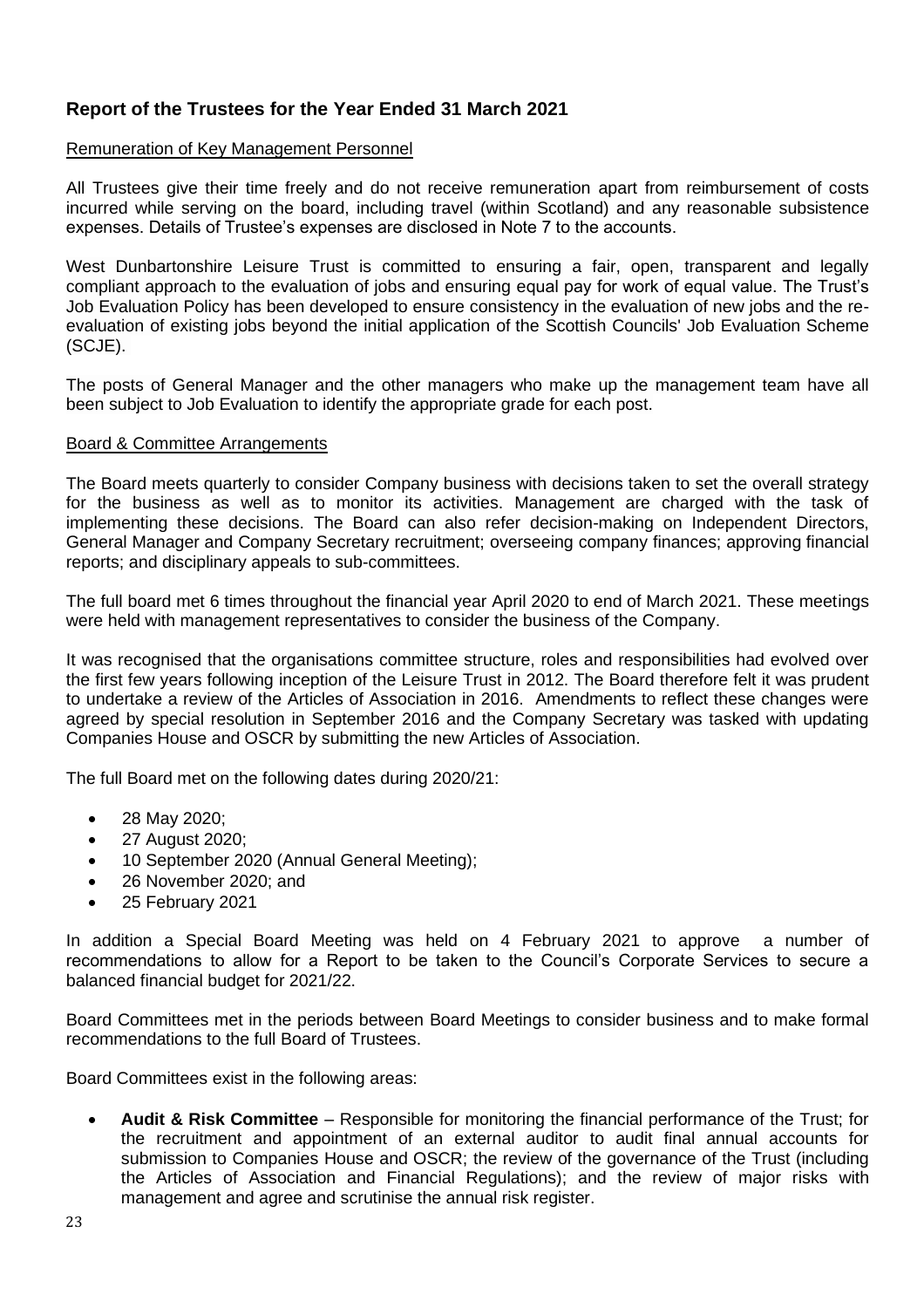- **Appeals Committee** Responsible for hearing and determining appeals against dismissal and appeals against all disciplinary action taken by the General Manager and to consider and reach decisions on Stage 3 Grievances by employees in terms of the Trust's Grievance Procedures.
- **Joint Consultative Forum (JCF)**  Responsible for exchanging information between Management and Employees and securing the greatest possible measure of joint action between West Dunbartonshire Leisure Trust and its employees.
- **Health & Safety Committee** To act as the focal point for all matters relating to the management of Fire, Security and Health and Safety.
- **Nominations & Individual Performance Committee**  Responsible for recommending appropriate individuals for appointment as Independent Trustees and Employee Representative to form the Board. Responsible for the recruitment and appointment of the General Manager and Company Secretary and formally oversees the performance management system for the General Manager.

| <b>Committee</b> | <b>Audit &amp;</b><br><b>Risk</b>                     | <b>Appeals</b>                                                                | <b>Joint</b><br><b>Consultative</b><br>Forum (JCF)                            | <b>Health &amp;</b><br><b>Safety</b>      | <b>Nominations</b><br>& Individual<br><b>Performance</b>                      |
|------------------|-------------------------------------------------------|-------------------------------------------------------------------------------|-------------------------------------------------------------------------------|-------------------------------------------|-------------------------------------------------------------------------------|
| <b>Member</b>    | D Marshall:<br>A Waclawski;<br>D McBride;<br>C Gibson | A Waclawski;<br>D McBride;<br>D Smith;                                        | D Smith;<br>J Finn;<br><b>T</b> Dempster                                      | <b>T</b> Dempster                         | C Gibson;<br>J Finn;<br>W Hendrie;<br><b>D</b> Marshall                       |
| <b>Dates</b>     | 13 Aug 2020<br>12 Nov 2020<br>11 Feb 2021             | There was no<br>requirement to<br>convene this<br>Committee<br>during 2020/21 | There was no<br>requirement to<br>convene this<br>Committee<br>during 2020/21 | 14 Aug 2020<br>23 Oct 2020<br>29 Jan 2021 | There was no<br>requirement to<br>convene this<br>Committee<br>during 2020/21 |

Trustee representation on Board Committees and dates Committees were held:

Updates on all Committees in the previous quarter (including copies of notes of meetings) are presented by the General Manager at each Board Meeting.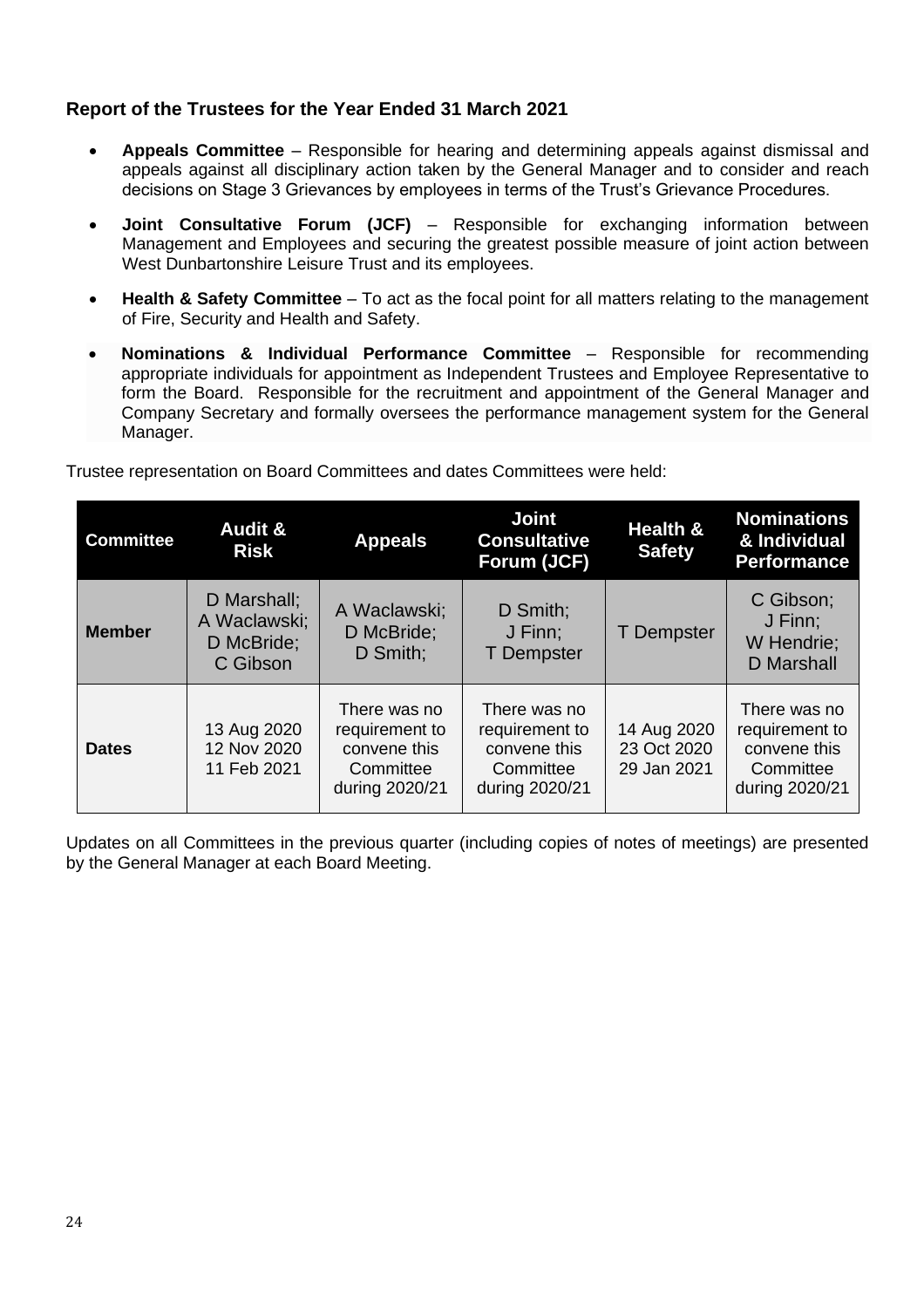# **Statement of Trustees' Responsibilities**

The Trustees (who are also directors of West Dunbartonshire Leisure Trust for the purposes of company law) are responsible for preparing the Trustee's Report and the financial statements in accordance with applicable law and United Kingdom Accounting Standards (United Kingdom Generally Accepted Accounting Practice).

Company law requires the Trustees to prepare financial statements for each financial year which give a true and fair view of the state of affairs of the charitable company and of the incoming resources and application of resources, including the income and expenditure, of the charitable company for that period. In preparing these financial statements, the Trustees are required to:

- select suitable accounting policies and then apply them consistently;
- observe the methods and principles in the Charities SORP;
- make judgments and estimates that are reasonable and prudent;
- state whether applicable UK Accounting Standards have been followed, subject to any material departures disclosed and explained in the financial statements; and
- prepare the financial statements on the going concern basis unless it is inappropriate to presume that the charitable company will continue its activities.

The Trustees are responsible for keeping proper accounting records that disclose with reasonable accuracy at any time the financial position of the charitable company and enable them to ensure that the financial statements comply with the Companies Act 2006 and the Charities and Trustee Investment (Scotland) Act 2005 and the Charities Accounts (Scotland) Regulations 2006 (as amended). They are also responsible for safeguarding the assets of the charitable company and hence for taking reasonable steps for the prevention and detection of fraud and other irregularities.

The Trustees are responsible for the maintenance and integrity of the corporate and financial information included on the charitable company's website. Legislation in the United Kingdom governing the preparation and dissemination of the financial statements may differ from legislation in other jurisdictions.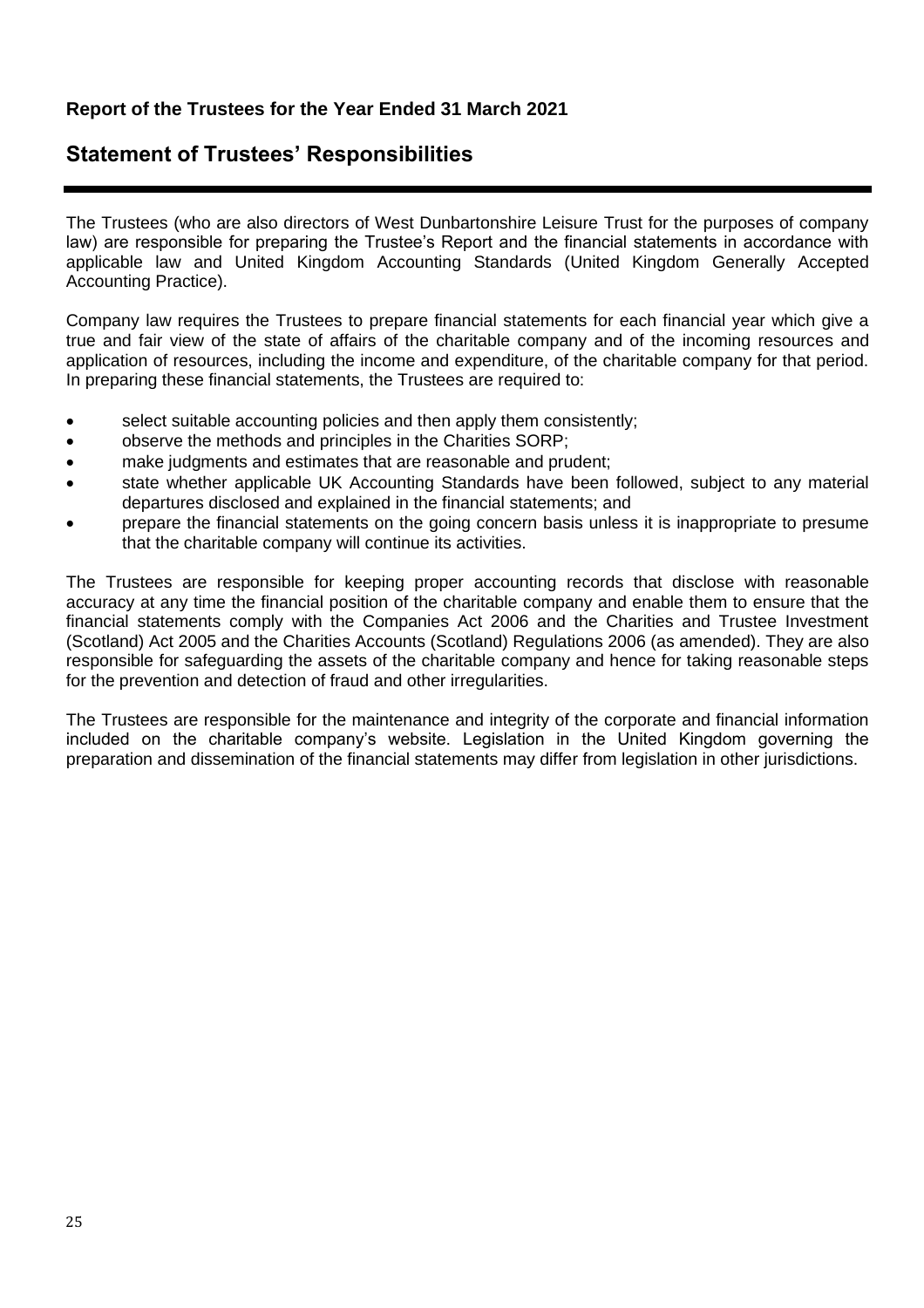# **Statement to Auditors**

In so far as the Trustees are aware:

- there is no relevant audit information of which the charitable company's auditor is unaware; and
- the Trustees have taken all steps that they ought to have taken to make themselves aware of any relevant audit information and to establish that the auditor is aware of that information.

This report has been prepared in accordance with the provisions applicable to companies' subject to the small companies' regime of the Companies Act 2006.

Approved by the Trustees and signed on their behalf by:

Name: William Hendrie, Chair of West Dunbartonshire Leisure Trust Date: 16 September 2021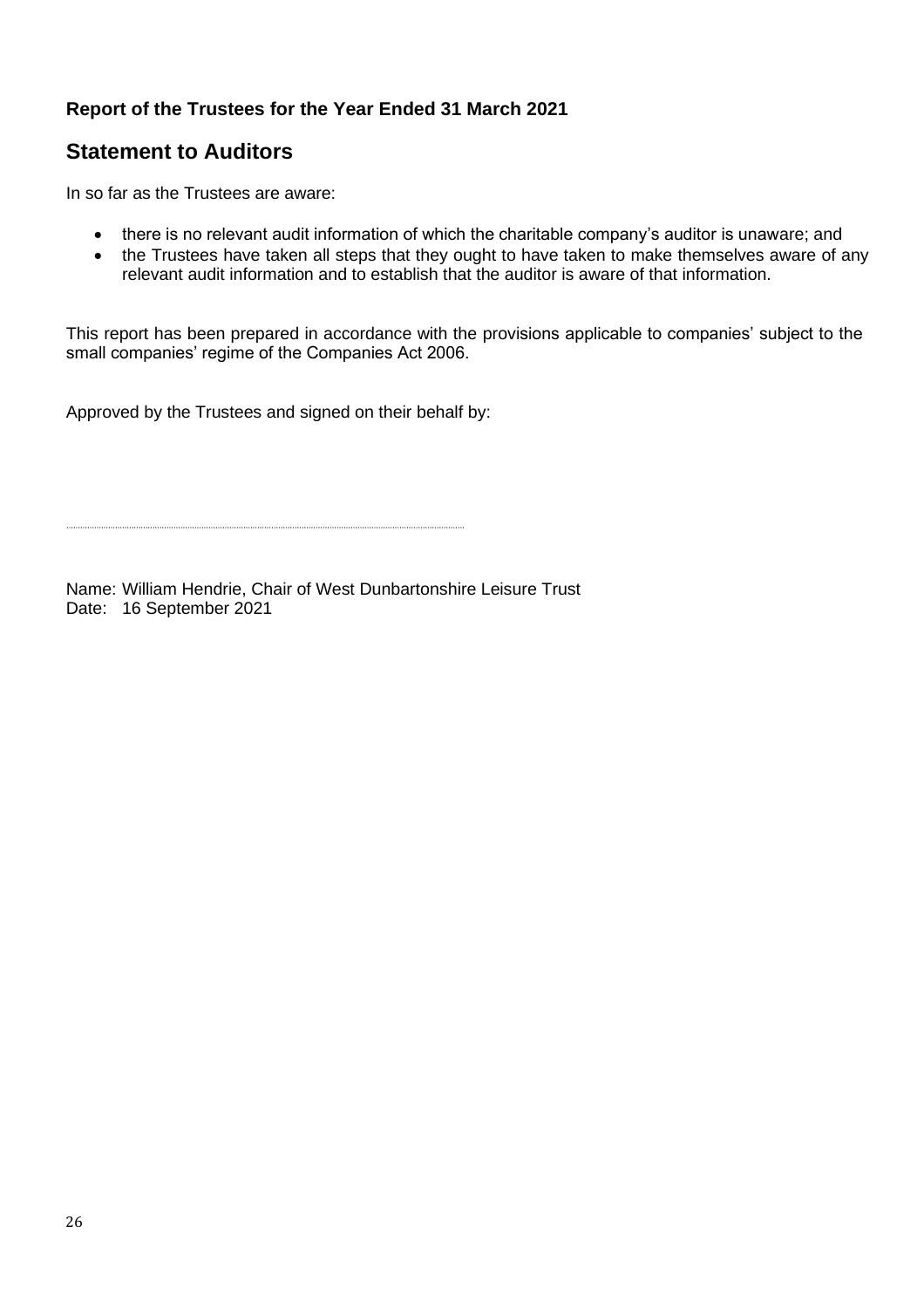# **Opinion**

We have audited the financial statements of West Dunbartonshire Leisure Trust (the 'charitable company') for the year ended 31 March 2021 which comprise the Statement of Financial Activities, Balance Sheet, the Statement of Cash Flow and related notes to the financial statements, including a summary of significant accounting policies. The financial reporting framework that has been applied in their preparation is applicable law and United Kingdom Accounting Standards, including Financial Reporting Standard 102 *The Financial Reporting Standard applicable in the UK and Republic of Ireland* (United Kingdom Generally Accepted Accounting Practice).

In our opinion the financial statements:

- give a true and fair view of the state of the charitable company's affairs as at 31 March 2021, and of its incoming resources and application of resources, including its income and expenditure, for the year then ended;
- have been properly prepared in accordance with United Kingdom Generally Accepted Accounting Practice; and
- have been prepared in accordance with the requirements of the Companies Act 2006, the Charities and Trustee Investment (Scotland) Act 2005 and regulation 8 of the Charities Accounts (Scotland) Regulations 2006.

### **Basis for opinion**

We conducted our audit in accordance with International Standards on Auditing (UK) (ISAs (UK)) and applicable law. Our responsibilities under those standards are further described in the Auditor's responsibilities for the audit of the financial statements section of our report. We are independent of the charitable company in accordance with the ethical requirements that are relevant to our audit of the financial statements in the UK, including the FRC's Ethical Standard, and we have fulfilled our other ethical responsibilities in accordance with these requirements. We believe that the audit evidence we have obtained is sufficient and appropriate to provide a basis for our opinion.

### **Conclusions relating to going concern**

In auditing the financial statements, we have concluded that the trustees' use of the going concern basis of accounting in the preparation of the financial statements is appropriate.

Based on the work we have performed, we have not identified any material uncertainties relating to events or conditions that, individually or collectively, may cast significant doubt on the charitable company's ability to continue as a going concern for a period of at least twelve months from when the financial statements are authorised for issue.

Our responsibilities and the responsibilities of the trustees with respect to going concern are described in the relevant sections of this report.

### **Other information**

The other information comprises the information included in the Annual Report and Financial Statements, other than the financial statements and trustees report thereon. The trustees are responsible for the other information contained within the Annual Report and Financial Statements. Our opinion on the financial statements does not cover the other information and, except to the extent otherwise explicitly stated in our report, we do not express any form of assurance conclusion thereon.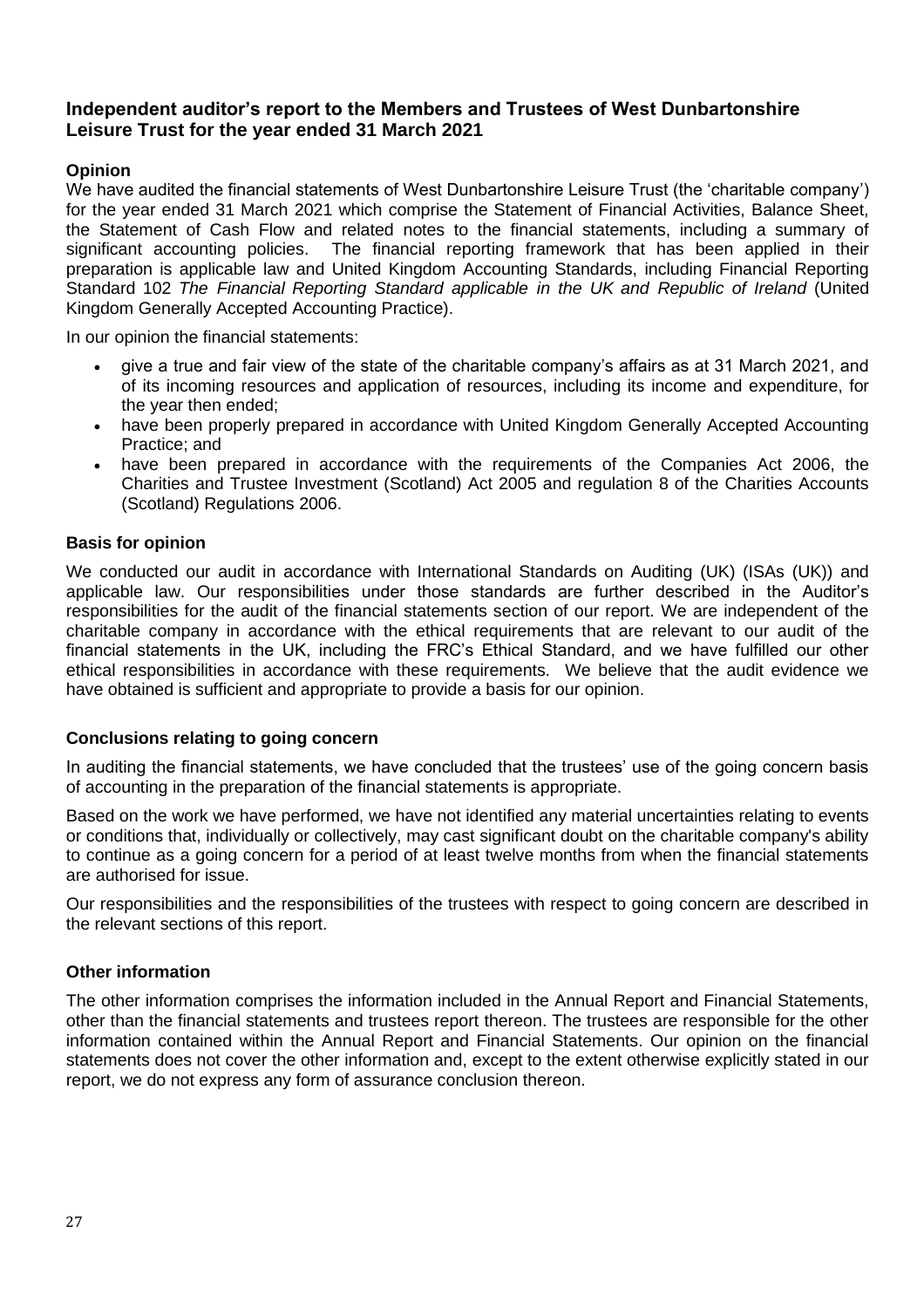Our responsibility is to read the other information and, in doing so, consider whether the other information is materially inconsistent with the financial statements or our knowledge obtained in the course of the audit or otherwise appears to be materially misstated. If we identify such material inconsistencies or apparent material misstatements, we are required to determine whether this gives rise to a material misstatement in the financial statements themselves. If, based on the work we have performed, we conclude that there is a material misstatement of this other information, we are required to report that fact.

We have nothing to report in this regard.

### **Opinions on other matters prescribed by the Companies Act 2006**

In our opinion, based on the work undertaken in the course of the audit:

- the information given in the Report of the Trustees, which includes the directors report prepared for the purpose of company law, for the financial year for which the financial statements are prepared is consistent with the financial statements; and
- the directors report has been prepared in accordance with applicable legal requirements.

### **Matters on which we are required to report by exception**

In the light of our knowledge and understanding of the charitable company and its environment obtained in the course of the audit, we have not identified material misstatements in the Directors Report included within the Report of the Trustees.

We have nothing to report in respect of the following matters in relation to which the Companies Act 2006 and the Charities Accounts (Scotland) Regulations 2006 require us to report to you if, in our opinion:

- adequate and proper accounting records have not been kept, or returns adequate for our audit have not been received from branches not visited by us; or
- the financial statements are not in agreement with the accounting records and returns; or
- certain disclosures of Directors' remuneration specified by law are not made; or
- we have not received all the information and explanations we require for our audit; or
- the trustees were not entitled to prepare the financial statements in accordance with the small companies' regime and take advantage of the small companies' exemption in preparing the directors' report and from the requirements to prepare a strategic report.

### **Responsibilities of Trustees**

As explained more fully in the Trustees' responsibilities statement set out on page 25, the Trustees (who are also the Directors of the charitable company for the purposes of company law) are responsible for the preparation of the financial statements and for being satisfied that they give a true and fair view, and for such internal control as the trustees determine is necessary to enable the preparation of financial statements that are free from material misstatement, whether due to fraud or error.

In preparing the financial statements, the Trustees are responsible for assessing the charitable company's ability to continue as a going concern, disclosing, as applicable, matters related to going concern and using the going concern basis of accounting unless the trustees either intend to liquidate the charitable company or to cease operations, or have no realistic alternative but to do so.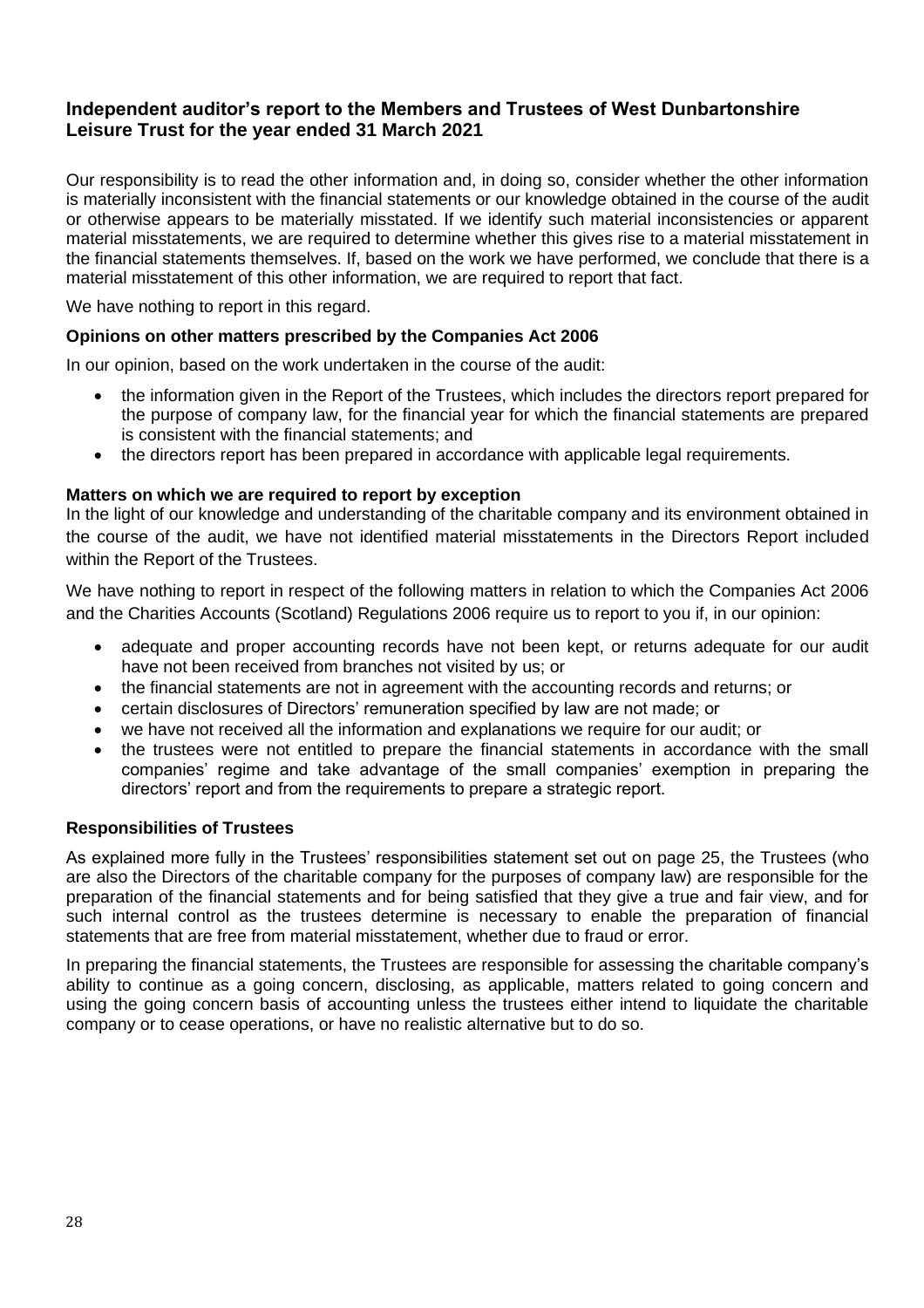### **Auditor's responsibilities for the audit of the financial statements**

We have been appointed as auditor under section  $44(1)(c)$  of the Charities and Trustee Investment (Scotland) Act 2005 and under the Companies Act 2006 and report in accordance with regulations made under those Acts.

Our objectives are to obtain reasonable assurance about whether the financial statements as a whole are free from material misstatement, whether due to fraud or error, and to issue an auditor's report that includes our opinion. Reasonable assurance is a high level of assurance, but is not a guarantee that an audit conducted in accordance with ISAs (UK) will always detect a material misstatement when it exists. Misstatements can arise from fraud or error and are considered material if, individually or in the aggregate, they could reasonably be expected to influence the economic decisions of users taken on the basis of these financial statements.

Irregularities, including fraud, are instances of non-compliance with laws and regulations. We design procedures in line with our responsibilities, outlined above, to detect material misstatements in respect of irregularities, including fraud. The specific procedures for this engagement and the extent to which these are capable of detecting irregularities, including fraud is detailed below:

### **Explanation as to what extent the audit was considered capable of detecting irregularities, including fraud**

We identify and assess risks of material misstatement of the financial statements, whether due to fraud or error, and then design and perform audit procedures responsive to those risks, including obtaining audit evidence that is sufficient and appropriate to provide a basis for our opinion.

In identifying and assessing risks of material misstatement in respect of irregularities, including fraud and non-compliance with laws and regulations, we have considered the following:

- *The nature of the charitable company and the sector it operates in; and*
- *Our enquiries of management about their identification and assessment of the risks of irregularities.*

Based on our understanding of the charity and the industry we identified that the principal risks of noncompliance with laws and regulations related to, but were not limited to;

- *Regulations and legislation pertinent to the charitable company's sector;*
- *UK tax and Employment legislation; and*
- *Compliance with the Coronavirus Job Retention Scheme.*

We considered the extent to which non-compliance might have a material impact on the financial statements. We also considered those laws and regulations which have a direct impact on the preparation of the financial statements, such as the Companies Act 2006, the Charities and Trustee Investment (Scotland) Act 2005, and the Charities Accounts (Scotland) Regulations 2006. We evaluated management and trustees' incentives and opportunities for fraudulent manipulation of the financial statements (including the risk of management override of controls), and determined that the principal risks were related to;

- *Posting inappropriate journal entries;*
- *Management bias in accounting estimates; and*
- *Overstated Coronavirus Job Retention Scheme claims.*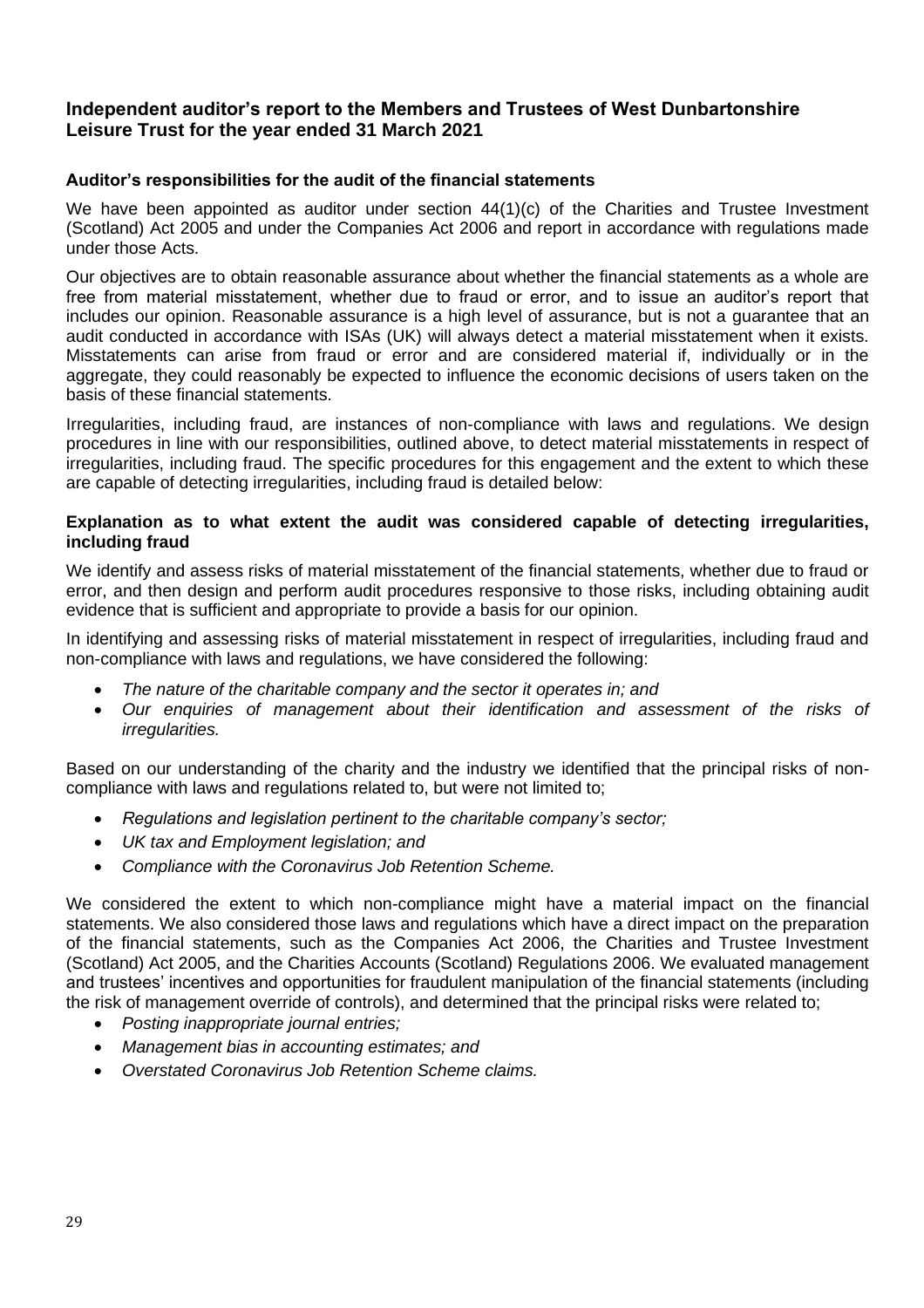### **Audit response to the risks identified;**

Our procedures to respond to the risks identified included the following:

- *• Gaining an understanding of the legal and regulatory framework applicable to the charity and the sector in which it operates;*
- *• Reviewing financial statement disclosures and testing to supporting documentation to assess compliance with provisions of relevant laws and regulations described as having a direct effect on the financial statements;*
- *• Enquiring of management, the audit committee, the internal auditors and legal advisors concerning actual and potential litigation and claims;*
- *• Reading minutes of meetings of those charged with governance, reviewing internal audit reports and reviewing correspondence with HMRC;*
- *• In addressing the risk of fraud as a result of management override of controls, testing the appropriateness of journal entries and other adjustments; assessing whether judgements made in making accounting estimates are indicative of a potential bias; and, evaluating rationale of any significant transactions that are unusual or outside the normal course of business;*
- *• Substantive testing of Coronavirus Job Retention Scheme claims.*

We also communicated relevant identified laws and regulations and potential fraud risks to all engagement team members, and remained alert to any indications of fraud or non-compliance with laws and regulations throughout the audit.

Because of the inherent limitations of an audit, there is a risk that we will not detect all irregularities, including those leading to a material misstatement in the financial statements or non-compliance with regulation. This risk increases the more that compliance with a law or regulation is removed from the events and transactions reflected in the financial statements, as we will be less likely to become aware of instances of non-compliance. The risk is also greater regarding irregularities occurring due to fraud rather than error, as fraud involves intentional concealment, forgery, collusion, omission or misrepresentation.

A further description of our responsibilities is available on the Financial Reporting Council's website at[:https://www.frc.org.uk/Our-Work/Audit/Audit-and-assurance/Standards-and-guidance/Standards-and](https://www.frc.org.uk/Our-Work/Audit/Audit-and-assurance/Standards-and-guidance/Standards-and-guidance-for-auditors/Auditors-responsibilities-for-audit/Description-of-auditors-responsibilities-for-audit.aspx)[guidance-for-auditors/Auditors-responsibilities-for-audit/Description-of-auditors-responsibilities-for](https://www.frc.org.uk/Our-Work/Audit/Audit-and-assurance/Standards-and-guidance/Standards-and-guidance-for-auditors/Auditors-responsibilities-for-audit/Description-of-auditors-responsibilities-for-audit.aspx)[audit.aspx.](https://www.frc.org.uk/Our-Work/Audit/Audit-and-assurance/Standards-and-guidance/Standards-and-guidance-for-auditors/Auditors-responsibilities-for-audit/Description-of-auditors-responsibilities-for-audit.aspx) This description forms part of our auditor's report.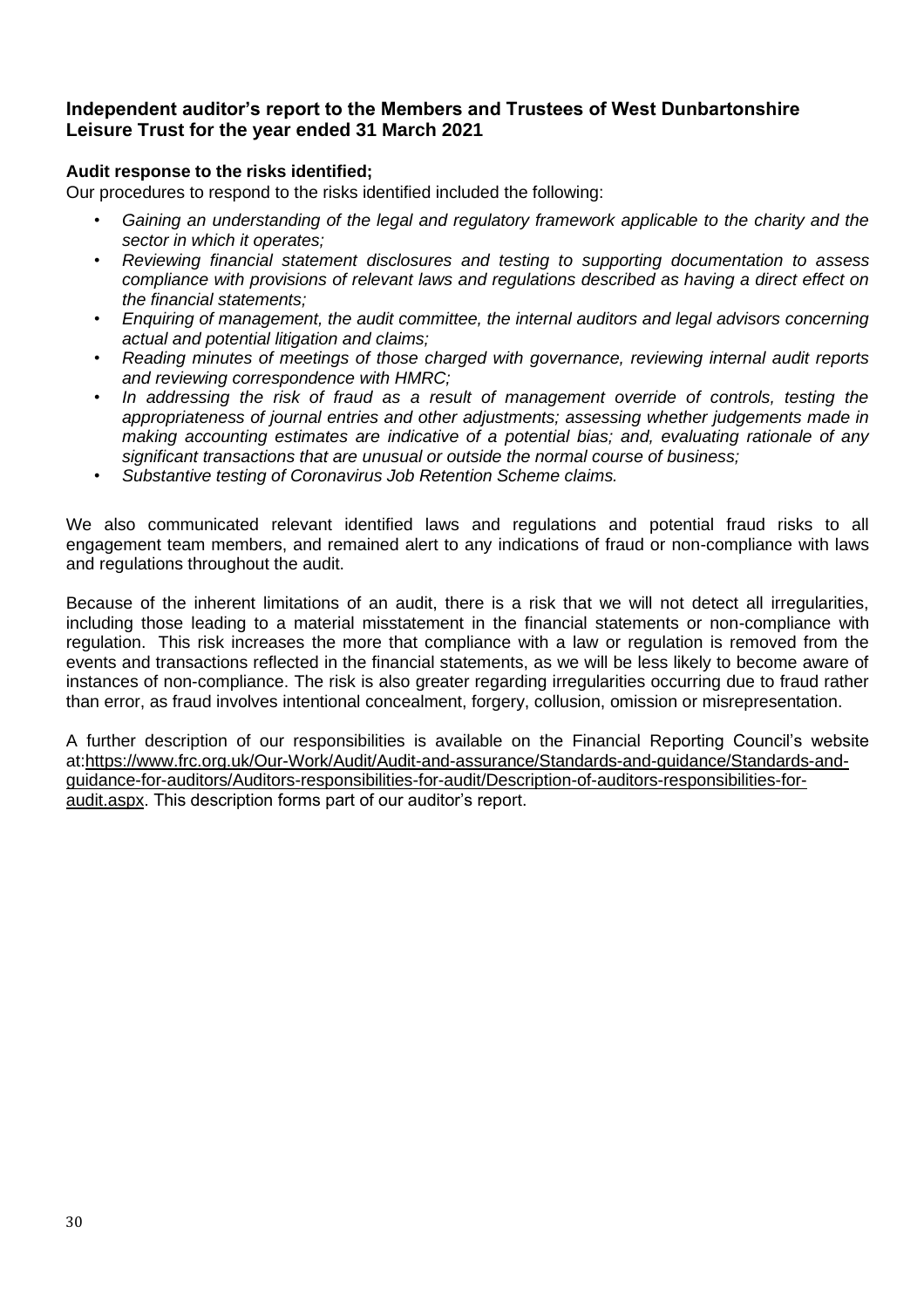# **Use of our report**

This report is made solely to the charitable company's members, as a body, in accordance with Chapter 3 of Part 16 of the Companies Act 2006. Our audit work has been undertaken so that we might state to the charitable company's members those matters we are required to state to them in an auditor's report and for no other purpose. To the fullest extent permitted by law, we do not accept or assume responsibility to anyone other than the charitable company and the charitable company's members as a body, for our audit work, for this report, or for the opinions we have formed.

| <b>Jenny Simpson</b>                                                   | <b>168 Bath Street</b> |
|------------------------------------------------------------------------|------------------------|
| <b>Senior Statutory Auditor</b>                                        | Glasgow                |
| For and on behalf of Wylie & Bisset (Audit) Limited, Statutory Auditor | G2 4TP                 |

*Wylie & Bisset (Audit) Limited is eligible to act as an auditor in terms of section 1212 of the Companies Act 2006. Date:*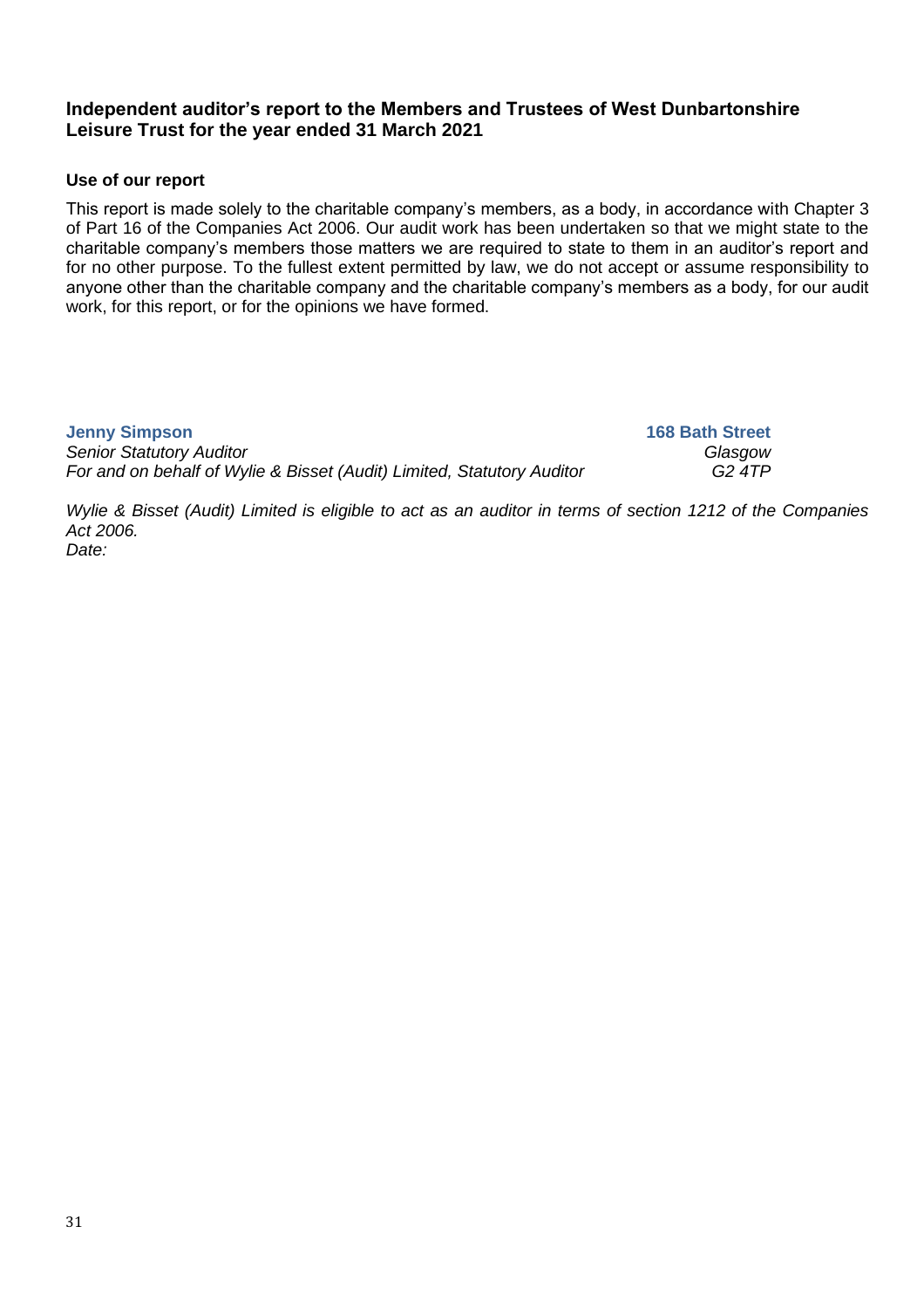# **Statement of Financial Activities**

**Statement of Financial Activities (incorporating the Income and Expenditure Account) for the year ended 31 March 2021**

|                                                                | <b>Notes</b>   | <b>Unrestricted</b><br><b>Fund</b><br>2021 | <b>Restricted</b><br><b>Fund</b><br>2021 | <b>Pension</b><br><b>Fund</b><br>2021 | <b>Total</b><br><b>Funds</b><br>2021 | <b>Unrestricted</b><br><b>Fund</b><br>2020 | <b>Restricted</b><br><b>Fund</b><br>2020 | <b>Pension</b><br><b>Fund</b><br>2020 | <b>Total</b><br><b>Funds</b><br>2020 |
|----------------------------------------------------------------|----------------|--------------------------------------------|------------------------------------------|---------------------------------------|--------------------------------------|--------------------------------------------|------------------------------------------|---------------------------------------|--------------------------------------|
|                                                                |                | £                                          | £                                        | £                                     | £                                    | £                                          | £                                        | £                                     | £                                    |
| Income and<br>endowments from:                                 |                |                                            |                                          |                                       |                                      |                                            |                                          |                                       |                                      |
| <b>Donations and</b><br>legacies                               |                |                                            |                                          |                                       |                                      |                                            |                                          |                                       |                                      |
| <b>Investments</b>                                             |                |                                            |                                          |                                       |                                      |                                            |                                          |                                       |                                      |
| Investment<br>Income                                           | 3              | 19,814                                     | $\overline{0}$                           | $\overline{0}$                        | 19,814                               | 26,389                                     | 0                                        | $\mathbf 0$                           | 26,389                               |
| Income from<br><b>Charitable Activities:</b>                   |                |                                            |                                          |                                       |                                      |                                            |                                          |                                       |                                      |
| Management<br><b>Service Fee</b>                               | $\mathbf 2$    | 3,800,212                                  | $\mathbf 0$                              | $\mathbf 0$                           | 3,800,212                            | 3,873,790                                  | $\mathbf 0$                              | $\mathbf 0$                           | 3,873,790                            |
| <b>Membership Fees</b>                                         | $\mathbf 2$    | 221,134                                    | 0                                        | 0                                     | 221,134                              | 1,484,785                                  | 0                                        | $\mathbf 0$                           | 1,484,785                            |
| Charitable<br><b>Activities</b>                                | $\overline{2}$ | 780,707                                    | 0                                        | $\overline{0}$                        | 780,707                              | 2,323,945                                  | 0                                        | 0                                     | 2,323,945                            |
| Other                                                          |                |                                            |                                          |                                       |                                      |                                            |                                          |                                       |                                      |
| Gain on sale of<br>٠<br><b>Fixed Assets</b>                    |                | 2,000                                      | 0                                        | $\mathbf 0$                           | 2,000                                | 1,053                                      | $\overline{0}$                           | $\mathbf 0$                           | 1,053                                |
| Retention<br>Job<br>$\blacksquare$<br>Scheme                   |                | 0                                          | 2,292,252                                | $\overline{0}$                        | 2,292,252                            | 0                                          | 73,558                                   | $\mathbf 0$                           | 73,558                               |
| WDC Loss of<br>$\overline{\phantom{a}}$<br><b>Income Grant</b> |                | 434,000                                    | $\mathbf 0$                              | $\mathbf 0$                           | 434,000                              | 0                                          | 0                                        | $\overline{0}$                        | $\mathbf 0$                          |
| Finance<br>Other<br>$\overline{\phantom{a}}$<br>Income         | 9              | 0                                          | 0                                        | (14,000)                              | (14,000)                             | 0                                          | $\mathbf 0$                              | (59,000)                              | (59,000)                             |
| <b>Total incoming</b><br>resources                             |                | 5,257,867                                  | 2,292,252                                | (14,000)                              | 7,536,119                            | 7,709,962                                  | 73,558                                   | (59,000)                              | 7,724,520                            |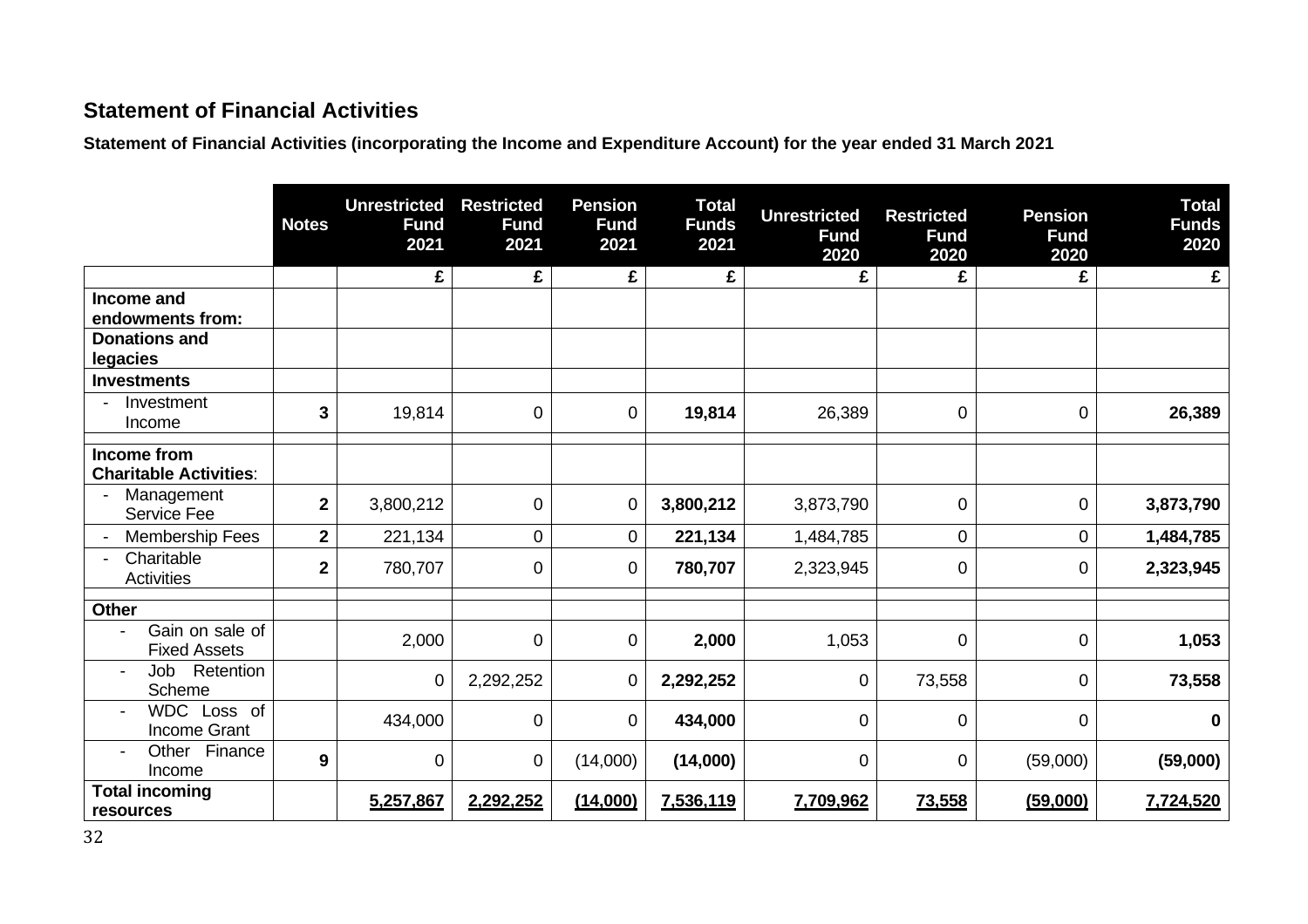# **Statement of Financial Activities**

**Statement of Financial Activities (incorporating the Income and Expenditure Account) for the year ended 31 March 2021.**

|                                                                         | <b>Notes</b>   | <b>Unrestricted</b><br><b>Funds 2021</b> | <b>Restricted</b><br><b>Funds 2021</b> | <b>Pension</b><br><b>Fund 2021</b> | <b>Total Funds</b><br>2021 | <b>Unrestricted</b><br><b>Funds 2020</b> | <b>Restricted</b><br><b>Funds 2020</b> | <b>Pension</b><br><b>Fund 2020</b> | <b>Total Funds</b><br>2020 |
|-------------------------------------------------------------------------|----------------|------------------------------------------|----------------------------------------|------------------------------------|----------------------------|------------------------------------------|----------------------------------------|------------------------------------|----------------------------|
| <b>Expenditure on:</b>                                                  |                | £                                        | £                                      | £                                  | £                          | £                                        | £                                      | £                                  |                            |
| <b>Charitable Activities</b>                                            | 4              | (4,224,589)                              | (2, 292, 252)                          | 742,000                            | (5,774,841)                | (7,715,001)                              | (73, 558)                              | 821,000                            | (6,967,559)                |
| Current and past service<br>cost                                        | $6\phantom{1}$ | $\overline{0}$                           | $\overline{0}$                         | (1,289,000)                        | (1,289,000)                | 0                                        | 0                                      | (1,532,000)                        | (1,532,000)                |
| <b>Total Expenditure</b>                                                |                | (4, 224, 589)                            | (2, 292, 252)                          | (547,000)                          | (7,063,841)                | (7,715,001)                              | (73, 558)                              | (711,000)                          | (8,499,559)                |
|                                                                         |                |                                          |                                        |                                    |                            |                                          |                                        |                                    |                            |
| <b>Net</b><br>income/(expenditure)<br>for the year before<br>transfers  |                | 1,033,278                                | $\bf{0}$                               | (561,000)                          | 472,278                    | (5,039)                                  | $\mathbf 0$                            | (770,000)                          | (775, 039)                 |
| Transfer between funds                                                  |                | 0                                        | $\mathbf 0$                            | 0                                  | 0                          | $\mathbf 0$                              | 0                                      | 0                                  | 0                          |
| <b>Net</b><br>incoming/(outgoing)<br>resources                          |                | 1,033,278                                | $\mathbf 0$                            | (561,000)                          | 472,278                    | (5,039)                                  | $\bf{0}$                               | (770,000)                          | (775, 039)                 |
| Actuarial (loss)/gain on<br>retirement benefit<br>scheme                | 9              | <u>0</u>                                 | $\overline{0}$                         | (2,341,000)                        | (2,341,000)                | 0                                        | 0                                      | 2,374,000                          | 2,374,000                  |
|                                                                         |                |                                          |                                        |                                    |                            |                                          |                                        |                                    |                            |
| Net movement in funds<br>(after retirement benefit<br>scheme gain/loss) | 20             | 1,033,278                                | $\overline{\mathbf{0}}$                | (2,902,000)                        | (1,868,722)                | (5,039)                                  | $\underline{\mathbf{0}}$               | 1,604,000                          | 1,598,961                  |
| <b>Total Funds brought</b><br>forward                                   | 20             | 2,158,199                                | $\overline{\mathbf{0}}$                | (325,000)                          | 1,833,199                  | 2,163,238                                | $\underline{\mathbf{0}}$               | (1,929,000)                        | 234,238                    |
|                                                                         |                |                                          |                                        |                                    |                            |                                          |                                        |                                    |                            |
|                                                                         |                |                                          |                                        |                                    |                            |                                          |                                        |                                    |                            |
| <b>Total Funds carried</b><br>forward                                   | 20             | 3,191,477                                | $\underline{\mathbf{0}}$               | (3, 227, 000)                      | (35, 523)                  | 2,158,199                                | 0                                      | (325,000)                          | 1,833,199                  |

The Statement of Financial Activities includes all gains and losses recognised in the year. All income and expenditure derive from continuing activities.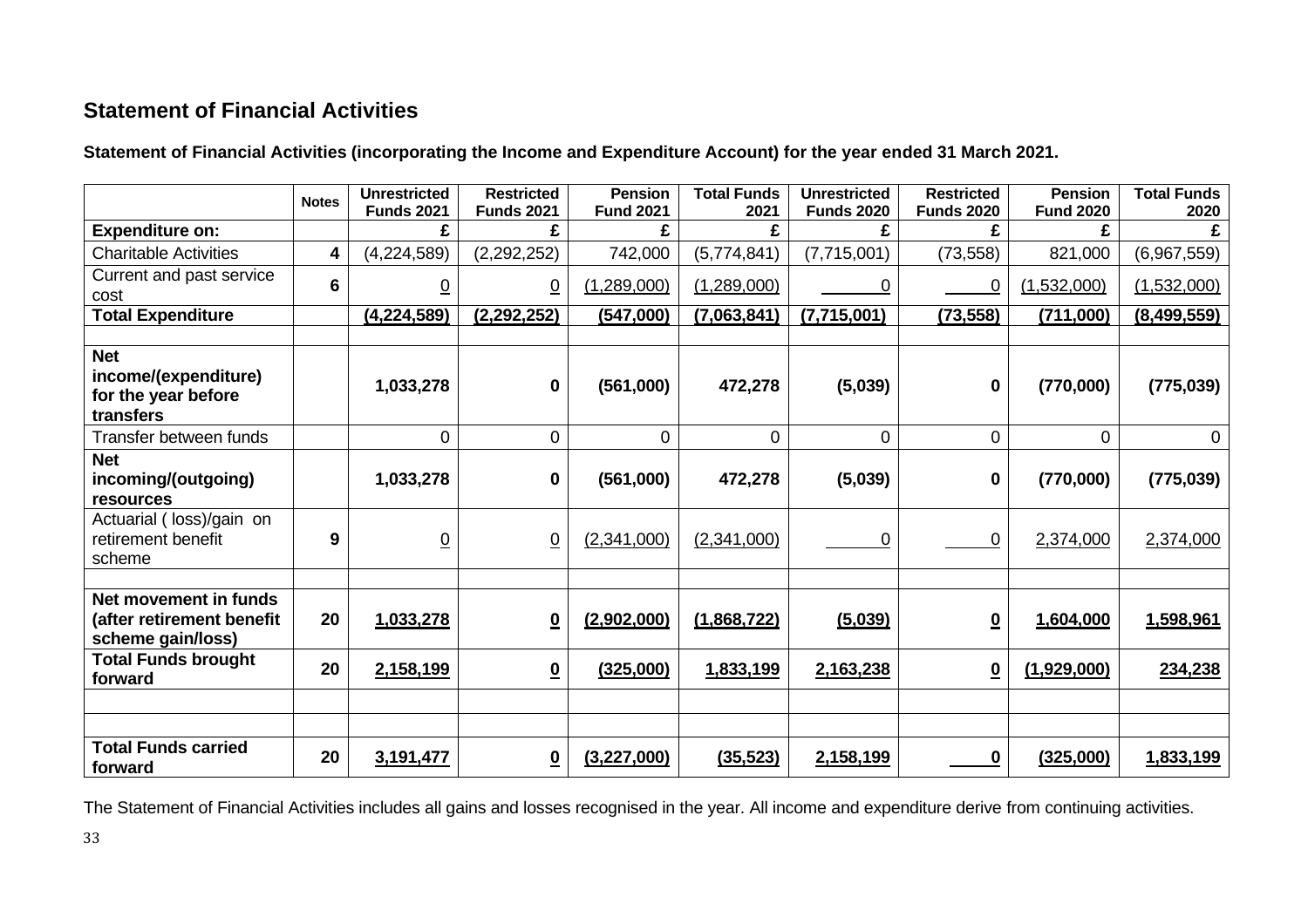# **Balance Sheet as at 31 March 2021**

|                                                                                | <b>Notes</b> | 2021        | 2020          |
|--------------------------------------------------------------------------------|--------------|-------------|---------------|
|                                                                                |              | £           | £             |
| <b>Fixed Assets</b>                                                            |              |             |               |
| Intangible Assets                                                              | 10           | 11,373      | 16,460        |
| <b>Tangible Assets</b>                                                         | 11           | 233,795     | 265,248       |
| <b>Total Fixed Assets</b>                                                      |              | 245,168     | 281,708       |
|                                                                                |              |             |               |
| <b>Current Assets</b>                                                          |              |             |               |
| <b>Stock</b>                                                                   | 12           | 16,218      | 11,635        |
| <b>Debtors</b>                                                                 | 13           | 983,254     | 529,272       |
| Investments                                                                    | 14           | 756,182     | 756,182       |
| Cash at bank and in hand                                                       | 22           | 3,152,410   | 2,156,366     |
| <b>Total Current Assets</b>                                                    |              | 4,908,064   | 3,453,455     |
|                                                                                |              |             |               |
| <b>Liabilities:</b>                                                            |              |             |               |
| Creditors falling due within one year                                          | 15           | (1,961,755) | (1, 576, 964) |
| <b>Net Current Assets</b>                                                      |              | 2,946,309   | 1,876,491     |
|                                                                                |              |             |               |
| Total assets less current liabilities - excluding<br>retirement benefit scheme |              | 3,191,477   | 2,158,199     |
|                                                                                |              |             |               |
| Retirement benefit scheme asset/(liability)                                    | 9            | (3,227,000) | (325,000)     |
| <b>Total Net Assets</b>                                                        |              | (35, 523)   | 1,833,199     |
| The Funds of the Charity:                                                      |              |             |               |
| <b>Funds - Unrestricted</b>                                                    | 20           | 3,191,477   | 2,158,199     |
| Funds - Restricted                                                             | 20           | $\Omega$    | $\Omega$      |
| <b>Funds - Pension Reserve</b>                                                 | 20           | (3,227,000) | (325,000)     |
|                                                                                |              | (35, 523)   | 1.833.199     |

The financial statements were authorised for issue by the Board on 16 September 2021

Provost William Hendrie ……………………………………………… Chair

David Marshall ………………………………………………….. Vice Chair

**Company No: SC413707**

These accounts are prepared in accordance with the special provisions of part 15 of the Companies Act 2006 and are for circulation to the members of the company'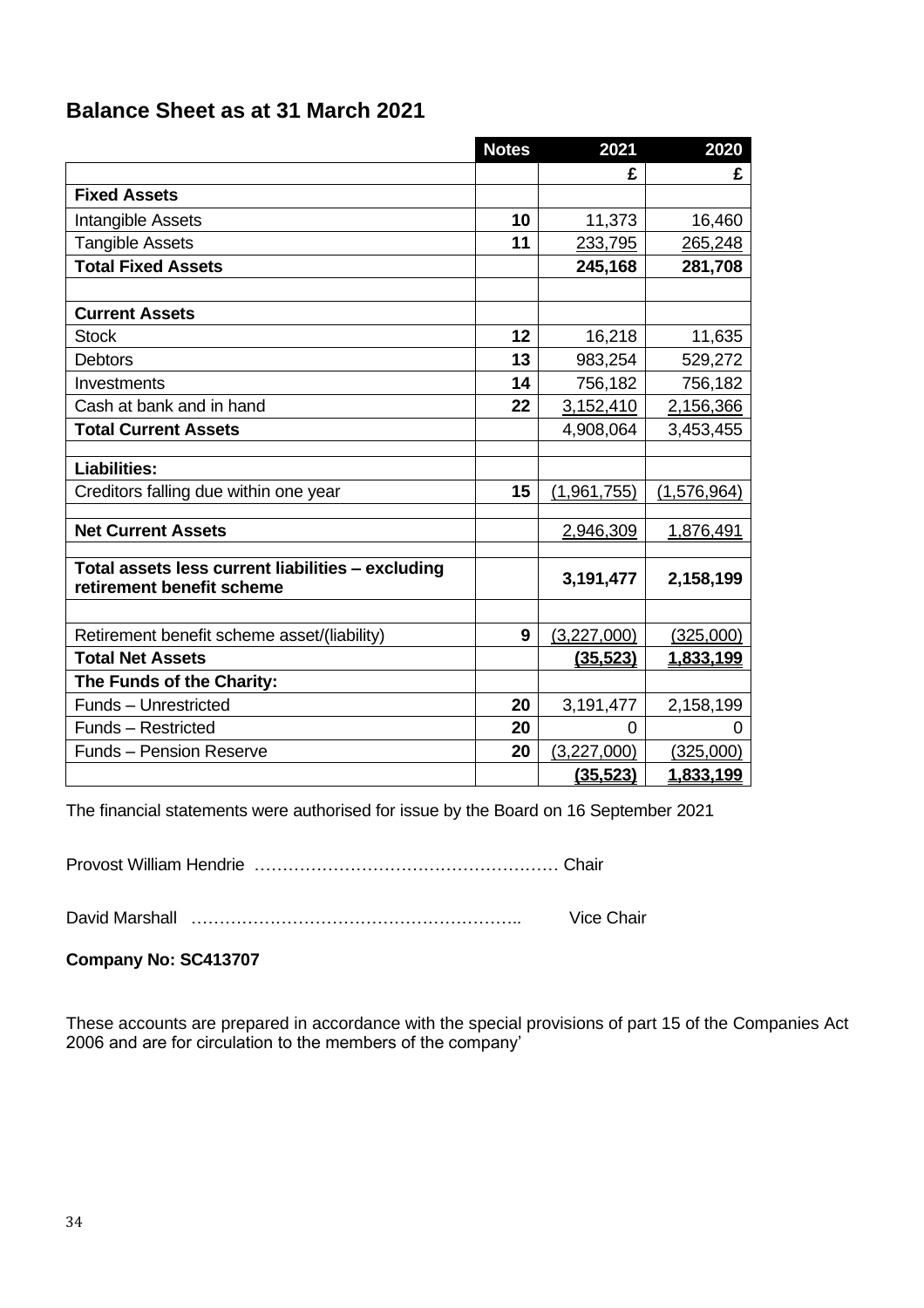# **Cash Flow Statement**

# **Cash Flow Statement for the year to 31 March 2021**

|                                                         | <b>Notes</b> | 2021      | 2020       |
|---------------------------------------------------------|--------------|-----------|------------|
|                                                         |              | £         |            |
| Net cash provided by (used) in operating<br>activities) | 21           | 1,014,994 | (135, 967) |
| Interest received                                       |              | 19,814    | 26,389     |
| Proceeds from the sale of tangible assets               |              | 2,000     | 1,053      |
| Purchase of intangible fixed assets                     |              |           | (0)        |
| Purchase of tangible fixed assets                       |              | (40, 764) | (43,016)   |
|                                                         |              |           |            |
| Increase/(Decrease) in cash                             |              | 996,044   | (151,541   |

# **Reconciliation of net cash flow to movement in debt**

|                                 | 2021      | 2020       |
|---------------------------------|-----------|------------|
|                                 |           |            |
| Net cash as at 31 March 2020    | 2,156,366 | 2,307,907  |
| Net increase/(decrease in cash) | 996.044   | (151, 541) |
| Net cash at 31 March 2021       | 3,152,410 | 2,156,366  |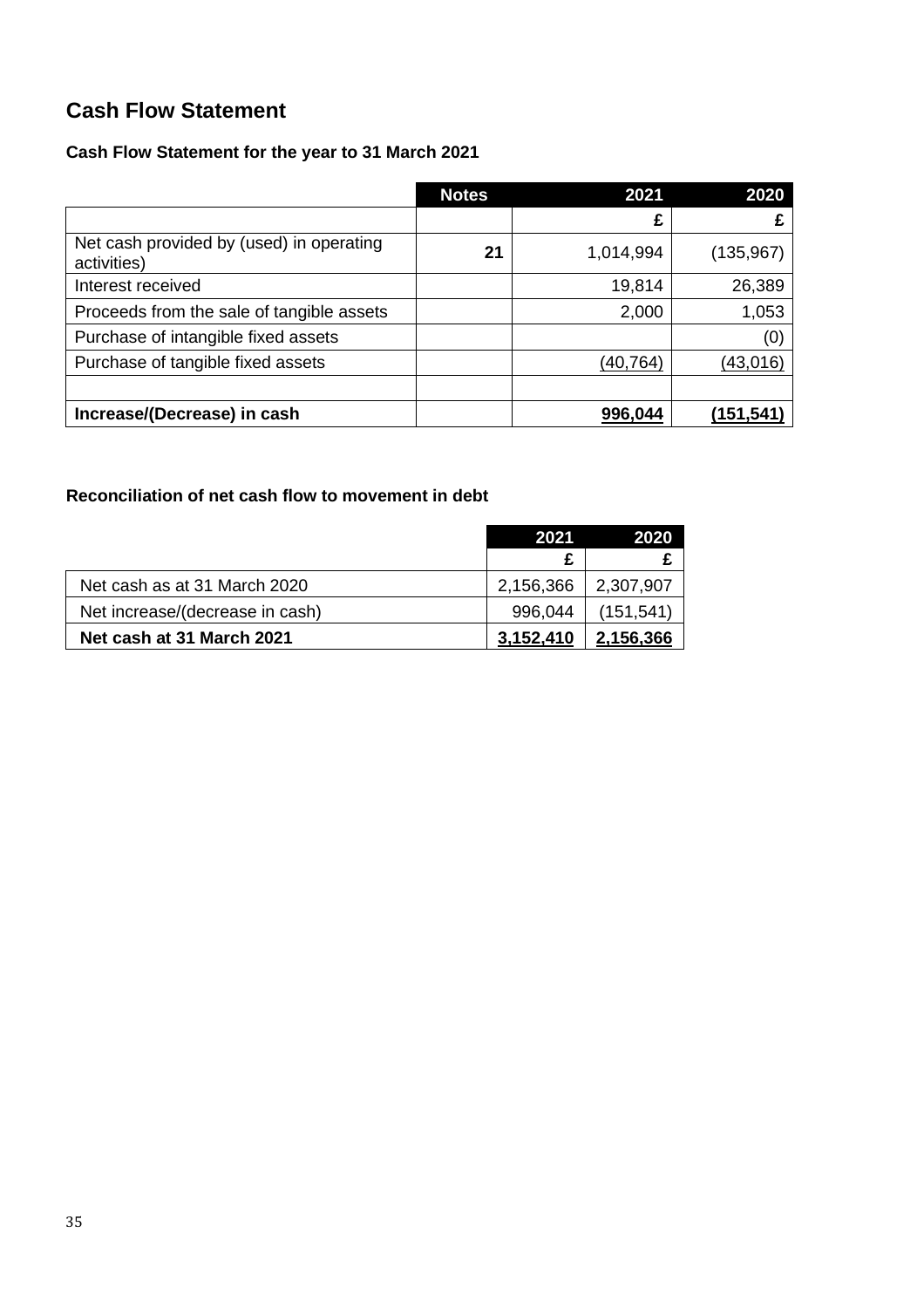# **1. Accounting Policies**

# **Basis of preparation and assessment of going concern**

The financial statements are prepared under the historical cost convention as modified by Revaluation of Pension Asset, and in accordance with applicable accounting standards in the United Kingdom, the Companies Act 2006 and the Statement of Recommended Practice – Accounting and Reporting by Charities (FRS102) and the Charities Accounts (Scotland) Regulations 2006.

West Dunbartonshire Leisure Trust constitutes a public benefit entity as defined by FRS102.

Following the government imposed shut down of the service on 21<sup>st</sup> March 2020 and the subsequent shut downs resulting in the service being closed for over 9 months throughout 2020/21 due to the Covid-19 pandemic, the Leisure Trust has experienced significant loss of income. This has been partially offset by accessing Government support schemes such as the Corona Virus Job Retention Scheme; the Corona Virus Business Grant and the Corona Virus Loss of Income Scheme. On reopening from 26th April 2021 it is anticipated that a significant downturn in income will still be experienced for the next 18 to 24 months. The Council have provided a letter of comfort and has committed to working with the Leisure Trust over the next 18-24 months to regain financial stability.

The Trustees recognise the challenges that the post-Covid-19 operating environment will bring. However, on the basis of assurances provided by West Dunbartonshire Council, there are no material uncertainties about the charity's ability to continue as a going concern. At 31 March 2021 the balance sheet shows net liabilities of £35,523 as a result of the deficit on the pension scheme of £3,227,000. Excluding this, the charity has net assets of £3,191,477. The pension liability is dependent on a number of economic factors which are out of the control of the Trustees and it will not crystallize for the foreseeable future. Accordingly, the Trustees have prepared the financial statements on the going concern basis.

### **Incoming resources**

Membership subscriptions and income relating to Trust activity are recognised in the period in which the Trust is entitled to receipt and the amount can be measured with reasonable certainty. Income is deferred only when the Trust has to fulfil conditions before becoming entitled to it. Management fees and other incoming resources are recognised in the period to which they relate, on an accruals basis.

Investment income is accounted for on an accruals basis.

### **Allocation of expenditure**

Where possible, expenditure is charged direct to charitable expenditure or governance costs. Where this is not possible the expenditure is allocated on a basis consistent with use of the resources.

Charitable expenditure comprises those costs incurred by Trust in the delivery of its activities and services for its beneficiaries. Governance costs include those costs associated with meeting the constitutional and statutory requirements of the charity and include the audit fees and costs linked to the strategic management and set-up of the charity.

### **Intangible Fixed Assets**

Software costs are capitalised and amortised over a useful life of 5 years.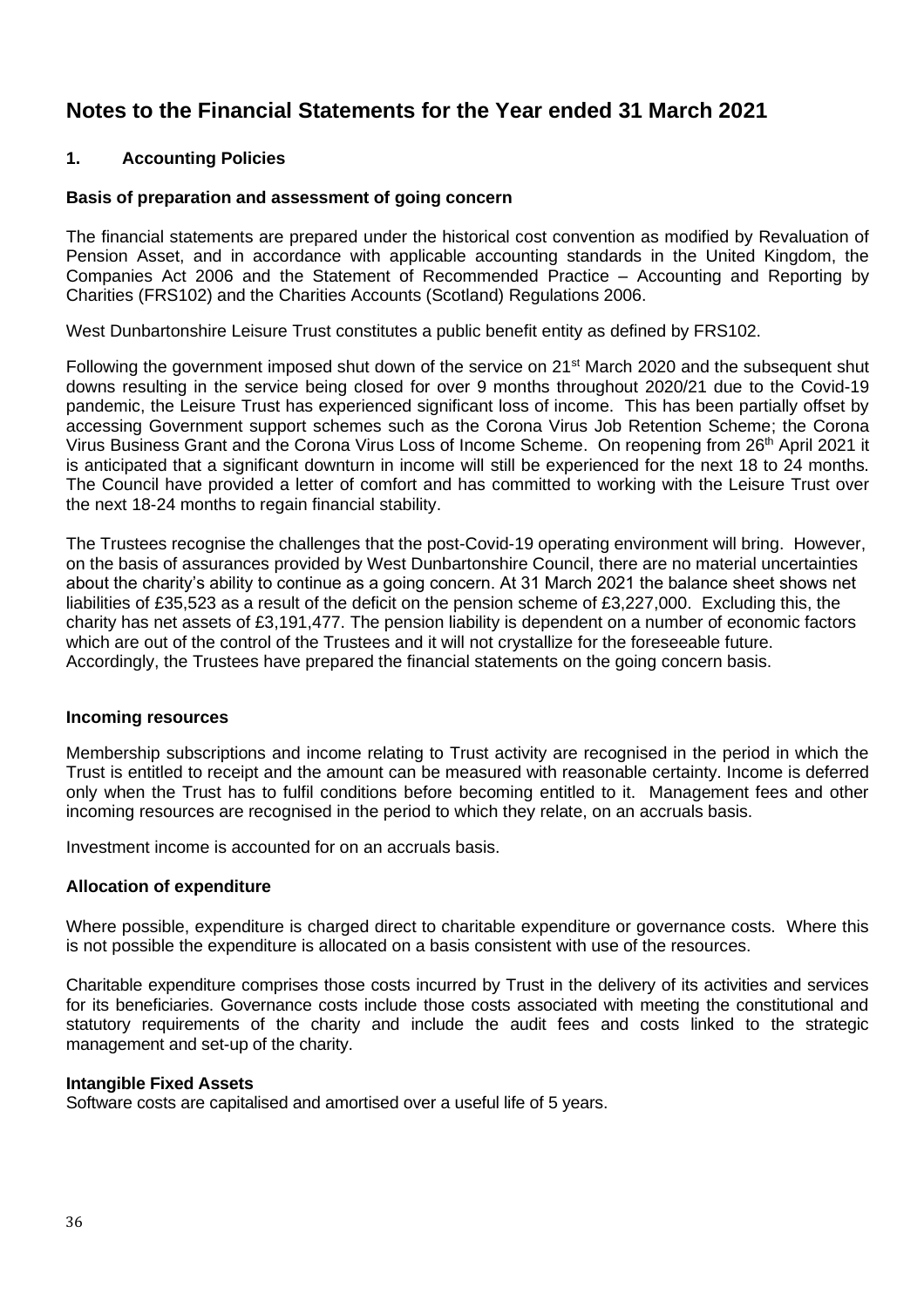### **Tangible Fixed Assets and Depreciation**

It is the policy of the Trust to capitalise expenditure of a capital nature in excess of £5,000. Any irrecoverable VAT related to the assets is capitalised and recognised as an expense in the Statement of Financial Activities (SOFA) over the depreciated life of the asset.

Assets donated to the Trust are included in the Balance Sheet and Statement of Financial Activities at deemed cost.

Depreciation is charged to write off the cost less the estimated residual value of fixed assets by equal instalments over their estimated useful lives as follows:

Furniture and equipment: 5 years Motor Vehicles: 5 years

### **Stock**

Stocks of materials and consumables are valued at the lower of cost and net realisable value in the ordinary course of activities. Net realisable value is based on estimated selling price less further costs to completion and disposal.

### **Debtors**

Trade and other debtors are recognised at the settlement amount due after any trade discount offered. Prepayments are valued at the amount prepaid net of any trade discounts due.

### **Cash at bank and in hand**

Cash at bank and in hand includes cash and short term highly liquid investments with a short maturity of three months or less from the date of acquisition or opening of the deposit or similar account.

### **Creditors and provisions**

Creditors and provisions are recognised where the charity has a present obligation resulting from a past event that will probably result in the transfer of funds to a third party and the amount due to settle the obligation can be measured or estimated reliably. Creditors and provisions are normally recognised at their settlement amount after allowing for any trade discounts due.

### **Contingent Liabilities**

A contingent liability is identified and disclosed for those grants resulting from:

- a possible obligation which will only be confirmed by the occurrence of one or more uncertain future events not wholly within the Trustees' control; or
- a present obligation following a grant offer where settlement is either not considered probable; or
- the amount has not been communicated in the grant offer and that amount cannot be estimated reliably.

### **Operating Leases**

Operating leases are charged to income and expenditure on a straight line basis over the period of the lease.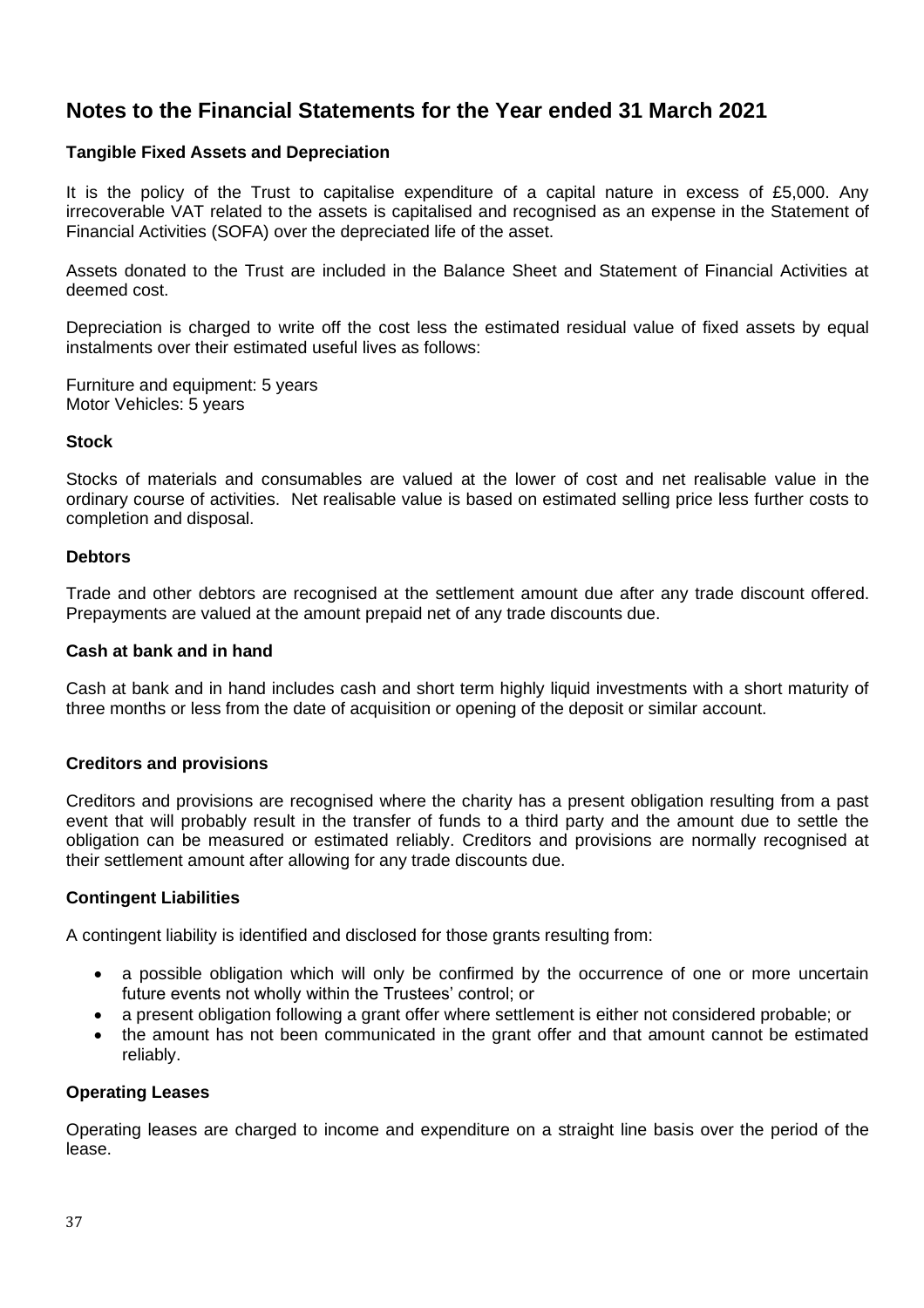# **Employee Benefits**

The costs of short-term employee benefits are recognised as a liability and an expense, unless those costs are required to be recognised as part of the cost of stock or fixed assets.

The cost of any unused holiday entitlement is recognised in the period in which the employee's services are received.

Termination benefits are recognised immediately as an expense when the charity is demonstrably committed to terminate the employment of an employee or to provide termination benefits.

### **Financial Instruments**

The Trust only has financial assets and financial liabilities of a kind that qualify as basic financial instruments. Basic financial instruments are initially recognised at transaction value and subsequently measured by their settlement value with the exception of bank loans which are subsequently measured at amortised cost using the effective interest method.

### **Pensions**

The Trust participates in the Strathclyde Pension Fund by virtue of its status as an 'admitted' body. It is a defined pension scheme and the assets are invested in external funds. In accordance with 'FRS 102 – Retirement Benefits', the operating and financing costs of pension and post retirement schemes (determined by a qualified actuary) are recognised separately in the Statement of Financial Activities. Service costs are systematically spread over the working lives of the members and financing costs are recognised in the period in which they arise. The difference between the actual and expected returns on assets during the period and changes in the actuarial assumptions are also recognised in the Statement of Financial Activities.

### **VAT**

The Trust is partially exempt from VAT. Irrecoverable VAT is charged to the Statement of Financial Activities as an expense.

### **Taxation**

The company is a charitable company within the meaning of Section 467 of the Corporation Tax Act 2010. Accordingly, the company is potentially exempt from taxation in respect of income or capital gains received within categories covered by Chapter 3 of Part 11 of the Corporation Tax Act 2010 and section 256 of the Taxation of Chargeable Gains Act 1992 to the extent that such income or gains are applied for charitable purposes only.

### **Unrestricted funds**

Unrestricted funds are expendable at the discretion of the Board in furtherance of the objectives of the Trust.

Surplus revenue funds held within unrestricted funds are carried forward to meet the cost of future activities, mainly of a revenue nature.

Commitments for specific activities and needs in the future are dealt with by making allocations to designated funds.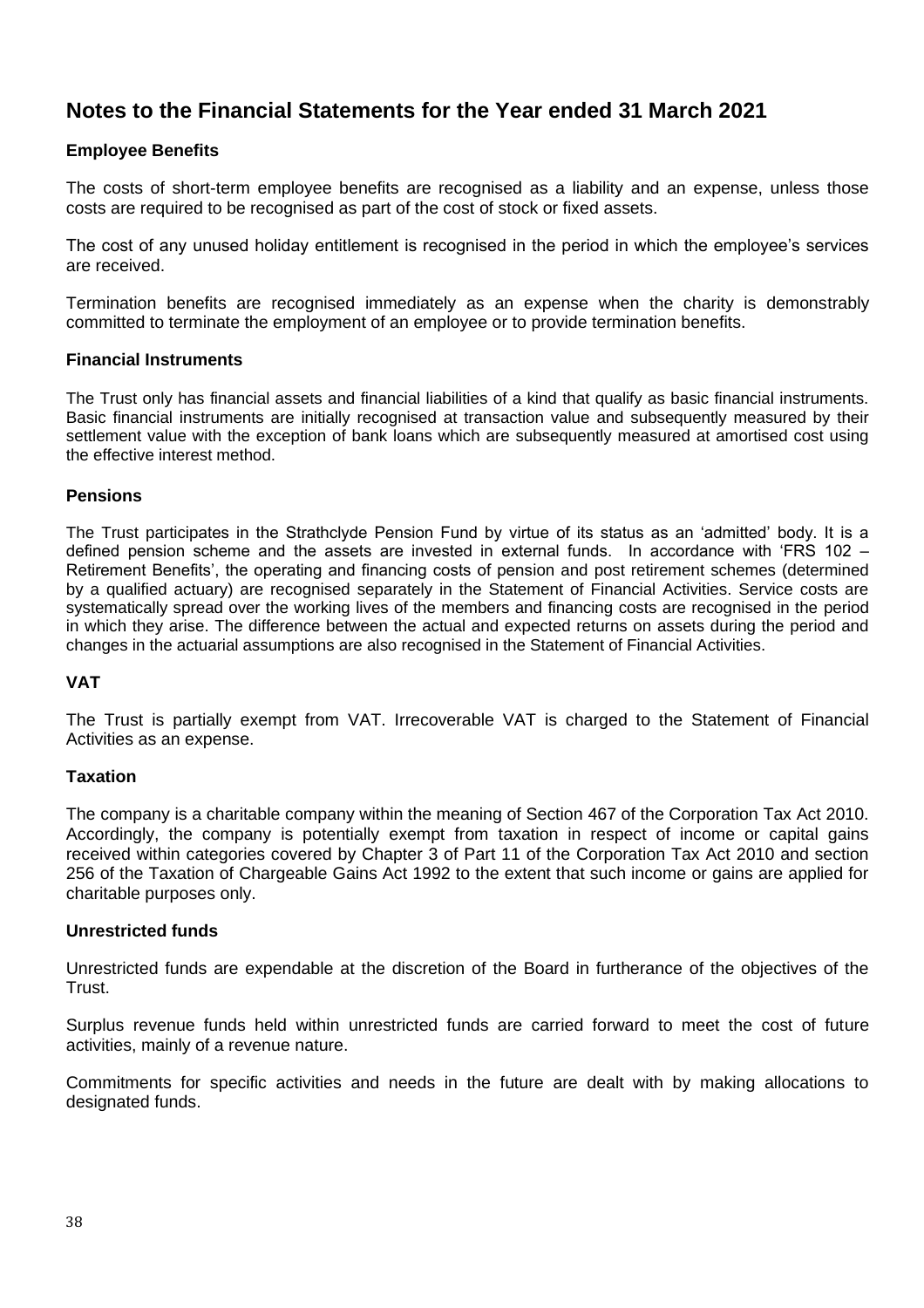# **Restricted funds**

Restricted funds are used for specific purposes as laid down by the donor. Some are restricted income funds expendable at the discretion of the Board in furtherance of a particular activity such as government grants to a particular centre or activity. Expenditure which meets the set criteria will be charged to the appropriate fund.

### **Judgements and key sources of estimation uncertainty**

In the application of the Trust's accounting policies, the trustees are required to make judgements, estimates and assumptions about the carrying amounts of assets and liabilities that are not readily apparent from other sources. The estimates and associated assumptions re based on historical experience and other factors that are considered to be relevant. Actual results may differ from these estimates.

The estimates and underlying assumptions are reviewed on an ongoing basis. Revisions to accounting estimates are recognised in the period in which the estimate is revised where the revision affects only that period, or in the period of the revision and future periods where the revision affects both current and future periods.

The Trustees are satisfied that the accounting policies are appropriate and applied consistently. Key sources of estimation have been applied as follows:

| <b>Estimate</b><br>Depreciation of fixed assets                | <b>Basis of estimation</b><br>Fixed assets are depreciated over the useful life of the asset.<br>The useful lives of fixed assets are based on the knowledge<br>of senior management with reference to assets expected life<br>cycle. |
|----------------------------------------------------------------|---------------------------------------------------------------------------------------------------------------------------------------------------------------------------------------------------------------------------------------|
| Bad debt provision                                             | Trade debtors are reviewed by appropriately experienced<br>senior management on a case by case basis with the balance<br>outstanding and the aging of the debtor taken into<br>consideration                                          |
| The obligations under the<br><b>Strathclyde Pension Scheme</b> | The actuarial assumptions are prepared by a qualified<br>actuary. The Trustees review these assumptions to ensure<br>they are reasonable                                                                                              |

Allocation of expenditure between activities Expenditure is allocated between each charitable activity.

### **2. Incoming Resources**

Income is attributable to sporting activity fees and other sales throughout the Trust. In addition, a management service fee of £3,800,212 (2020: £3,873,790) was received from West Dunbartonshire Council for the period. Membership fees is income collected by direct debit membership of the Trust's leisure facilities.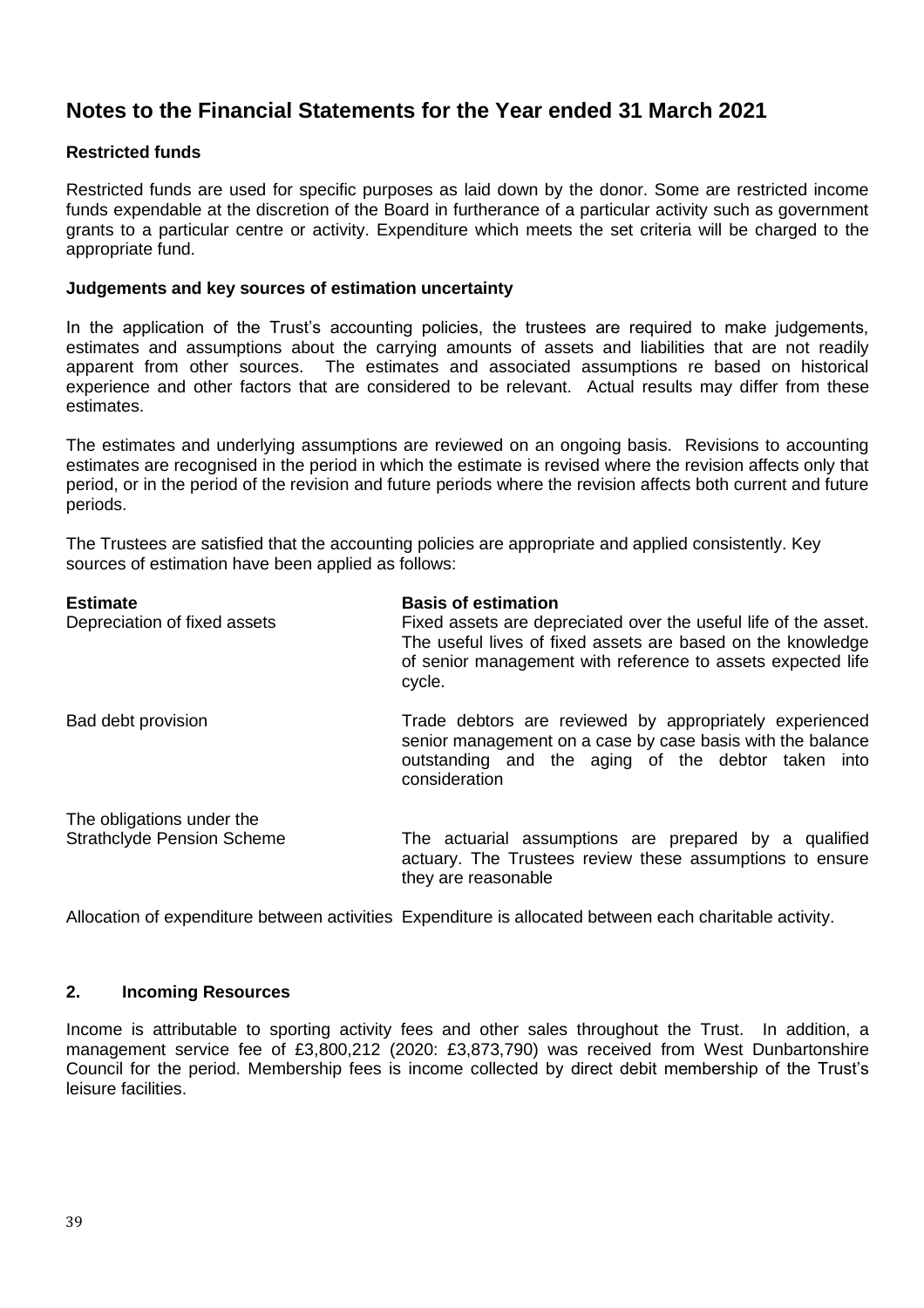Total incoming resources from charitable activities for the period are detailed as follows:

|                                                            | 2021      | 2020      |
|------------------------------------------------------------|-----------|-----------|
|                                                            |           |           |
| <b>Leisure Facilities</b>                                  | 2,202,833 | 2,401,173 |
| <b>Community Facilities</b>                                | 541,682   | 426,294   |
| <b>Sports Development</b>                                  | 450,107   | 606,887   |
| <b>Active Schools</b>                                      | 400,808   | 276,481   |
| <b>Outdoor Recreation</b>                                  | 132,663   | 97,895    |
| Management Fee                                             | 3,800,212 | 3,873,790 |
| <b>Total Incoming Resources from Charitable Activities</b> | 7,528,305 | 7,682,520 |

# **Government Grants included in income for the year to 31 March 2021 were as follows:**

|                                                | 2020-2021 | 2019-2020 |
|------------------------------------------------|-----------|-----------|
| Management Fee - West Dunbartonshire Council   | 3,800,212 | 3,873,790 |
| Other income from West Dunbartonshire Council  | 434,000   | 23,000    |
| Income From Govt Covid 19 Job Retention Scheme | 2,292,252 | 73,558    |
| Income from NHS                                | 84,770    | 95,970    |
| Income from Sport Scotland                     | 262,332   | 250,472   |
| <b>Total</b>                                   | 6,873,566 | 4,316,790 |

This income relates to health improvement programmes involving sporting activities. There are no unfulfilled conditions or contingencies in relation to this income.

# **3. Investment Income**

|                           | 2021           | 2020   |
|---------------------------|----------------|--------|
|                           |                |        |
| Interest on cash deposits | 19,814         | 26,389 |
| Total Investment Income   | <u> 19,814</u> | 26,389 |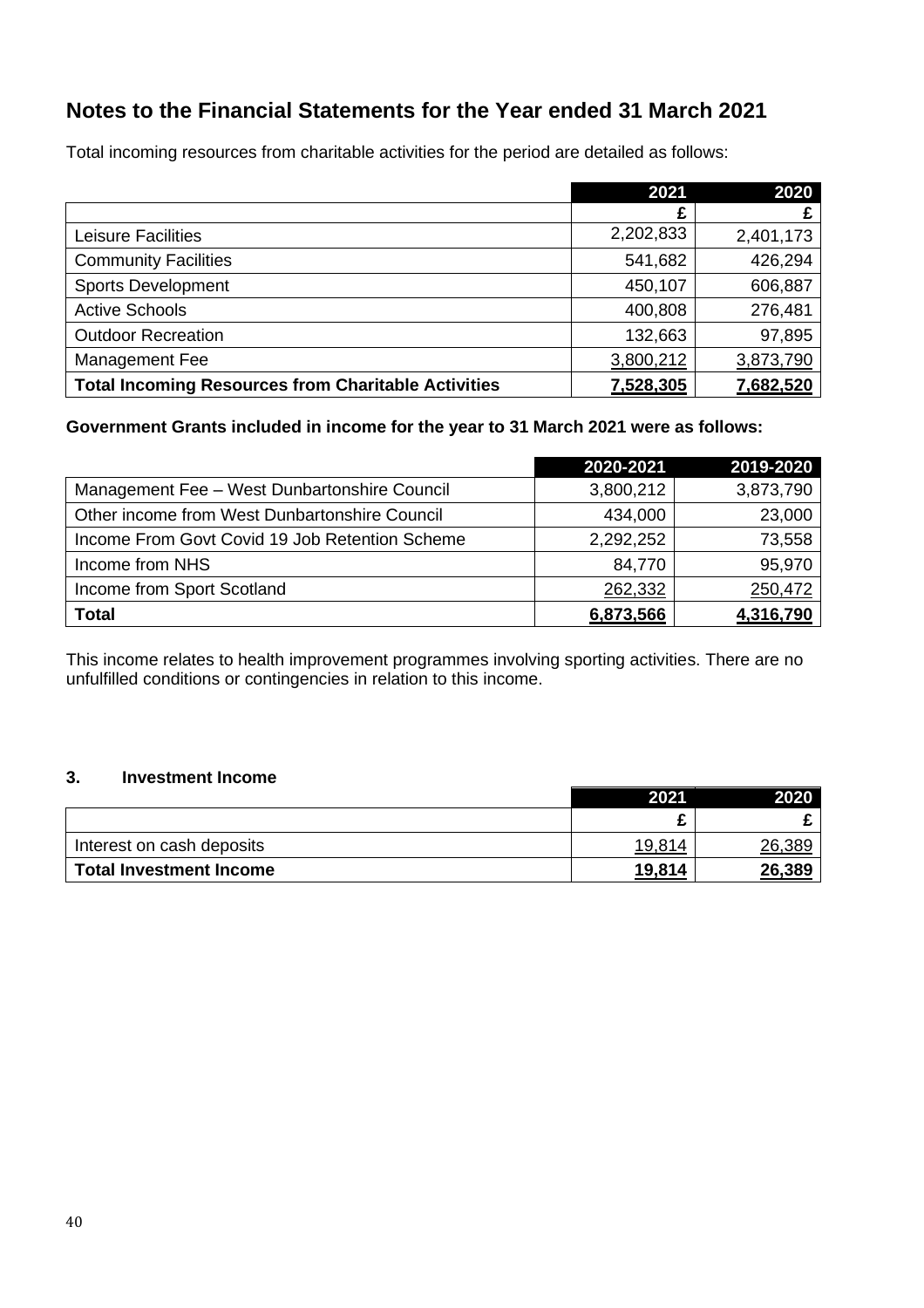# **4. Charitable Expenditure**

|                                         | 2021      | 2020      |
|-----------------------------------------|-----------|-----------|
|                                         | £         | £         |
| <b>Leisure Facilities</b>               | 2,425,595 | 4,377,653 |
| <b>Community Facilities</b>             | 772,894   | 1,404,102 |
| <b>Sports Development</b>               | 534,590   | 1,043,498 |
| <b>Active Schools</b>                   | 313,485   | 510,810   |
| <b>Outdoor Recreation</b>               | 178,025   | 378,938   |
| <b>Total Charitable Expenditure</b>     | 4,224,589 | 7,715,001 |
| Less Pension cost                       | (742,000) | (821,000) |
| Plus Job Retention Scheme - wages costs | 2,292,252 | 73,558    |
| <b>Total</b>                            | 5,774,841 | 6,967,559 |

Staff and utility costs are the main expenditure items included in charitable expenditure above.

# **5. Support Costs**

Support costs have been allocated to the following areas of resources expended.

|                 | <b>Leisure</b> | <b>Community</b><br><b>Facilities</b> | <b>Sports</b><br><b>Development</b> | <b>Active</b><br><b>Schools</b> | <b>Outdoor</b><br><b>Recreation</b> | <b>Governance</b> |
|-----------------|----------------|---------------------------------------|-------------------------------------|---------------------------------|-------------------------------------|-------------------|
|                 | 2020           | 2020                                  | 2020                                | 2020                            | 2020                                | 2020              |
|                 | £              | £                                     |                                     | £                               |                                     |                   |
| Salary          | 261,057        | 78,317                                | 56,001                              | 56,001                          | 26,106                              | 44,632            |
| Training        | 0              | 0                                     | 0                                   | 0                               | 0                                   |                   |
| Insurance       | 37,785         | 12,242                                | 10,921                              | 4,947                           | 2,915                               |                   |
| <b>Supplies</b> | 47,801         | 15,488                                | 13,816                              | 6,259                           | 3,688                               |                   |
| Other           | 140,818        | 31,201                                | 17,363                              | 13,085                          | 11,012                              | 1,575             |
| <b>Total</b>    | 487,461        | 137,248                               | 98,101                              | 80,292                          | 43,721                              | 46,207            |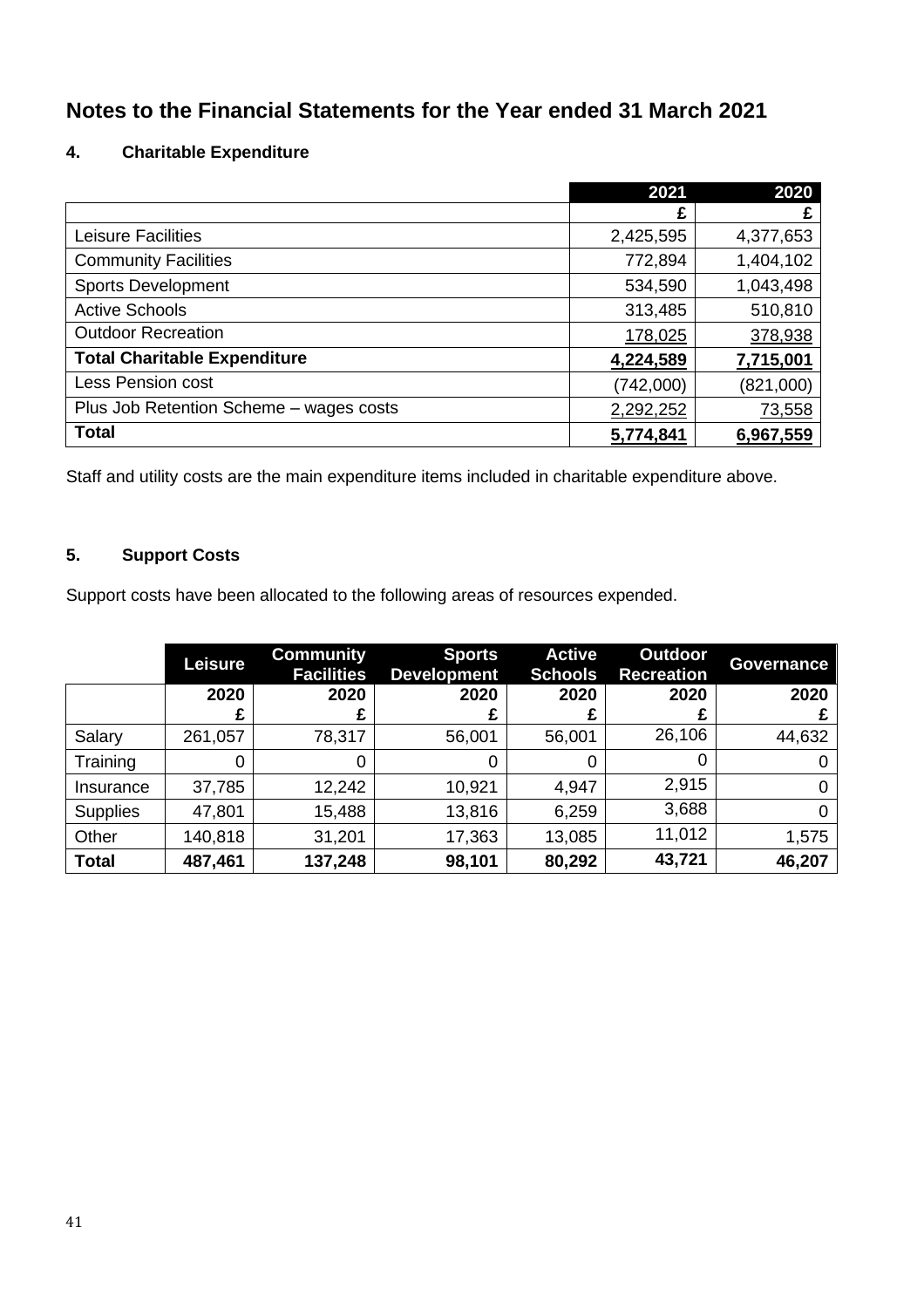# **Support Costs (Cont'd)**

|                 | Leisure   | <b>Community</b><br><b>Facilities</b> | <b>Sports</b><br><b>Development</b> | <b>Active</b><br><b>Schools</b> | <b>Outdoor</b><br><b>Recreation</b> | <b>Governance</b> |
|-----------------|-----------|---------------------------------------|-------------------------------------|---------------------------------|-------------------------------------|-------------------|
|                 | 2021<br>£ | 2021<br>£                             | 2021                                | 2021                            | 2021                                | 2021              |
| Salary          | 270,040   | 81,012                                | 56,751                              | 56,751                          | 27,004                              | 48,521            |
| Training        | 0         | 0                                     |                                     | 0                               |                                     |                   |
| Insurance       | 38,480    | 11,515                                | 10,909                              | 5,583                           | 2,325                               |                   |
| <b>Supplies</b> | 21,343    | 6,387                                 | 6,050                               | 3,097                           | 1,289                               |                   |
| Other           | 99,352    | 8,180                                 | 7,226                               | 9,699                           | 1,812                               | 1,271             |
| <b>Total</b>    | 429,215   | 107,094                               | 80,936                              | 75,130                          | 32,430                              | 49,792            |

|            | <b>Basis of Allocation</b> |
|------------|----------------------------|
| Salary:    | Percentage of Staff Time   |
| Training:  | Percentage of Staff Time   |
| Property:  | Percentage of Usage        |
| Insurance: | <b>Salary Cost</b>         |
| Supplies:  | <b>Salary Cost</b>         |
| Other:     | Percentage of Usage        |

# **Governance Costs**

|                                            | 2021   | 2020   |
|--------------------------------------------|--------|--------|
|                                            |        |        |
| Audit and other Accountancy Fees           | 11,050 | 11,200 |
| Allocated support costs                    | 49,792 | 46,207 |
| Pension Report and other audit expenditure | 480    | 480    |
| Travel expenses/training costs             |        | 75     |
| <b>Total Governance Costs</b>              | 61,322 | 57,962 |

# **Allocation of Governance and other support costs**

|                             | <b>Support</b><br><b>Costs</b> | <b>Governance</b> | 2021    | <b>Support</b><br><b>Costs</b> | Governance | 2020    |
|-----------------------------|--------------------------------|-------------------|---------|--------------------------------|------------|---------|
|                             | £                              | £                 | £       | £                              |            | £       |
| Leisure                     | 429,215                        | 33,688            | 462,903 | 487,461                        | 31,690     | 519,151 |
| <b>Community Facilities</b> | 107,094                        | 10,106            | 117,200 | 137,248                        | 9,507      | 146,755 |
| <b>Sports Development</b>   | 80,936                         | 7,080             | 88,016  | 98,101                         | 6,798      | 104,899 |
| <b>Active Schools</b>       | 75,130                         | 7,080             | 82,210  | 80,292                         | 6,798      | 87,090  |
| <b>Outdoor Recreation</b>   | 32,430                         | 3,368             | 35,798  | 43,721                         | 3,169      | 46,890  |
| <b>Total</b>                | 724,805                        | 61,322            | 786,127 | 846,821                        | 57,962     | 904,785 |
|                             |                                |                   |         |                                |            |         |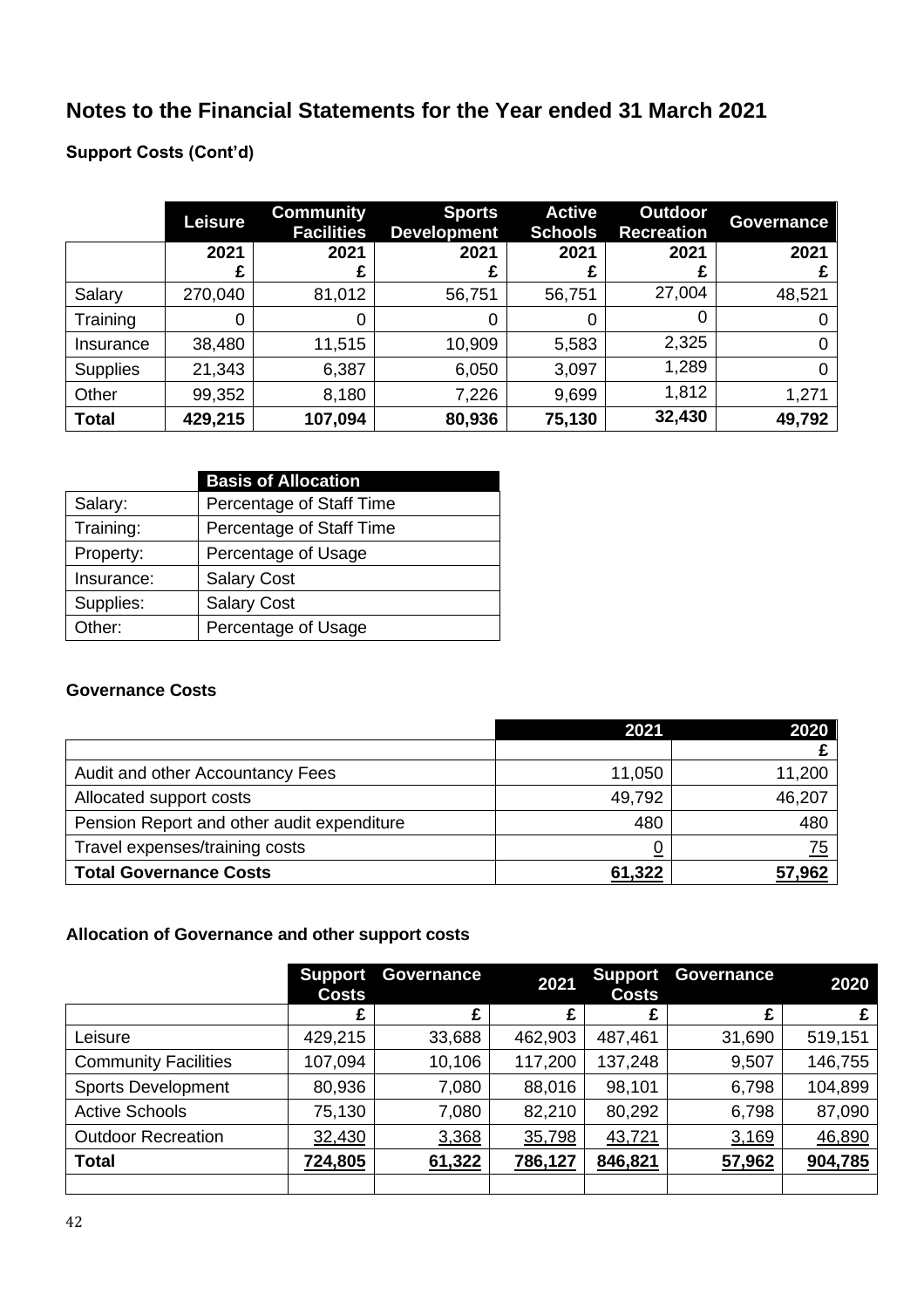# **6. Current and past pension service cost**

|                                               | 2021      | 2020      |
|-----------------------------------------------|-----------|-----------|
|                                               |           |           |
| Pension - Past Service (Credit)/Cost          | 0         | (164,000) |
| <b>Pension – Pension Current Service Cost</b> | 1,289,000 | 1,696,000 |
| <b>Total Pension Service Costs</b>            | 1,289,000 | 1,532,000 |

# **7. Staff Costs and Numbers**

|                            | 2021      | 2020      |
|----------------------------|-----------|-----------|
|                            | £         |           |
| <b>Wages and Salaries</b>  | 4,332,516 | 4,891,666 |
| Social Security costs      | 323,348   | 355,694   |
| <b>Other Pension costs</b> | 1,215,396 | 1,453,569 |
| <b>Severance Payments</b>  | 0         | 50,785    |
| <b>Other Staff costs</b>   | 3,897     | 7,538     |
| <b>Total Staff Costs</b>   | 5,875,157 | 6,759,252 |

Only two employees earned more than £60,000 for the year to 31 March 2021. (2020:2)

|                             | <b>Number of</b><br>employees<br>2020-2021 | <b>Number of</b><br>employees<br>2019-2020 |
|-----------------------------|--------------------------------------------|--------------------------------------------|
| Between £90,000 and £99,999 |                                            |                                            |
| Between £80,000 and £89,999 |                                            |                                            |
| Between £70,000 and £79,999 |                                            |                                            |
| Between £60,000 and £69,999 |                                            |                                            |

### **Key Management Personnel**

|                                                 | 2021    | 2020    |
|-------------------------------------------------|---------|---------|
|                                                 | £       |         |
| Salaries and wages                              | 338,567 | 337,398 |
| Social Security costs                           | 38,219  | 38,220  |
| Employer contribution to defined pension scheme | 65,181  | 64,452  |
| Total staff costs and employee benefits         | 441,967 | 440,070 |

The change in the net defined benefit pension scheme liability arising from service of key management personnel rendered during the reporting period was as follows;

| Pension  | 129,899 | 120,478 |
|----------|---------|---------|
| Lump Sum | 164,392 | 159,857 |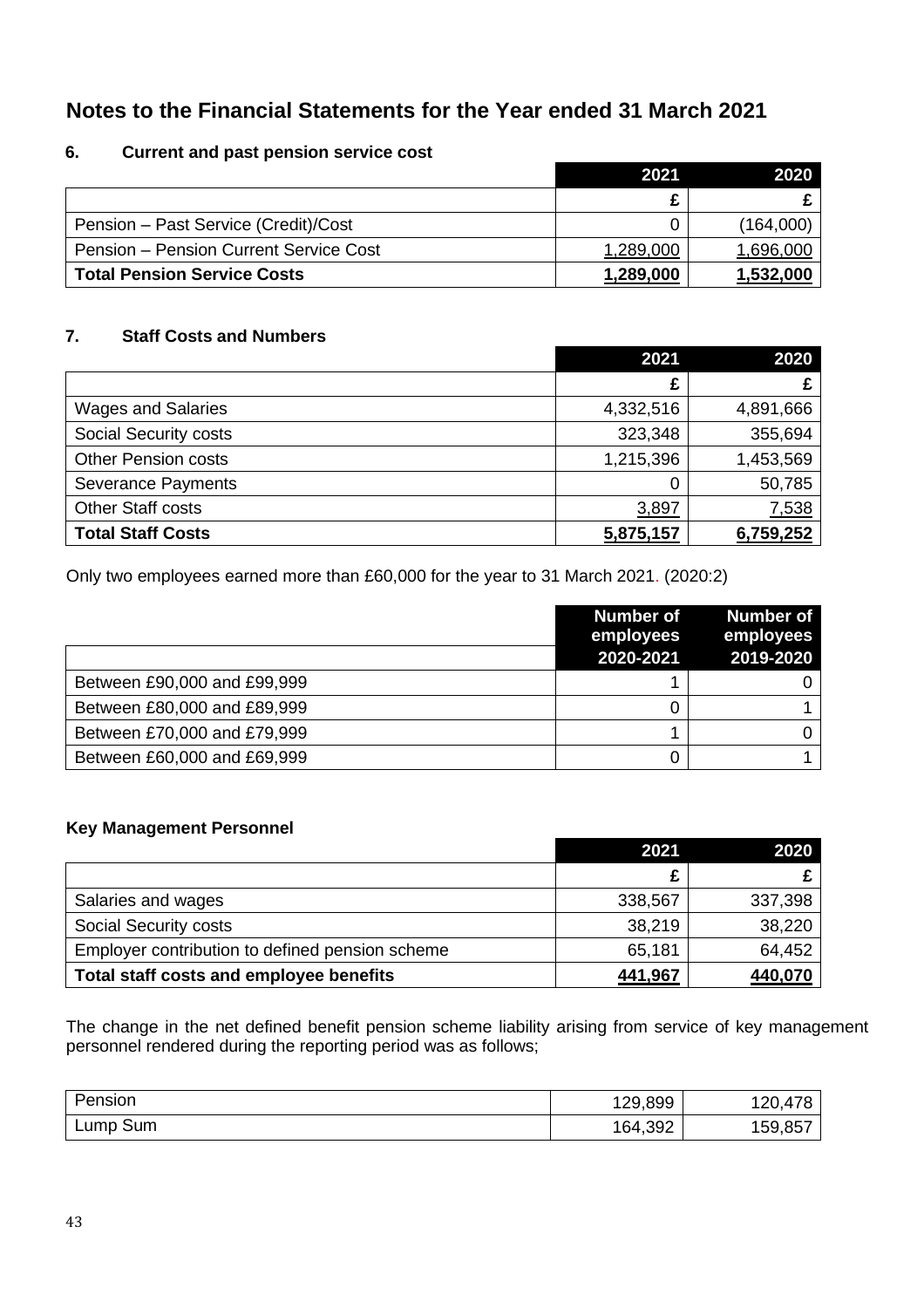The average weekly number of persons by headcount, employed by the charity during the year was:

|                            | 2021          | 2020          |
|----------------------------|---------------|---------------|
|                            | <b>Number</b> | <b>Number</b> |
| <b>Total Staff Numbers</b> | 198           | 222           |

During the period no Trustees received any remuneration or made any donations to the charity nor were any expenses reimbursed (£75 reimbursed to one Trustees during 2019/2020) and there were no unclaimed travel costs in 2020/21 (£272 in 2019/20).

There were no redundancy or termination payments during the financial year (2020 £50,785).

# **8. Operating Surplus**

The operating surplus is stated after charging/ (crediting):

|                                             | 2021   | 2020   |
|---------------------------------------------|--------|--------|
|                                             | £      |        |
| Auditor's Remuneration (including expenses) | 11,050 | 11,200 |
| Profit on Disposal of Fixed Assets          | 2,000  | 1,053  |
| Depreciation - Intangible Fixed Assets      | 5,087  | 5,086  |
| Depreciation - Tangible Fixed Assets        | 72,217 | 63,614 |

# **9. Pension Costs**

The company is an admitted body of the Strathclyde Pension Fund. The Superannuation Fund is a defined benefit scheme into which employee' and employer's contributions, and interest and dividends from investments are paid and from which pensions, lump sums and superannuation benefits are paid out. Employees' contributions are tiered and employer's basic contributions are assessed every three years by an actuary and are fixed to ensure the fund remains solvent and in a position to meet its future liabilities. The actuarial method used is known as Projected Unit Credit Method. The last actuarial valuation was at 31 March 2020 and following this valuation employer's contributions remained at 19.3% for subsequent years and up to this point. Actual employer's contributions for the period 31 March 2021 amounted to £668,396.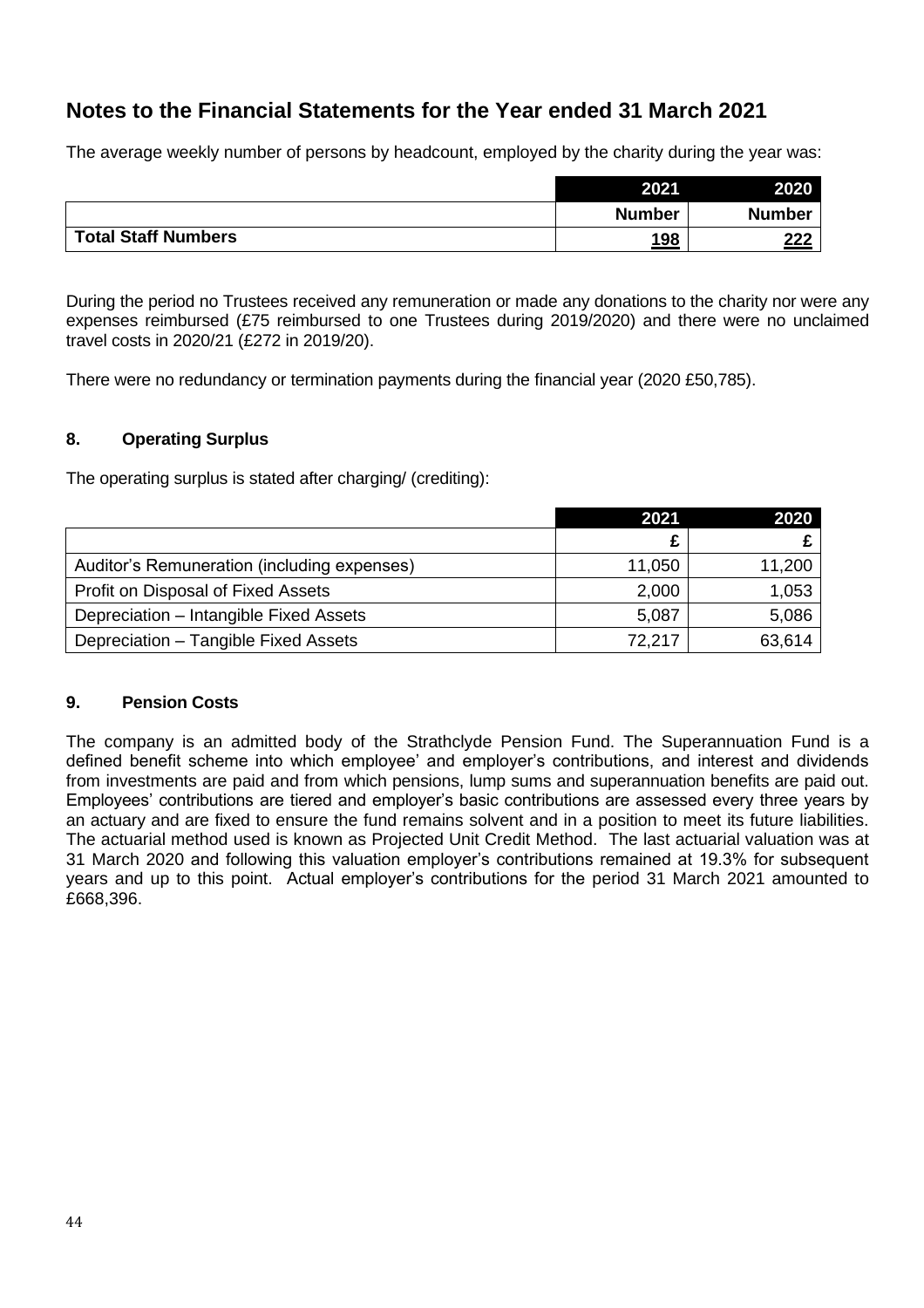In accordance with FRS 102 – Retirement Benefits – a valuation of the fund was carried out at 31 March 2015 by Hymans Robertson, independent actuaries, appointed by Strathclyde Pension Fund. Hymans Robertson calculated the pension assets and liabilities as at 31 March 2021 by rolling forward its full actuarial valuation, allowing for the changes in financial assumptions as prescribed under FRS 102. The main assumptions used in the calculations are:

|                                   | 31 March 2021 31 March 2020 |             |
|-----------------------------------|-----------------------------|-------------|
|                                   | % per annum                 | % per annum |
| Inflation / Pension Increase Rate | 2.80%                       | 1.80%       |
| Salary Increase Rate              | 3.50%                       | 2.90%       |
| <b>Discount Rate</b>              | 2.05%                       | 2.30%       |

### **Mortality**

Life expectancy is based on the Fund's Vita Curves with improvements in line with the CMI 2020 model, with a 0% weighting of 2020 data, standard smoothing (Sk7), initial adjustment of 0.5% and a long term rate of improvement of 1.5% pa. Based on these assumptions, the average future life expectancies at age 65 are summarised below:

|                           | <b>Males</b> | <b>Females</b> |
|---------------------------|--------------|----------------|
| <b>Current Pensioners</b> | 19.8 years   | 22.6 years     |
| <b>Future Pensioners</b>  | 21.2 years   | 24.7 years     |

The major categories of plan assets as a % of the total plan assets are as follows:

|              | 31 March 2021 31 March 2020 |       |
|--------------|-----------------------------|-------|
|              | %                           | %     |
| Equities     | 66%                         | 62%   |
| <b>Bonds</b> | 23%                         | 25%   |
| Property     | 9%                          | 12%   |
| Cash         | 2%                          | $1\%$ |

The actuarial estimated employer contributions for the year to 31 March 2022 are £736,000.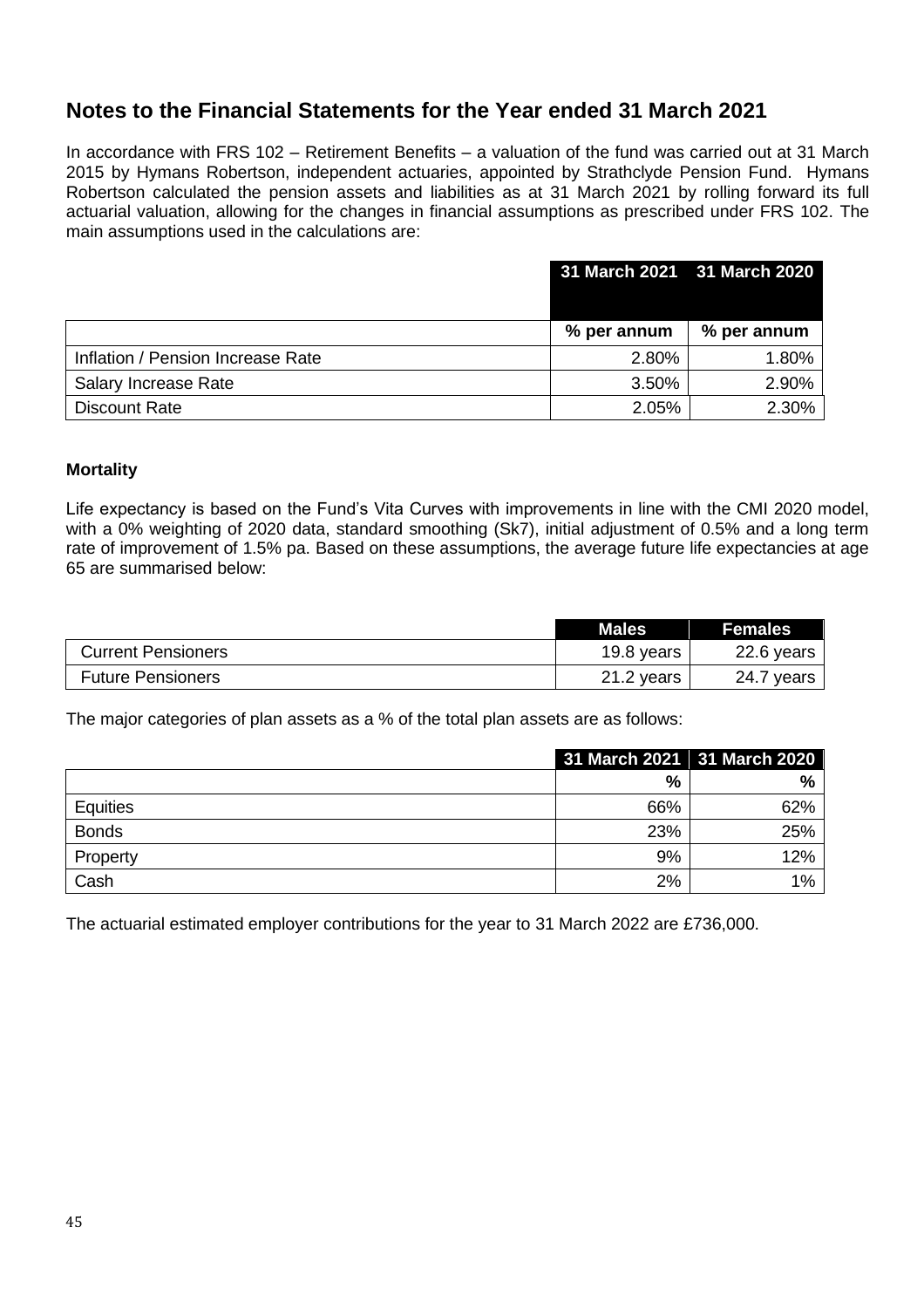**The amounts recognised in the balance sheet are as follows:**

|                                       |          | 31 March 2021 31 March 2020 |
|---------------------------------------|----------|-----------------------------|
|                                       | £000     | £000                        |
| Present value of funded liabilities   | (29,865) | (20, 812)                   |
| Fair value of plan assets             | 26,819   | 20,646                      |
|                                       | (3,046)  | (166)                       |
| Present value of unfunded obligations | (181)    | (159)                       |
| Unrecognised past service cost        | <u>0</u> |                             |
|                                       | (3,227)  | (325)                       |
| Amount in balance sheet               |          |                             |
| Liabilities                           | (3,227)  | (325)                       |
| Assets                                | <u>0</u> |                             |
| Net (liability)                       | (3,227)  | (325)                       |

|                                                     |          | 31 March 2021 31 March 2020 |
|-----------------------------------------------------|----------|-----------------------------|
|                                                     | £000     | £000                        |
| Analysis of the amount charged to net incoming      |          |                             |
| resources:                                          |          |                             |
| Current service cost of the defined benefit scheme  | (1, 289) | (1,696)                     |
| Past service (credit)/cost (including curtailments) |          | 164                         |
| <b>Total Service Cost</b>                           | (1, 289) | (1.532)                     |

| Analysis of amount credited to incoming resources: |            |           |
|----------------------------------------------------|------------|-----------|
| Expected return on employer assets                 | (483)      | (527)     |
| Interest on pension scheme liabilities             | <u>497</u> | 586       |
| Net return                                         | 14         | <u>59</u> |

| Analysis of amounts included in other recognised gains<br>and losses: | 31 March 2021 31 March 2020 |       |
|-----------------------------------------------------------------------|-----------------------------|-------|
|                                                                       | £000                        | £000  |
| Actuarial gain/(loss)                                                 | 2,341                       | 2,374 |
| Actuarial gain/ (loss) recognised in net movement of funds            | 2,341                       | 2,374 |
| <b>Cumulative Actuarial Gains and Losses</b>                          | 4,526                       | 2,185 |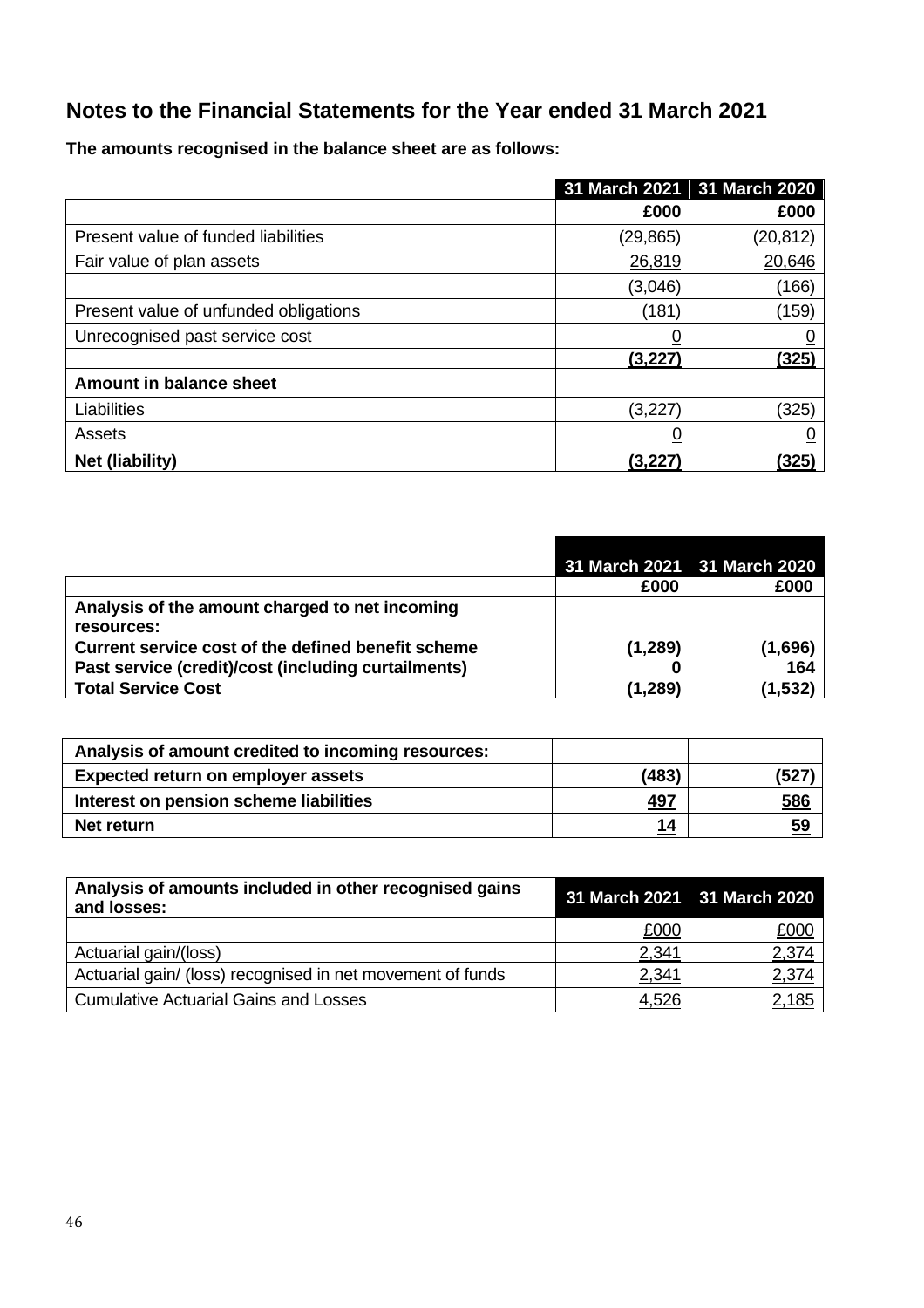|                                               |        | 31 March 2021 31 March 2020 |
|-----------------------------------------------|--------|-----------------------------|
|                                               | £000   | £000                        |
| Opening fair value of employer assets         | 20,646 | 20,605                      |
| Expected return on assets                     | 0      |                             |
| Contributions by members                      | 226    | 235                         |
| Contributions by the employer                 | 736    | 815                         |
| Contributions in respect of unfunded benefits | 6      | 6                           |
| <b>Actuarial Gain/(Loss)</b>                  | 5,406  | (894)                       |
| <b>Estimated Benefits paid</b>                | (195)  | (115)                       |
| <b>Estimated Unfunded Benefits paid</b>       | (6)    | (6)                         |
| Closing fair value of employer assets         | 26,819 | 20,646                      |

**Changes in fair value of the scheme assets are as follows:**

| Reconciliation of defined benefit obligation: | 31 March 2021 31 March 2020 |         |
|-----------------------------------------------|-----------------------------|---------|
|                                               | £000                        | £000    |
| Opening defined benefit obligation            | 20,812                      | 22,349  |
| Current service cost                          | 1,289                       | 1,532   |
| Interest cost                                 | 497                         | 586     |
| Contributions by members                      | 226                         | 235     |
| Present value of unfunded liabilities         | 159                         | 185     |
| <b>Actuarial losses</b>                       | 7,264                       | (3,795) |
| Past service costs                            | 0                           | O       |
| Estimated benefit paid                        | (195)                       | (115)   |
| Estimated unfunded benefits paid              | (6)                         | (6)     |
| <b>Closing defined benefit obligation</b>     | 30,046                      | 20,971  |

| Amounts for the current period:             | 2021     | 2020      |
|---------------------------------------------|----------|-----------|
|                                             | £000     | £000      |
| Present value of Defined Benefit Obligation | (30,046) | (20, 971) |
| Fair Value of Employer Assets               | 26,819   | 20,646    |
| (Deficit)                                   | (3.227)  | (325)     |
|                                             |          |           |

| Experience (losses)/gains on assets | 894` |
|-------------------------------------|------|
| Experience gains on liabilities     |      |

Under the Transfer Agreement entered into between the Trust and West Dunbartonshire Council, the Council has undertaken to guarantee the pension scheme should the liability crystallise and insufficient funds be held by the Trust to settle their obligation.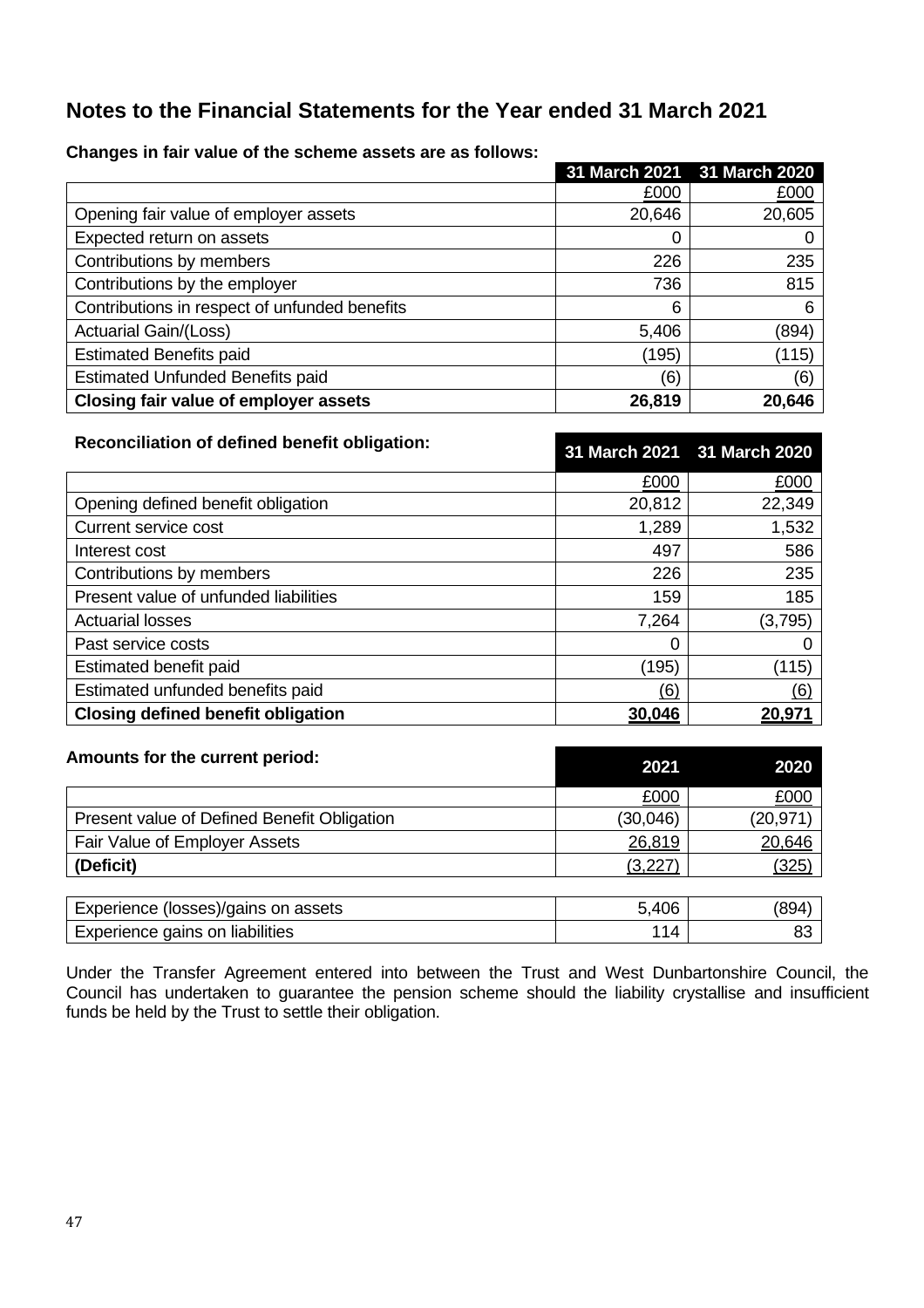# **10. Intangible Fixed Assets**

|                                     | <b>Software</b> | <b>Total</b> |
|-------------------------------------|-----------------|--------------|
|                                     | £               | £            |
| Cost at 1 April 2020                | 25,432          | 25,432       |
| Additions                           | 0               |              |
| <b>Disposals</b>                    | <u>0</u>        |              |
| As at 31 March 2021                 | 25,432          | 25,432       |
|                                     |                 |              |
| <b>Depreciation at 1 April 2020</b> | 8,972           | 8,972        |
| Charge for the year                 | 5,087           | 5,087        |
| On disposals                        | <u>0</u>        |              |
| As at 31 March 2021                 | 14,059          | 14,059       |
|                                     |                 |              |
| Net Book Value at 31 March 2020     | 16,460          | 16,460       |
| Net Book Value at 31 March 2021     | 11,373          | 11,373       |

# **11. Tangible Fixed Assets**

|                      | <b>Furniture &amp;</b> |                 |
|----------------------|------------------------|-----------------|
|                      | <b>Equipment</b>       | Total           |
|                      |                        |                 |
| Cost at 1 April 2020 | 478,858                | 478,858         |
| <b>Additions</b>     | 40,764                 | 40,764          |
| <b>Disposals</b>     | (12,000)               | <u>(12,000)</u> |
| As at 31 March 2021  | 507,622                | 507,522         |

| <b>Depreciation at 1 April 2020</b> | 213,610  | 213,610  |
|-------------------------------------|----------|----------|
| Charge for the year                 | 72,217   | 72,217   |
| On disposals                        | (12,000) | (12,000) |
| As at 31 March 2021                 | 273,827  | 273,827  |
|                                     |          |          |
| Net Book Value at 31 March 2020     | 265,248  | 265,248  |
| Net Book Value at 31 March 2021     | 233,795  | 233,795  |

At 31 March 2021 all fixed assets are used for charitable purposes.

# **12. Stock**

|                                                           | 2021   | 2020 |
|-----------------------------------------------------------|--------|------|
|                                                           |        |      |
| Cleaning materials, first aid materials and uniform stock | 16.218 | ,635 |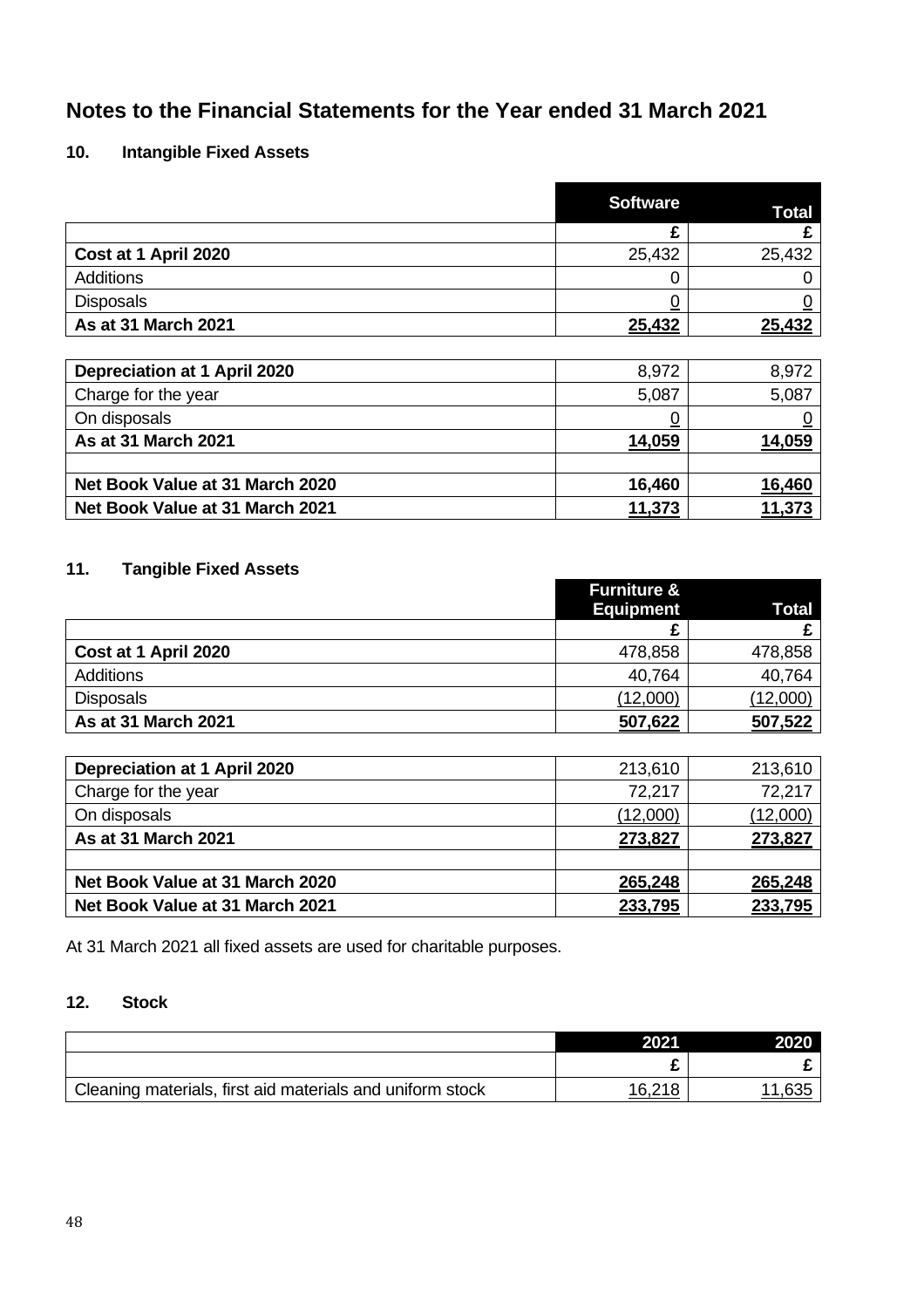# **13. Debtors**

|                                             | 2021    | 2020    |
|---------------------------------------------|---------|---------|
|                                             |         |         |
| <b>Trade Debtors</b>                        | 64,953  | 28,426  |
| Amounts owed by West Dunbartonshire Council | 612,411 | 309,386 |
| Other debtors and prepayments               | 305,890 | 191,460 |
|                                             | 983,254 | 529,272 |

# **14. Investment**

|                                                                                          | 2021    | 2020    |
|------------------------------------------------------------------------------------------|---------|---------|
|                                                                                          |         |         |
| Fixed Term 2 year Investment with West Dunbartonshire<br>Council until 29 February 2022. | 506,182 | 506,182 |
| Fixed term 6 months Investment with West Dunbartonshire<br>Council.                      | 250,000 | 250,000 |
| <b>Total Investment</b>                                                                  | 756,182 | 756,182 |

# **15. Creditors: Amounts falling due within one year**

|                                             | 2021      | 2020      |
|---------------------------------------------|-----------|-----------|
|                                             | £         |           |
| <b>Trade Creditors</b>                      | 9,317     | 4,622     |
| <b>Tax and Social Security Creditors</b>    | 31,878    | 33,673    |
| Amounts owed to West Dunbartonshire Council | 927,283   | 684,593   |
| <b>Other Creditors</b>                      | 536,464   | 256,192   |
| Accruals and Deferred Income (note 16)      | 456,813   | 597,884   |
|                                             | 1,961,755 | 1,576,964 |

# **16. Deferred Income**

Included in the Accruals and deferred income figure in note 15 is deferred income of:

|                  | 2021      | 2020      |
|------------------|-----------|-----------|
|                  |           |           |
| Balance b/f      | 87,726    | 89,104    |
| Released in year | (87, 726) | (89, 104) |
| Deferred in year | 155,238   | 87,726    |
|                  | 155,238   | 87,726    |

The items deferred comprises Income for memberships of £110,169, direct debits £20,328 and £24,741 of additional income received in advance for services being provided in financial year 2020-2021.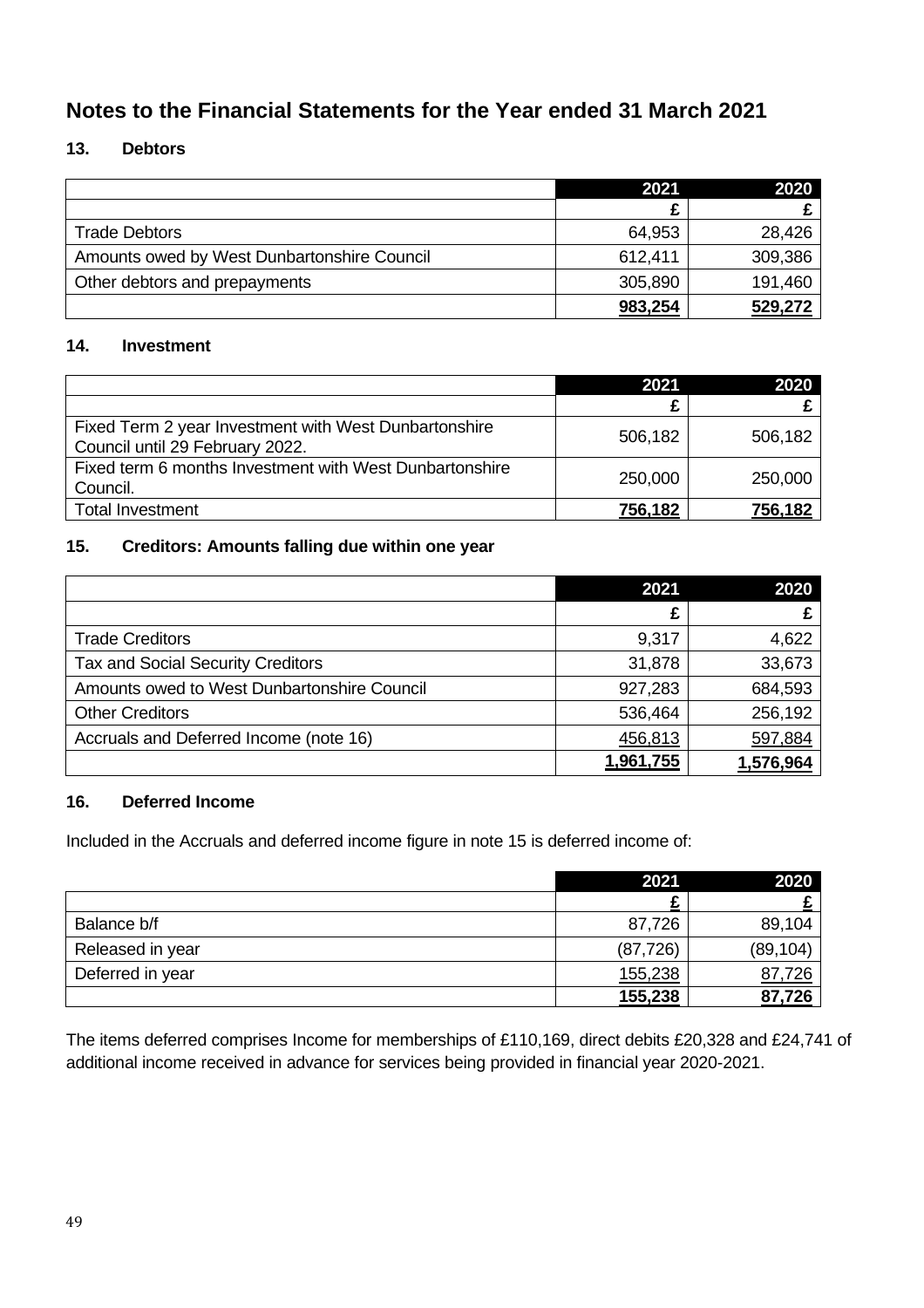# **17. Operating Leases**

The Trust has acquired photocopiers by entering into operating leases. The Trust was committed to making the following payments in the year to 31 March 2020:

|                                | 2021  | 2020        |
|--------------------------------|-------|-------------|
|                                |       |             |
| Payable less than 1 year       | 1.441 | 3,871       |
| Payable $> 1$ year $< 5$ years |       | <u>1,44</u> |
| <b>Total Payable</b>           | 1,441 | 5,312       |

# **18. Share Capital**

The charitable company is limited by guarantees of £1 per member and has no share capital.

# **19. Company Limited by Guarantee**

The company is limited by guarantee, the Special member being West Dunbartonshire Council (entitled to 3 votes at a general meeting).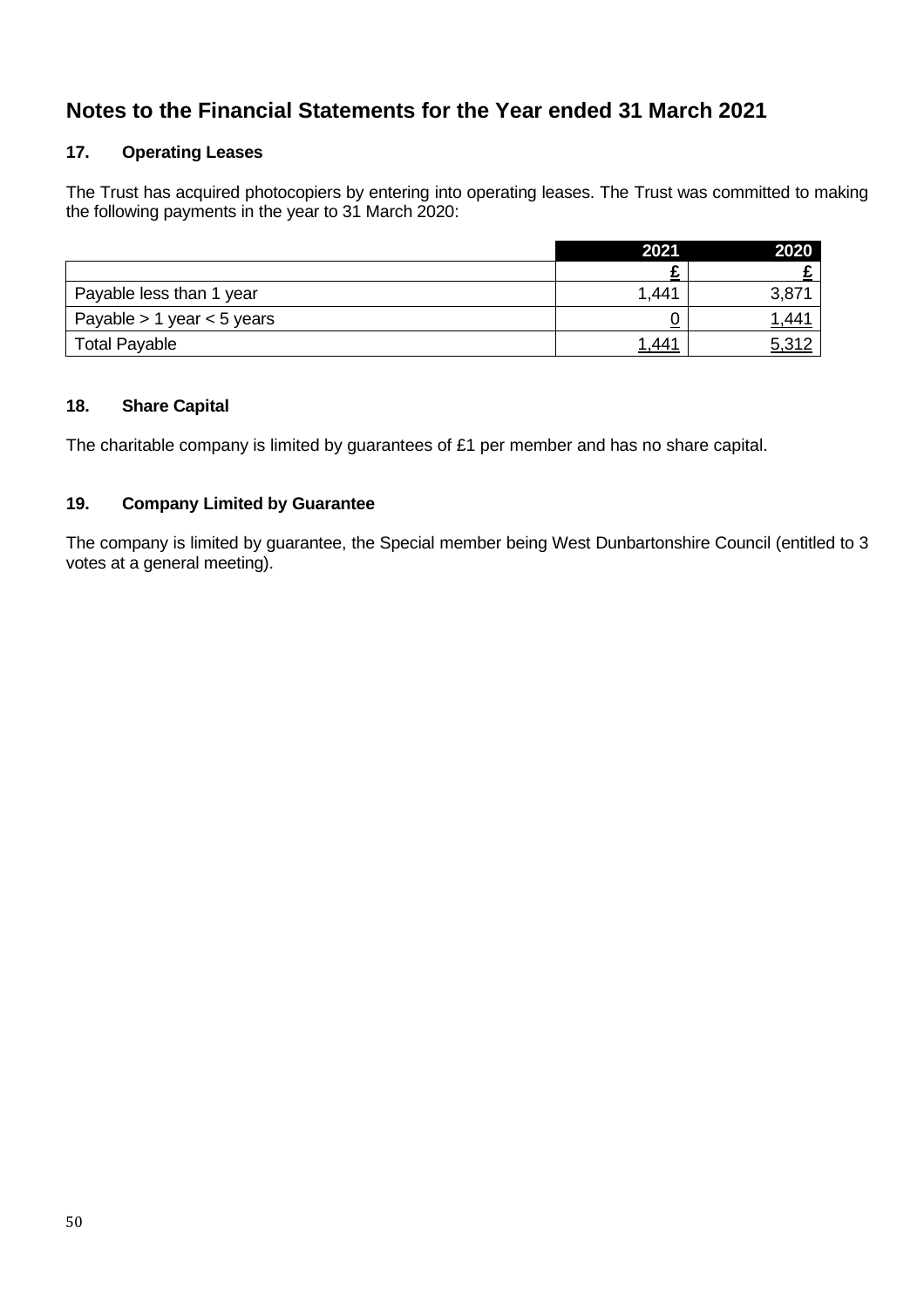### **20. Funds**

| <b>Unrestricted Funds</b>                  | <b>Balance at</b><br>31 March 2019 | Incoming<br><b>Resources</b> | <b>Resources</b><br><b>Expended</b> | <b>Transfers</b><br>£    | <b>Balance at</b><br>31 March 2020 |
|--------------------------------------------|------------------------------------|------------------------------|-------------------------------------|--------------------------|------------------------------------|
| Unrestricted - general                     | 880,000                            | 7,709,962                    | (7, 495, 988)                       | (358, 636)               | 735,338                            |
|                                            |                                    |                              |                                     |                          |                                    |
| <b>Designated</b><br><b>Small Projects</b> | 65,925                             | $\mathbf 0$                  | (2,855)                             | 0                        | 63,070                             |
| <b>Equipment Replacement</b>               | 581,292                            | 0                            | (18, 925)                           | 0                        | 562,367                            |
| <b>Service Development Projects</b>        | 328,629                            | 0                            | (41, 752)                           | 0                        | 286,877                            |
| <b>Fixed Assets</b>                        | 307,392                            | $\mathbf 0$                  | (68, 700)                           | 43,016                   | 281,708                            |
| <b>Surplus Reserves</b>                    | 0                                  | $\overline{0}$               | (86, 781)                           | 315,620                  | 228,839                            |
| <b>Total Designated</b>                    | 1,283,238                          | $\overline{\mathbf{0}}$      | (219, 013)                          | 358,636                  | 1,422,861                          |
| <b>Total Unrestricted</b>                  | 2,163,238                          | 7,709,962                    | (7,715,001)                         | $\mathbf 0$              | 2,158,199                          |
| <b>Restricted</b>                          | <u>0</u>                           | 73,558                       | (73, 558)                           | $\overline{\mathbf{0}}$  | $\bf{0}$                           |
| <b>Total</b>                               | 2,163,238                          | 7,783,520                    | (7,788,559)                         | $\underline{\mathbf{0}}$ | 2,158,199                          |

In 2019/2020 the Trustees have designated funds of £1,422,861 which comprises tangible fixed assets £281,708, other small projects to deliver sporting activities £63,070, future equipment replacement £562,367, Service Development Projects £286,877 and Surplus Reserves £228,839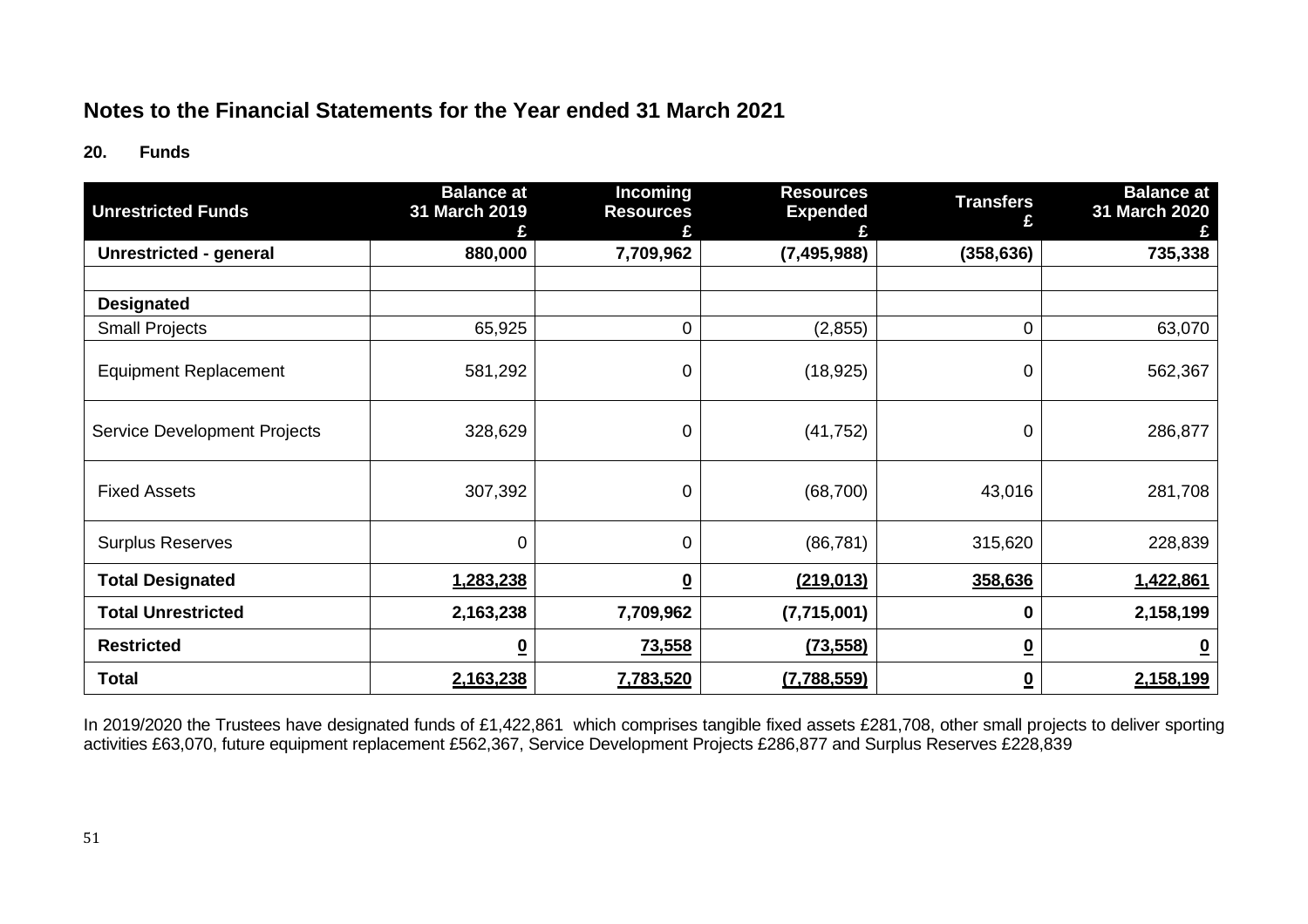**Funds**

| <b>Unrestricted Funds</b>     | <b>Balance at</b><br>31 March 2020 | Incoming<br><b>Resources</b> | <b>Resources</b><br><b>Expended</b> | <b>Transfers</b><br>£    | <b>Balance at</b><br>31 March 2021 |
|-------------------------------|------------------------------------|------------------------------|-------------------------------------|--------------------------|------------------------------------|
| <b>Unrestricted - general</b> | 735,338                            | 5,257,867                    | (4, 106, 519)                       | (515, 530)               | 1,371,156                          |
| <b>Designated</b>             |                                    |                              |                                     |                          |                                    |
| <b>Small Projects</b>         | 63,070                             | $\mathbf 0$                  | (14, 117)                           | 14,117                   | 63,070                             |
| <b>Equipment Replacement</b>  | 562,367                            | $\mathbf 0$                  | (22, 714)                           | 22,714                   | 562,367                            |
| Service Development Projects  | 286,877                            | 0                            | (3,935)                             | 3,935                    | 286,877                            |
| <b>Fixed Assets</b>           | 281,708                            | 0                            | (77, 304)                           | 40,764                   | 245,168                            |
| <b>Surplus Reserves</b>       | 228,839                            | 0                            | 0                                   | 434,000                  | 662,839                            |
| <b>Total Designated</b>       | 1,422,861                          | $\bf{0}$                     | (118,070)                           | 515,530                  | 1,820,321                          |
| <b>Total Unrestricted</b>     | 2,158,199                          | 5,257,867                    | (4,224,589)                         | $\mathbf 0$              | 3,191,477                          |
| <b>Restricted - Govt JRS</b>  | <u>0</u>                           | 2,292,252                    | (2, 292, 252)                       | $\overline{\mathbf{0}}$  | 0                                  |
| <b>Total</b>                  | 2,158,199                          | 7,550,119                    | (6, 516, 841)                       | $\underline{\mathbf{0}}$ | 3,191,477                          |

In 2020/2021 the Trustees have designated funds of £1,820,321 which comprises tangible fixed assets £245,168, other small projects to deliver sporting activities £63,070, future equipment replacement £562,367, Service Development Projects £286,877 and Surplus Reserves £662,839.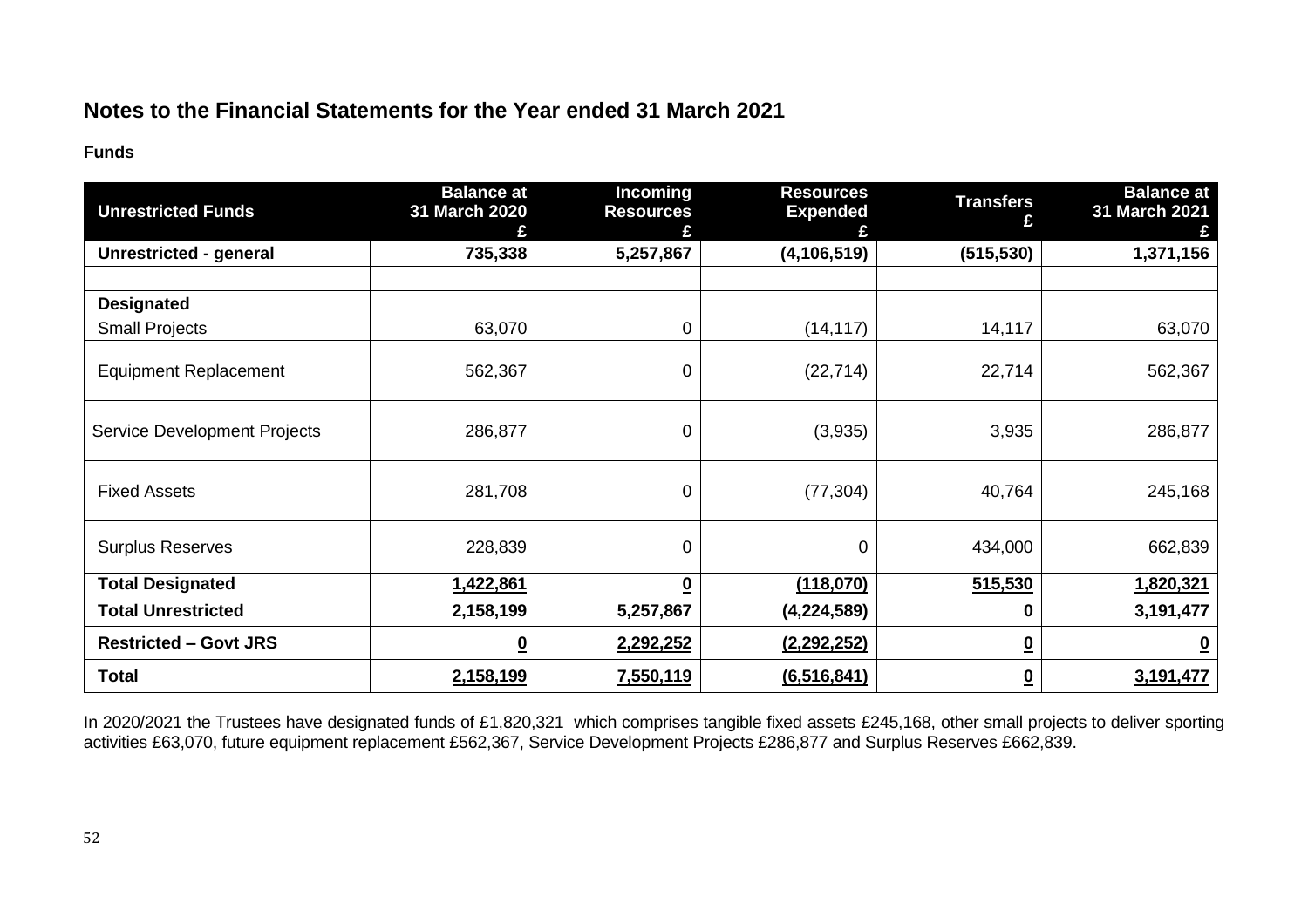The **Small Projects** fund consists of a number of partially completed projects which are likely to be completed during the next financial year. The fund has been increased in previous years to fund a number of minor upgrade projects to Community Halls and Main Site Leisure Facilities. The purchase of an air extraction fan for the gym at the Vale Pool at a cost of £14,117 was completed in 2020/21 to assist with the ventilation guidelines highlighted due to COVID. Funds of £14,117 from the 2020/21 surplus have been used to replenish the 2020/21 actual spend from the Small Projects designated fund. The fund therefore remains at £63,070 in 2021/22.

The **Equipment Replacement** fund is being built up to fund the replacement of the gym and fitness equipment at the main sites on a rolling basis. Cardio Vascular (CV) equipment is recommended to be replaced every  $5 - 6$  years and resistance equipment every  $7 - 9$  years. As planned a major equipment replacement project was completed in 2018/19 with CV equipment being replaced at the Vale Pool and Meadow Centre. The resistance equipment at these two sites was due for replacement in 2020/2021, however due to COVID and the facilities being closed for the majority of the year this was not completed. This replacement will now be considered as part of the project in 2022/23 looking at the replacement of gym equipment at Clydebank Leisure Centre. The planned project to replace the spin bikes at the Vale Pool was completed in September 2019 at a cost of £23,970 as was the planned project to replace the spin bikes at the Meadow Centre in 2020/21 at a cost of £22,712. Funds of £22,712 from the 2020/21 surplus have been used to replenish the 2020/21 actual spend from the Equipment Replacement designated fund. The fund therefore remains at £562,367 in 2021/22.

**Service Development Projects** fund has been built up to be used for larger projects within the service as per our charitable objectives that will improve the service and/or generate additional income. The VOIP telephone system received a further upgrade during 2020/21 of £3,935. Funds of £3,935 from the 2020/21 surplus of have been used to replenish the 2020/21 actual spend from the Equipment Replacement designated fund. The fund therefore remains at £286,877 in 2021/22.

**Fixed Assets** fund represents the amounts the trust has invested in fixed assets.

**Surplus Reserves** - It had been planned to utilise the remaining surplus reserves fund balance of £228,839 to offset a one off reduction to the WDC management fee in 2021/22 which would have created a one-off saving for WDC. This saving has now been postponed by WDC to give support and recovery time to WDLT in the post pandemic period. In 2020/21 WDC have also allocated two loss of income grants to WDLT totalling £434,000 which have been allocated to the surplus reserve fund making a total surplus reserve fund balance of £662,839. It is planned for this fund to be used along with some general reserves to offset the reduced income that is projected in the annual budget due to the COVID-19 closure and subsequent reopening with service restrictions and reduced turnover. It is projected that full recovery of previous income levels will take from 18 to 24 months from the date of reopening in late April 2021.

**Restricted Funds -** this represents income and expenditure relating to furloughed staff costs from the Governments Job Retention Scheme.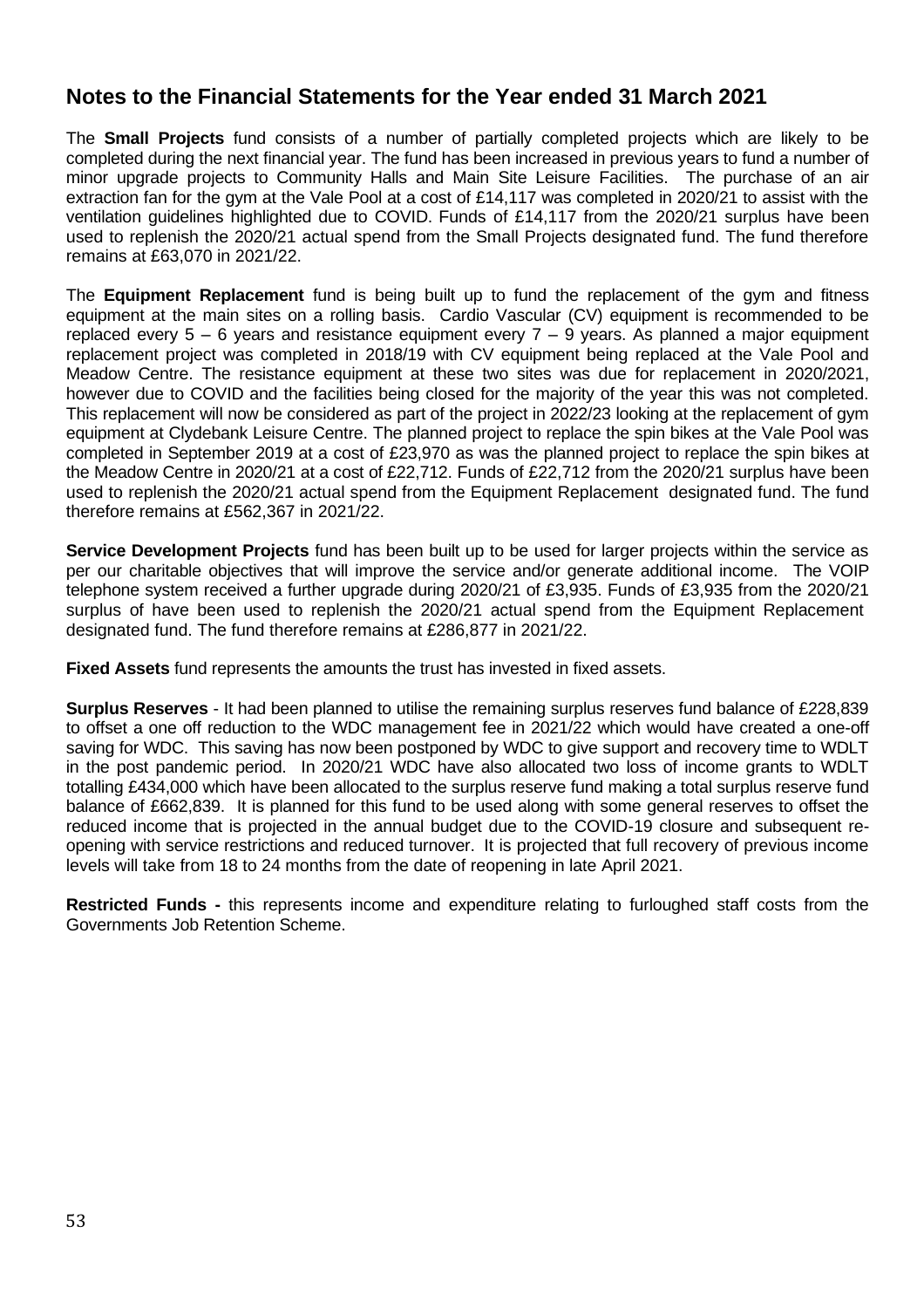**Analysis of Net Assets Over Funds**

| <b>Funds</b><br><b>Balance at 31 March 2020</b><br><b>Represented by:</b> | <b>Unrestricted</b><br><b>Funds</b> | <b>Restricted</b><br><b>Funds</b><br>£ | <b>Pension</b><br><b>Reserve</b> | 2020<br><b>Total</b> |
|---------------------------------------------------------------------------|-------------------------------------|----------------------------------------|----------------------------------|----------------------|
| <b>Fixed assets</b>                                                       | 281,708                             | 0                                      | 0                                | 281,708              |
|                                                                           |                                     |                                        |                                  |                      |
| <b>Current Assets</b>                                                     |                                     |                                        |                                  |                      |
| <b>Stock</b>                                                              | 11,635                              | 0                                      | $\overline{0}$                   | 11,635               |
| <b>Debtors</b>                                                            | 455,714                             | 73,558                                 | 0                                | 529,272              |
| Investment                                                                | 756,182                             | 0                                      | 0                                | 756,182              |
| Cash                                                                      | 2,229,924                           | (73, 558)                              | $\overline{0}$                   | 2,156,366            |
| <b>Total Current Assets</b>                                               | 3,453,455                           | 0                                      | 0                                | 3,453,455            |
|                                                                           |                                     |                                        |                                  |                      |
| <b>Creditors</b>                                                          |                                     |                                        |                                  |                      |
| Amounts falling due within one year                                       | (1,576,964)                         | 0                                      | 0                                | (1,576,964)          |
| <b>Net Current Assets</b>                                                 | 1,876,491                           | $\overline{\mathbf{0}}$                | $\underline{\mathbf{0}}$         | 1,876,491            |
| <b>Total Assets less Current Liabilities</b>                              | 2,158,199                           | $\overline{\mathbf{0}}$                | 0                                | 2,158,199            |
| Retirement benefit scheme deficit                                         | 0                                   | $\overline{0}$                         | (325,000)                        | (325,000)            |
| Total                                                                     | 2,158,199                           | $\overline{\mathbf{0}}$                | (325,000)                        | 1,833,199            |

| <b>Funds</b><br><b>Balance at 31 March 2021</b> | <b>Unrestricted</b><br><b>Funds</b> | <b>Restricted</b><br><b>Funds</b> | <b>Pension</b><br><b>Reserve</b> | 2021<br><b>Total</b> |
|-------------------------------------------------|-------------------------------------|-----------------------------------|----------------------------------|----------------------|
| <b>Represented by:</b>                          | £                                   | £                                 |                                  | £                    |
| <b>Fixed assets</b>                             | 245,168                             | 0                                 | Ω                                | 245,168              |
|                                                 |                                     |                                   |                                  |                      |
| <b>Current Assets</b>                           |                                     |                                   |                                  |                      |
| <b>Stock</b>                                    | 16,218                              | 0                                 | 0                                | 16,218               |
| <b>Debtors</b>                                  | 763,774                             | 219,480                           | 0                                | 983,254              |
| Investment                                      | 756,182                             | 0                                 | $\overline{0}$                   | 756,182              |
| Cash                                            | 3,371,890                           | (219, 480)                        | $\overline{0}$                   | 3,152,410            |
| <b>Total Current Assets</b>                     | 4,908,064                           | 0                                 | 0                                | 4,908,064            |
|                                                 |                                     |                                   |                                  |                      |
| <b>Creditors</b>                                |                                     |                                   |                                  |                      |
| Amounts falling due within one year             | (1,961,755)                         | 0                                 | 0                                | (1,961,755)          |
| <b>Net Current Assets</b>                       | 2,946,309                           | $\underline{\mathbf{0}}$          | $\underline{\mathbf{0}}$         | 2,946,309            |
| <b>Total Assets less Current Liabilities</b>    | 3,191,477                           | $\underline{\mathbf{0}}$          | 0                                | 3,191,477            |
| Retirement benefit scheme deficit               | 0                                   | $\overline{0}$                    | (3,227,000)                      | (3,227,000)          |
| Total                                           | 3,191,477                           | $\overline{\mathbf{0}}$           | (3,227,000)                      | (35, 523)            |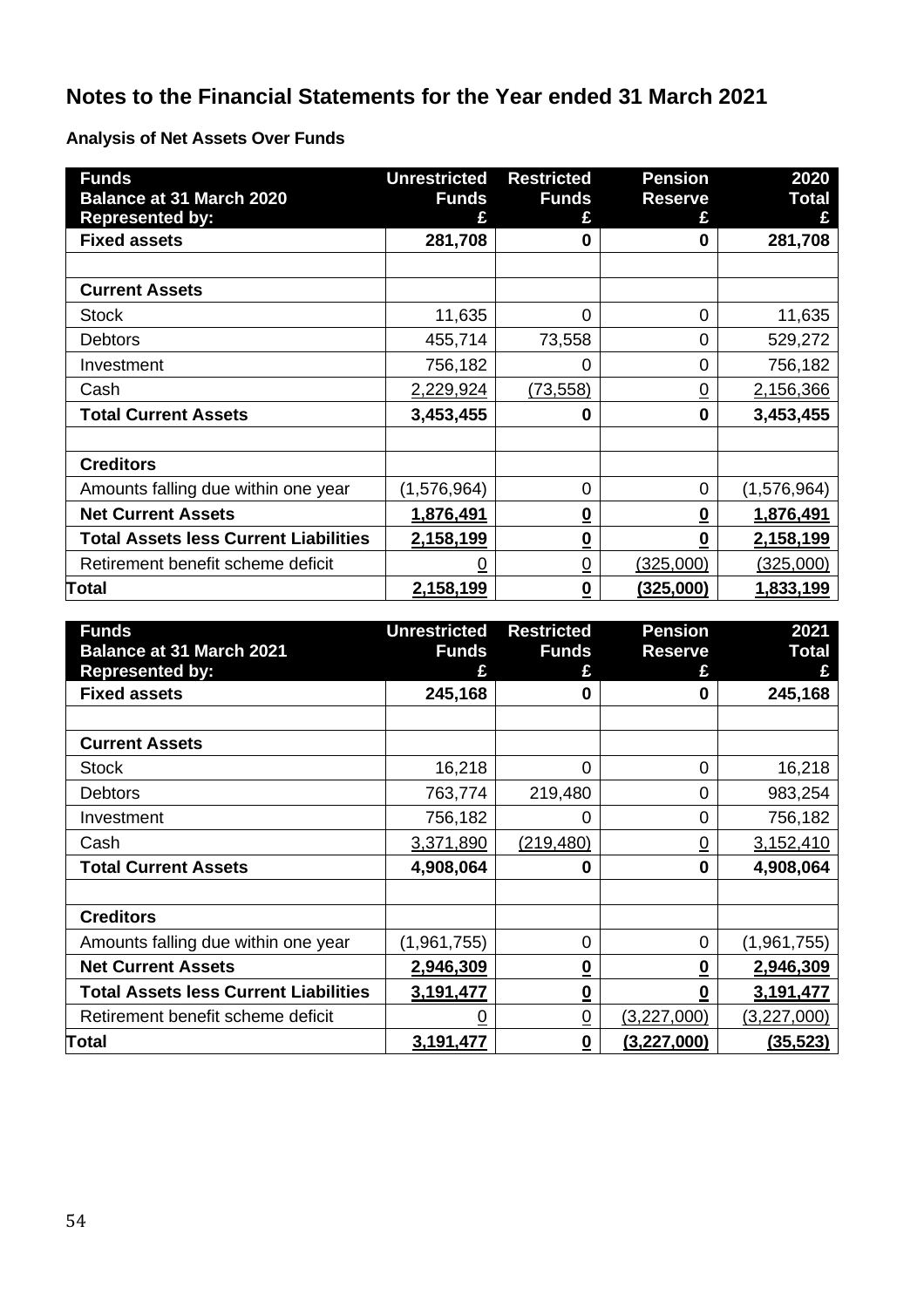# **21. Notes to the cash flow statement**

# **Reconciliation of operating surplus to net cash inflow from operating activities**

|                                                     | 2021      | 2020<br>£  |
|-----------------------------------------------------|-----------|------------|
| Net incoming/(outgoing) resources                   | 472,278   | (775, 039) |
| Investment income                                   | (19,814)  | (26, 389)  |
| Gain on disposal of fixed assets                    | (2,000)   | (1,053)    |
| Depreciation                                        | 77,304    | 68,700     |
| Net Pension charge                                  | 561,000   | 770,000    |
| (Increase)/Decrease in stock                        | (4, 583)  | 5,638      |
| (Increase)/Decrease in debtors                      | (453,982) | (8,798)    |
| Increase/(Decrease) in creditors                    | 384,791   | (169, 026) |
| Net cash provided/(used in) by operating activities | 1,014,994 | (135,967   |

# **22. Cash at bank and in hand**

|                          | 31 March 2021 1 April 2020 |           |
|--------------------------|----------------------------|-----------|
|                          |                            |           |
| Cash at bank and in hand | 3,152,410                  | 2,156,366 |

### **23. Trustees Interests and related party transactions**

Due to the nature of the charity's operations and composition of its Board, being comprised of individual public sector and commercial organisations, it is inevitable that transactions will take place with companies and organisations in which a Board member of the Trust has an interest. The charity works in partnership with West Dunbartonshire Council with which transactions have been undertaken during the period. The following is a list of members of the Board (Committee of Management) who held potentially connected positions during the period.

Table showing potential for Trustee's connected interests:

| <b>Trustee</b>  | Company                     | Occupation | Joined   | Resigned |
|-----------------|-----------------------------|------------|----------|----------|
| David McBride   | West Dunbartonshire Council | Councillor | 11/01/12 | N/A      |
| Jim Finn        | West Dunbartonshire Council | Councillor | 09/12/14 | N/A      |
| William Hendrie | West Dunbartonshire Council | Councillor | 25/05/17 | N/A      |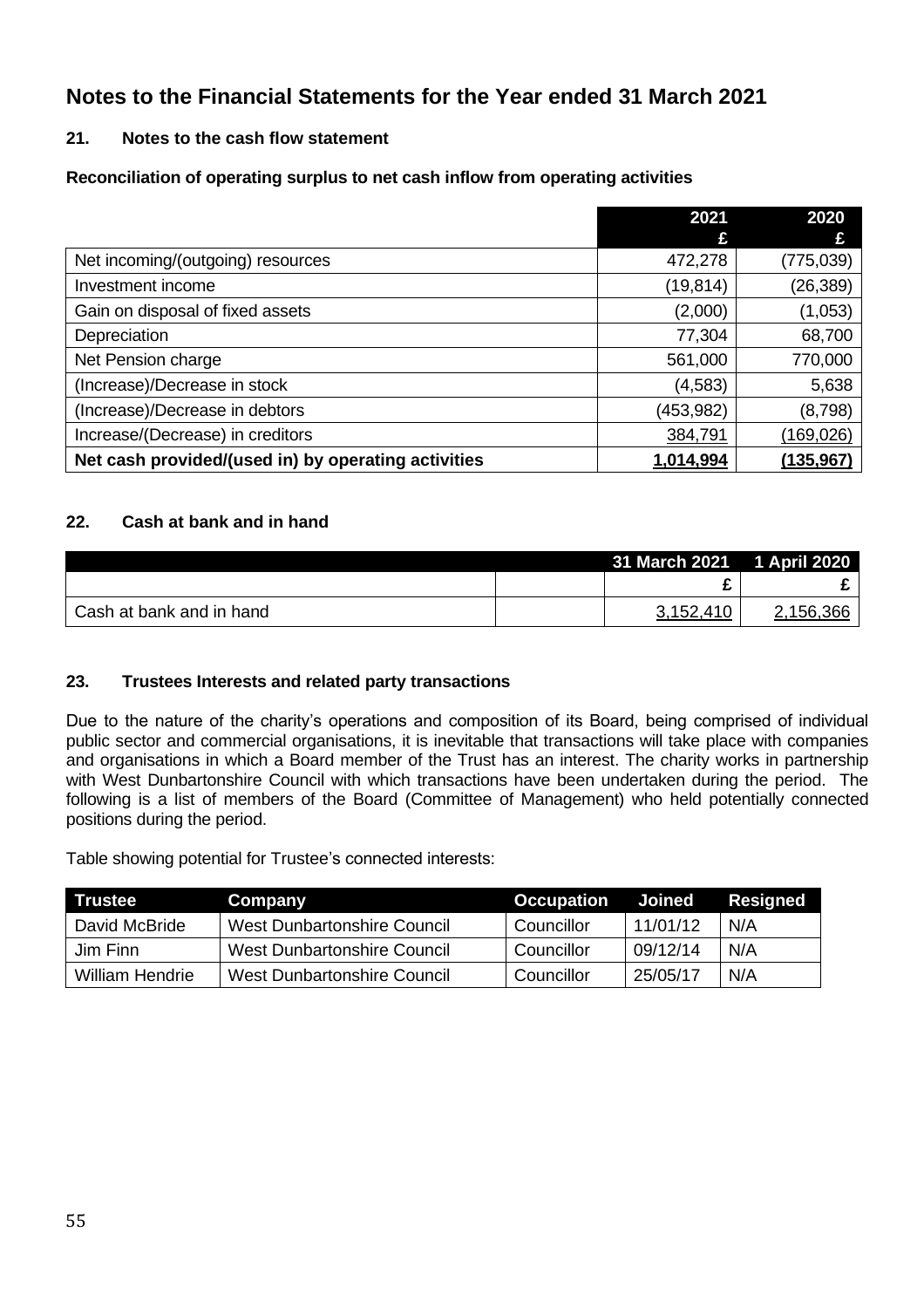West Dunbartonshire Leisure Trust is a body incorporated under the Companies Act 2006.

All transactions involving organisations in which a member of the Board of Management may have a material interest are conducted at arm's length and in accordance with normal project and procurement procedures.

During the year the Trust entered into purchase transactions with Admin Design and Print Ltd, a related party, totalling £0, (2019 £425). A brother of Kevin Murphy, Business Development Co-ordinator, is a Director of Admin Design & Print. The balance owed to Admin Design and Print at 31 March 2020 is £0, (2019 £0).

West Dunbartonshire Leisure Trust had transactions during the year as follows:

|                                                  | 2020-2021  | 2019-2020  |
|--------------------------------------------------|------------|------------|
| Income received from West Dunbartonshire Council | £5,127,728 | £5,500,410 |
| Expenditure paid to West Dunbartonshire Council  | £81,285    | £126,900   |

|                                      | 2020-2021 | 2019-2020 |
|--------------------------------------|-----------|-----------|
| Due from West Dunbartonshire Council | £612.411  | £309,386  |
| Due to West Dunbartonshire Council   | £927,283  | £684,593  |